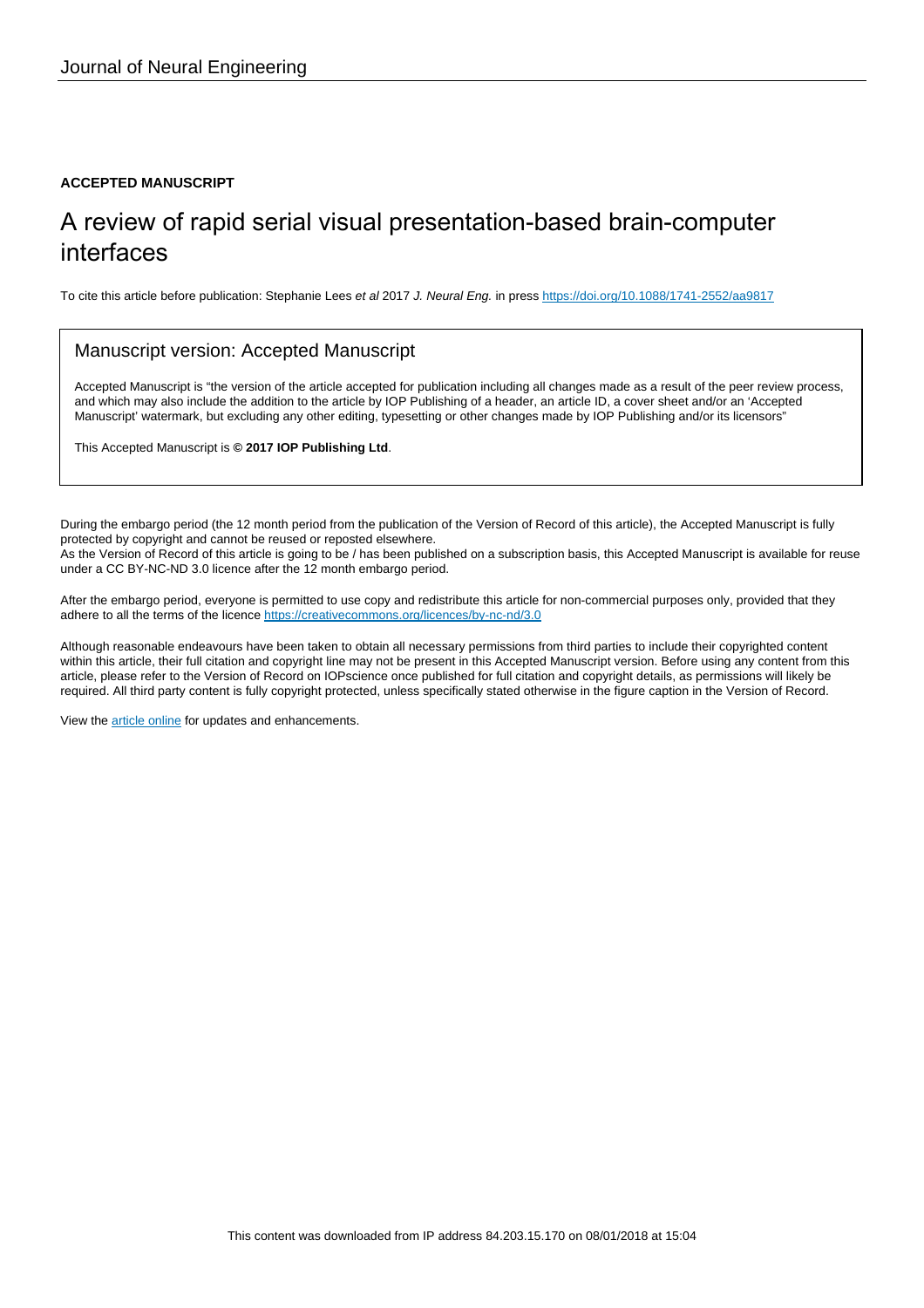## A Review of Rapid Serial Visual Presentation-based Brain-Computer Interfaces 3 **Stephanie Lees<sup>1</sup>, Natalie Dayan<sup>1</sup>, Hubert Cecotti<sup>1</sup>, Paul McCullagh<sup>1</sup>, Liam Maguire<sup>1</sup>, Fabien** 4 Lotte<sup>2</sup> and Damien Coyle<sup>1</sup> **¹** Faculty of Computing and Engineering, Ulster University, United Kingdom

**²** Inria Bordeaux Sud-Ouest/LaBRI/CNRS/Université de Bordeaux/IPB, Talence, France, 200 8 Avenue de la Vieille Tour, 33405 Talence, France

10 Email: dh.coyle@ulster.ac.uk

## **Abstract**

Rapid serial visual presentation (RSVP) combined with the detection of event related brain responses facilitates the selection of relevant information contained in a stream of images presented rapidly to a human. Event related potentials (ERPs) measured non-invasively with electroencephalography (EEG) can be associated with infrequent targets amongst a stream of images. Human-machine symbiosis may be augmented by enabling human interaction with a computer, without overt movement, and/or enable optimization of 18 image/information sorting processes involving humans. Features of the human visual system impact on the success of the RSVP paradigm, but pre-attentive processing supports the identification of target information success of the RSVP paradigm, but pre-attentive processing supports the identification of target information post presentation of the information by assessing the co-occurrence or time-locked EEG potentials. This paper presents a comprehensive review and evaluation of the limited but significant literature on research in RSVP-based brain-computer interfaces (BCIs). Applications that use RSVP-based BCIs are categorized based on 23 display mode and protocol design, whilst a range of factors influencing ERP evocation and detection are<br>24 analyzed. Guidelines for using the RSVP-based BCI paradigms are recommended, with a view to further 24 analyzed. Guidelines for using the RSVP-based BCI paradigms are recommended, with a view to further<br>25 standardizing methods and enhancing the inter-relatability of experimental design to support future research standardizing methods and enhancing the inter-relatability of experimental design to support future research and the use of RSVP-based BCIs in practice. A Review of Rapid Scrial Visual Presentation-based Brain<br>
2 Computer Interfaces<br>
2 Computer Interfaces<br>
2 Computer Interfaces<br>
2 Computer Interfaces<br>
2 Computer Interfaces<br>
2 Computer Interfaces<br>
2 Computer Scribtter (Fig

 

  *Keywords— Rapid Serial Visual Presentation; Brain-Computer Interface; Event Related Potentials; Electroencephalography*

## **1. Introduction**

34 Rapid Serial Visual Presentation (RSVP) is the process of sequentially displaying images at the 35 same spatial location at high presentation rates with multiple images per second e.g., with a stimulus 36 onset asynchrony no greater than 500ms but often lower than 100ms i.e., >10 stimuli presented per 37 second. Brain-computer interfaces (BCI) are communication and control systems that enable a user 38 to execute a task via the electrical activity of the user's brain alone (Vidal, 1973). RSVP-based BCIs<br>39 are a specific type of BCI that is used to detect target stimuli, e.g. letters or images, presented are a specific type of BCI that is used to detect target stimuli, e.g. letters or images, presented 40 sequentially in a stream, by detecting brain responses to such targets. RSVP-based BCIs are 41 considered as a viable approach to enhance human-machine symbiosis and offers potential for 42 human enhancement.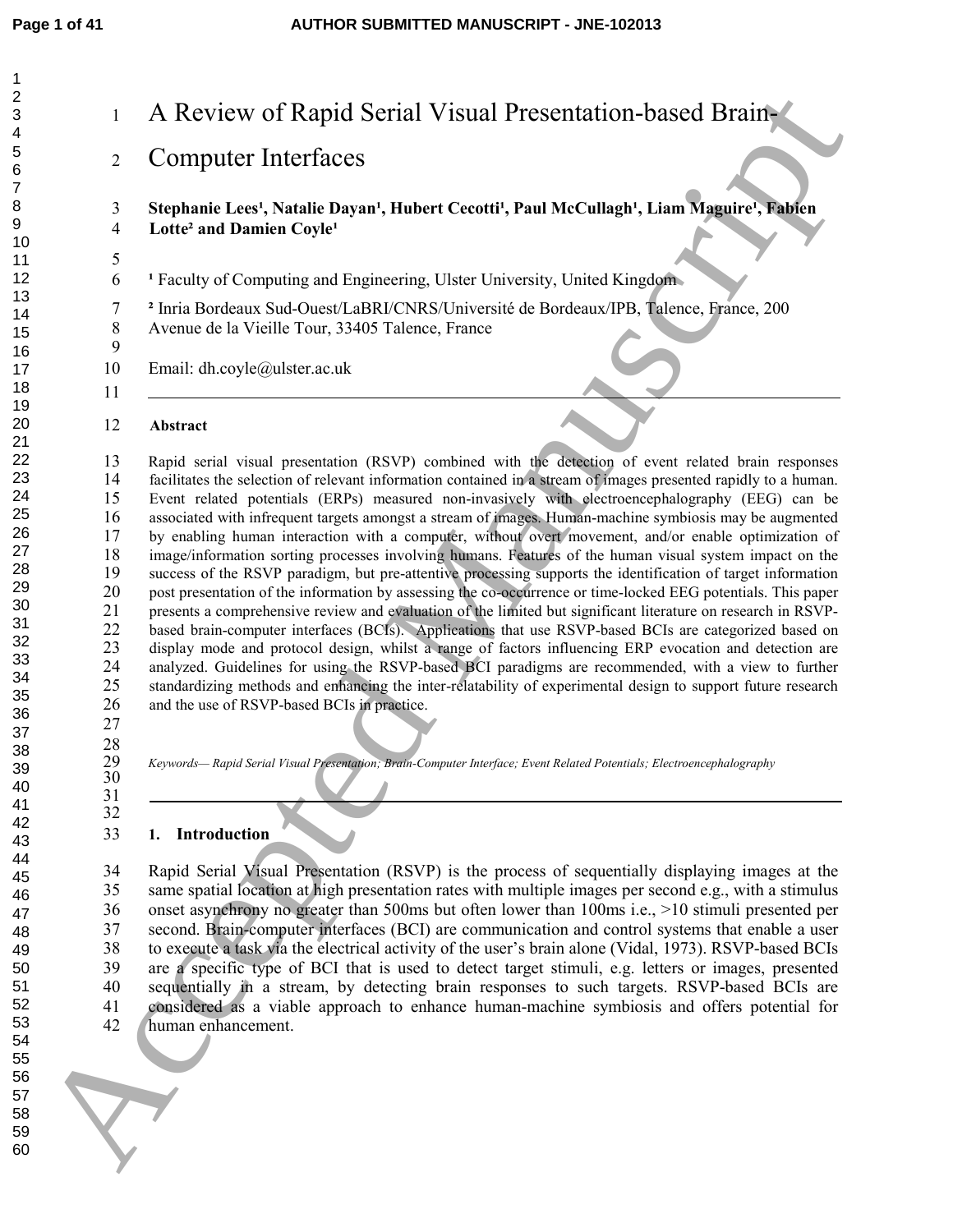1 To date, the literature on RSVP-BCIs has not been comprehensively evaluated therefore it is timely 2 to review the literature and provide guidelines for others considering research in this area. In this 3 review we; 1) identify and contextualize key parameters of different RSVP-BCI applications to aid 4 research development; 2) document the growth of RSVP-based BCI research; 3) provide an 5 overview of key current advancements and challenges; 4) provide design recommendations for 6 researchers interested in further developing the RSVP-BCI paradigm.

8 This paper is organized as follows; Section 2", presents background information on the fundamental 9 operating protocol of RSVP-BCIs. Section 3 details results of a bibliometric analysis of key terms<br>10 "Rapid serial visual presentation". "RSVP". "Electroencephalography". "EEG". "Brain-Computer "Rapid serial visual presentation", "RSVP", "Electroencephalography", "EEG", "Brain-Computer 11 Interface", "BCI", "Event Related Potentials", "ERP and "Oddball" found within authoritative 12 bibliographic resources. Section 4 provides an overview of performance measures. Section 5 13 outlines existing RSVP-based BCI applications, presenting inter-application study comparisons and 14 undertakes an analysis of the design parameters with inter-application study comparisons. Section 6 15 provides a summary, discussion of findings and ongoing challenges.

## 16 **2. Background**

7

17 RSVP-based BCIs have been used to detect and recognize objects, scenes, people, pieces of relevant 18 information and events in static images and videos. Many applications would benefit from an 19 optimization of this paradigm, for instance counter intelligence, policing and health care, where 20 large numbers of images/information are reviewed by professionals on a daily basis. Computers are 21 unable to analyze and understand imagery as successfully as humans and manual analysis tools are<br>22 slow (Mathan *et al.*, 2008: Gerson, Parra and Saida, 2005). In studies carried out by Saida *et al.* 22 slow (Mathan *et al.*, 2008; Gerson, Parra and Sajda, 2005). In studies carried out by Sajda *et al*. 23 (2010), Poolman *et al.* (2008) and Bigdely-Shamlo *et al.* (2008), a trend of using RSVP-based BCIs 24 for identifying targets within different image types has emerged. Research studies show the ability 25 to use RSVP-based BCIs to drive a variety of visual search tasks including, in some circumstances, 26 skills learned for visual recognition. Although the combination of RSVP and BCI has proven 27 successful on several image sets, other research has attempted to establish whether or not greater 28 efficiencies can be reached through the combination of RSVP-based BCIs and behavioural 29 responses (Huang *et al.*, 2007). 4 a to due the bit measure of 850 Palos in an optic between the other bit measure of the state in the state of the state of the state of the state of the state of the state of the state of the state of the state of the s

30

## 31 2.1. *Event Related Potentials and their use in RSVP-based BCIs*

32 Event-related potentials (ERPs) are EEG signals amplitude variations in the electroencephalogram 33 (EEG) associated with the onset of a stimulus (usually auditory or visual) presented to a person. 34 ERPs are typically smaller in amplitude  $(\leq 10 \mu V)$  in comparison to the ongoing EEG activity  $(\leq 50$ -35 100µV) they are embedded within (Huang *et al.*, 2008; Acqualagna and Blankertz, 2011). As ERPs 36 are locked in phase and time to specific events, they can be measured by averaging epochs over 37 repeated trials (Huang *et al.*, 2011; Cecotti, Eckstein and Giesbrecht, 2012, 2014). Shared EEG 38 signal features are accentuated and noise attenuated (Luck, 2005; M. X. Cohen, 2014). The outcome 39 is represented by a temporal waveform with a sequence of positive and negative voltage deflections 40 labeled as ERP components. ERPs are representative of summated cortical neural processing and 41 behavioral counterparts, such as attentional orientation (Wolpaw and Wolpaw, 2012; M. X. Cohen,  $42 \quad 2014$ .

43 44 The stream of images presented within a RSVP paradigm comprise frequent non-target images and 45 infrequent target images; different ERP components are associated with target and non-target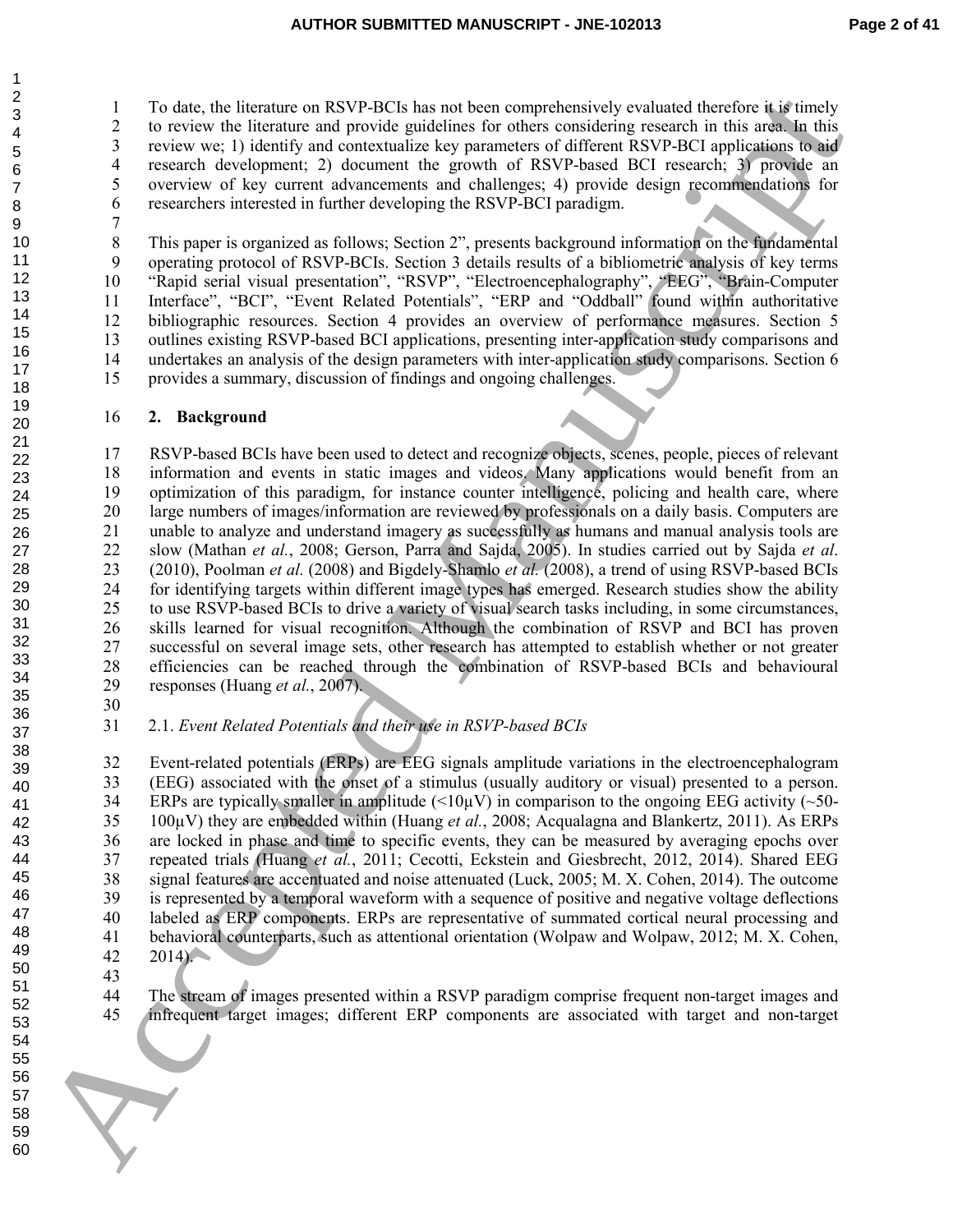1 stimuli (Bigdely-Shamlo *et al.*, 2008; M. Cohen, 2014; Sadja *et al.*, 2014). BCI signal processing 2 algorithms are used to recognise spatio-temporal electrophysiological responses and link them to 3 target image identification, ideally on a single trial basis (Manor, Mishali and Geva, 2016).  $\frac{4}{5}$ The most commonly exploited ERP in RSVP-based BCI applications is the P300. The P300 appears 6 at approximately 250-750 ms post target stimulus (Polich and Donchin, 1988; Leutgeb, Schäfer and<br>
7 Schienle, 2009; Ming *et al.*, 2010; Zhang *et al.*, 2012). As specified by (Polich and Donchin, 1988) 7 Schienle, 2009; Ming *et al.*, 2010; Zhang *et al.*, 2012). As specified by (Polich and Donchin, 1988) 8 during the P300 experiment (commonly referred to as the 'Oddball' paradigm), participants must 9 classify a series of stimuli which fall into one of two classes: targets and non-targets. Targets appear<br>10 more infrequently than non-targets (typically ~5-10% of total stimuli in the RSVP paradigm) and more infrequently than non-targets (typically  $~5$ -10% of total stimuli in the RSVP paradigm) and 11 should be recognizably different. It is known that P300 responses can be suppressed in an RSVP 12 task if the time between two targets is <0.5 seconds; which is known as attentional blink 13 (Raymond, Shapiro and Arnell, 1992; Kranczioch, Debener and Engel, 2003). The amplitude and 14 the latency of the P300 are influenced by the target discriminability and the target-to-target interval 15 in the sequence. The latency of the P300 is affected by stimulus complexity (McCarthy and 16 Donchin, 1981; Luck, Woodman and Vogel, 2000). The P300 amplitude can vary as a result of 17 multiple factors (Johnson, 1986), such as: • Subjective Probability – the expectedness of an event. • Stimulus Meaning – comprised of: task complexity, stimulus complexity and stimulus 21 value. • Information Transmission – the amount of stimulus information a participant registers in 23 relation to the information contained within a stimulus. 25 2.2. *RSVP-based BCI amongst the BCI Classes*  27 BCIs can be of three different types: active, reactive or passive (Zander *et al.*, 2010). An active BCI 28 is purposefully controlled by the user through intentional modulation of neural activity, often 29 independent of external events. Contrastingly, reactive BCIs generate outputs from neural activity 30 evoked in response to external events, enabling indirect control by the user. Passive BCI makes use 31 of implicit information and generate outputs from neural activity without purposeful control by the 32 user. Active/reactive BCIs are commonly aimed at users with restricted movement abilities who intentionally try to control brain activity, whereas implicit or passive BCIs are more commonly intentionally try to control brain activity, whereas implicit or passive BCIs are more commonly 34 targeted towards applications that are also of interest to able-bodied users (Zander and Kothe, 2011; 35 Sasane and Schwabe, 2012). *2.2. RSVP-based BCI Presentation Modes*  39 RSVP-based BCIs have two presentation modes: static mode in which images appear and disappear 40 without moving; and moving mode where targets within short moving clips have to be identified 41 (Sajda *et al.*, 2010; Cecotti, Eckstein and Giesbrecht, 2012; Weiden, Khosla and Keegan, 2012). 42 Both presentation modes can be used with or without a button press. With a button press, users 43 indicate manually, by pressing a button, when they observe a target stimulus. A button press is used 44 to establish baseline performance, reaction time and/or to enhance performance (discussed further in 45 section 5.1). 4 a statistic Symptom of *m*. A context, 2008, 10 a Statistic matrix that is a statistic matrix in the symptom of the symptom of the symptom of the symptom of the symptom of the symptom of the symptom of the symptom of t

- 
-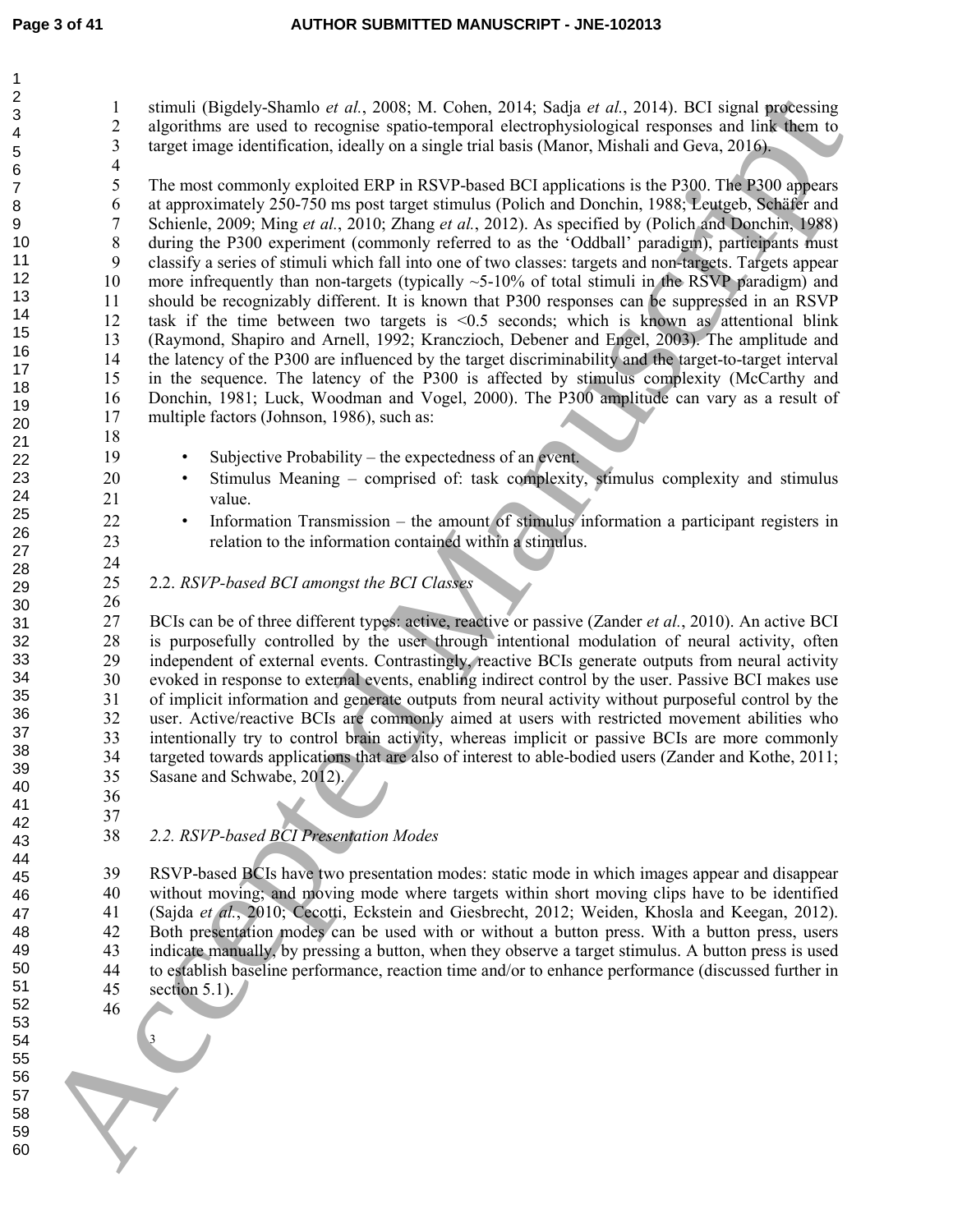## *2.2.1. Static*

2 In 'static mode', images displayed have identical entry and exit points; - the images are transiently 3 presented on screen (typically for 100-500 ms) and then disappear. One benefit of static mode is that<br>4 images occupy the majority of the display and therefore, identification of targets is likely even if images occupy the majority of the display and therefore, identification of targets is likely even if 5 they are only presented briefly. There are a number of different possible instructions a participant 6 may be given:

- Prior to presentation, a target image may be shown to participants and participants are asked to 8 identify this image in a sequence of proceeding images. Target recognition success rates can be 9 achieved with presentation rates as high as 10/second (Cecotti, Eckstein and Giesbrecht, 2012).
- Participants may be asked to identify a *type of target* e.g., an animal within a collection of 11 images. In this mode, the rate of presentation should be slowed down (4/second) (Wang *et al.*, 12 2009).
- Immediately after image sequence presentation, the participant may be shown an image and 14 asked: "did this image appear in the sequence you have just seen?" (Potter *et al.*, 2002).
- *2.2.2. Moving*

17 There has been relatively little research regarding neural signatures of a target and/or anomalies in 18 real world or simulated videos. In 'moving mode', short video clips are shown to participants, and 19 within one video clip participants may be asked to identify one or more targets. It is important that 20 these targets are temporally 'spread out' to avoid P300 suppression. There are different possible 20 these targets are temporally 'spread out' to avoid P300 suppression. There are different possible 21 instructions a participant may be given:

- Prior to presentation, participants may be given a description of a target i.e., asked to 23 identify, say a "person" or "vehicle" in a moving scene (Weiden, Khosla and Keegan, 24 2012).
- Participants can be asked to identify a target event; in this case, the target is identified 26 across space and time. The participant is required to integrate features from both motion and 27 form to decide whether a behavior constitutes a target, for example, (Rosenthal *et al.*, 2014) 28 defined the target as a person leaving a suspicious package in a train station.
- *2.3. Cognitive blindness*

31 When designing an RSVP-based BCI, three different types of cognitive blindness should be 32 considered namely, the attentional blink, change blindness and saccadic blindness. Generally, 33 RSVP is a paradigm used to study the *attentional blink,* which is a phenomena that occurs when a 34 participant's attention is grabbed by an initial target image and a further target image may not be 35 detectable for up to 500 ms after the first (Raymond, Shapiro and Arnell, 1992). Depending upon 36 the duration of stimuli presentation the ration of target images/total images will change (e.g. if 37 images are being presented at a duration of 100ms then there must be a minimum of 5 images 38 between targets 1 and 2. In a sequence of 100 images there can be a maximum of 20 target images.<br>39 Whereas if images are presented at 200ms this limits the maximum number of targets to 10/100 Whereas if images are presented at 200ms this limits the maximum number of targets to 10/100 40 images in total). 2.2.1 Some constrained images displayed losse advocated and panel and panel and the same of the same computer and the same computer of the same computer of the same computer of the same computer of the same computer of th

*Change blindness* occurs when a participant is viewing two images that vary in a non-trivial fashion, 42 and has to identify the image differences. Change blindness can occur when confronted by images,<br>43 motion pictures, and real world interactions. Humans have the capacity to get the gist of a scene motion pictures, and real world interactions. Humans have the capacity to get the gist of a scene 44 quickly but are unable to identify particular within-scene features (Simons and Levin, 1997; Oliva,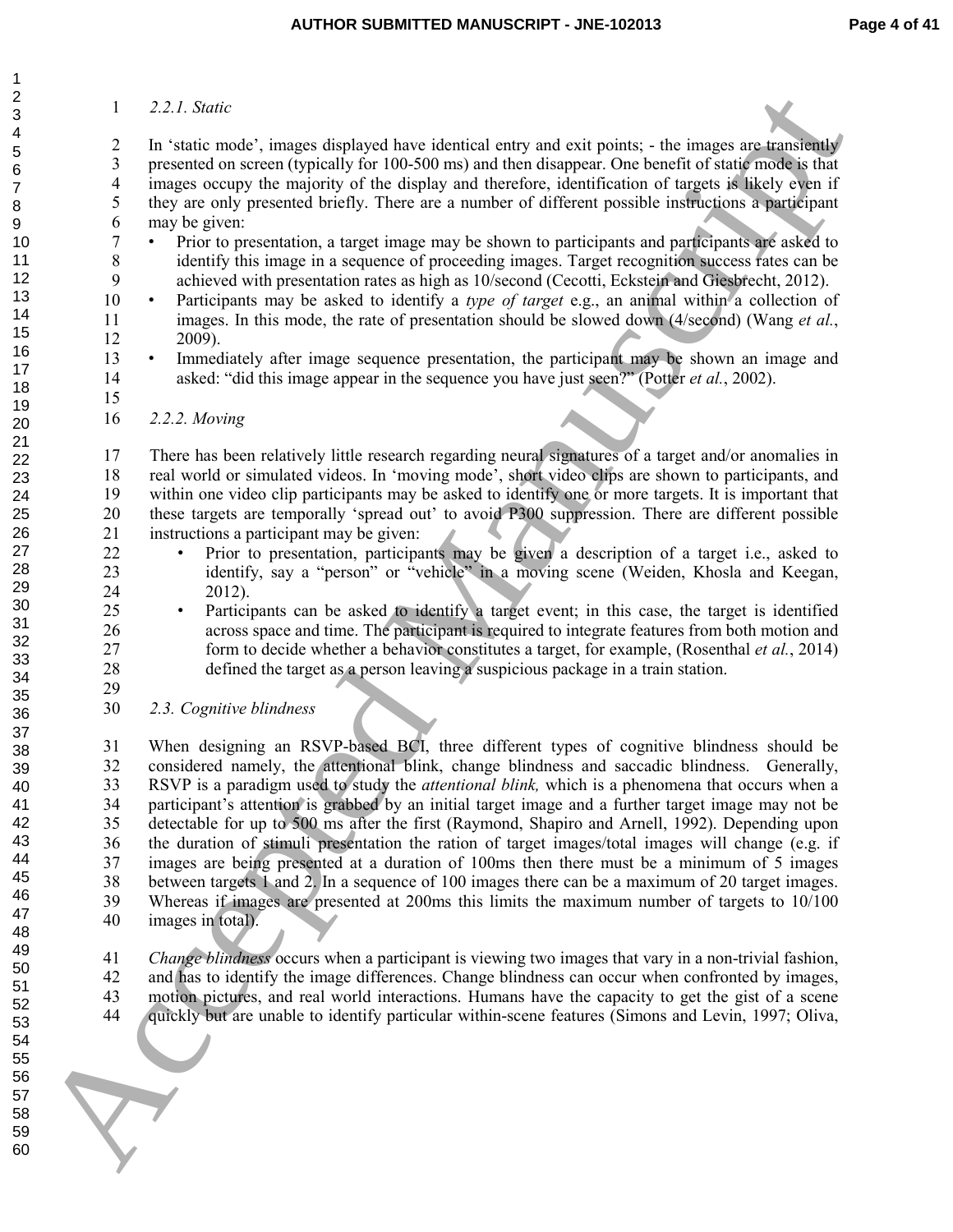1 2005). For example, when two images are presented for 100 ms each and participants are required to 2 identify a non-trivial variation as the images are interchangeably presented, participants can take 3 between 10-20s to identify the variation. This latency period in identifying non-trivial variations in 4 imagery can be augmented through use of distractors or motion pictures (Rensink, 2000). In the 5 context of designing an RSVP paradigm change blindness is of interest, as it will take longer for a 6 user to identify a target within an image if it does not pop out from the rest of the image. Distractors 7 within the image or cluttered images, will increase the time it takes a user to recognize a target, 8 reducing the performance of the RSVP paradigm. *Saccadic blindness* is a form of change blindness described by Chahine and Krekelberg (2009) where "humans move their eyes about three times each second. Those rapid eye movements called 

*saccades help to increase our perceptual resolution by placing different parts of the world on the high-resolution fovea. As these eye movements are performed, the image is swept across the retina, yet we perceive a stable world with no apparent blurring or motion"*. Saccadic blindness thus refers 14 to the loss of image when a person saccades between two locations. Evidence shows that saccadic 15 blindness can occur 50 ms before saccades and up to 50 ms after saccades (Diamond, Ross and 16 Morrone, 2000). Thus, it is important that stimuli have a duration greater than 50 ms to bypass 17 saccadic blindness, unless participants are instructed to attend a focus point and the task is gaze 18 independent and thus does not demand saccades (such as during the canonical RSVP paradigm 19 (section 5.4) ).

20 Having considered some of the factors influencing RSVP–based BCI designs, the remainder of the 21 paper focuses on a bibliometric study of the RSVP literature highlighting the key methodological 22 parameters and study trends. Studies are compared and contrasted on an intra- and inter-application 23 basis. Later sections focus on study design parameters and provide contextualized recommendations 24 for researchers in the field.

## **3. Bibliometric study of the RSVP related literature**

27 A bibliometric review of the RSVP-based BCIs was conducted. The inclusion criteria for this 28 review were studies that focused on EEG data being recorded while users were performing visual 29 search tasks using an RSVP paradigm. The studies involved various stimulus types presented using 30 the RSVP paradigm where participants had to identify target stimuli. All reported studies where not 31 simply theoretical and had at least one participant. One or more of the keywords BCI, RSVP, EEG 32 or ERP appeared in the title, abstract or keyword list. Only papers published in English were 33 included. The literature was searched, evaluated and categorized up until August 2017. The 34 databases searched were Web of Science, IEEE, Scopus, Google Scholar, and PubMed. The search 35 terms used were: "Rapid serial visual presentation", "RSVP", "Electroencephalography", "EEG", 36 "Brain-Computer Interface", "BCI", "Event Related Potentials", "ERP and "Oddball" 24 and 25 and 26 and 26 and 26 and 26 and 26 and 26 and 26 and 26 and 26 and 26 and 26 and 26 and 26 and 26 and 26 and 26 and 26 and 26 and 26 and 26 and 26 and 26 and 26 and 26 and 26 and 26 and 26 and 26 and 26 and 26 a

37 Papers were excluded for the following reasons: 1. the research protocol had insufficient detail; 2. 38 key aspects needed to draw conclusive results were missing; 3. the spectrum of BCI research 39 reported was too wide (i.e. review papers not specific to RSVP), 4. A 'possible' research application 40 was described but the study was not actually carried out; 5. The study was a repeated study by 41 original authors with only minor changes. Due to the immaturity of RSVP-based BCI as research 42 topic, conference papers were not excluded. Inclusion of conference papers was considered 43 important in order to provide a comprehensive overview of the state-of-the-art and trends in the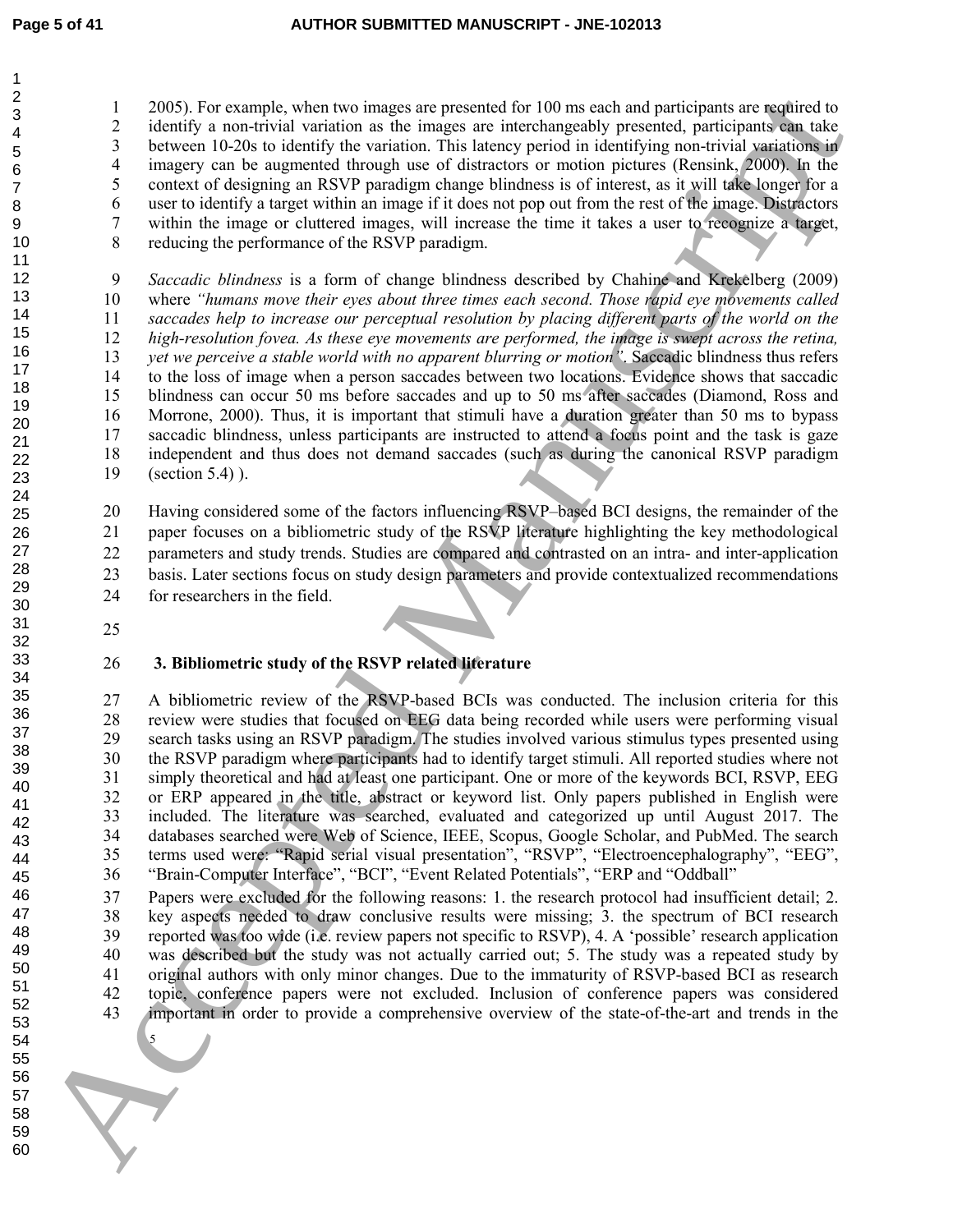1 field. Fifty-four papers passed initial abstract/title screening, these were then refined to the 45 most 2 relevant papers through analysis of the entire paper contents. The date of the included publications 3 ranged from 2003-2017.

 

5 The relevant RSVP-based BCI papers are presented in Table 1 when a button press was required,<br>6 and Table 2 when no button presses were conducted. RSVP based BCIs were evaluated in terms of and Table 2 when no button presses were conducted. RSVP based BCIs were evaluated in terms of 7 the interface design. Table 1 and Table 2 show that there is considerable variation across the 8 different studies in terms of the RSVP-BCI acquisition paradigm, including the total number of 9 stimuli employed, percentage of target stimuli, size of on-screen stimuli, visual angle, stimulus 10 presentation duration, and the number of study participants. Performance was measured using a 11 number of metrics: the area under the Receiver Operating Characteristic (ROC) curve (Fawcett, 12 2006), classification accuracy (%) and information transfer rate. ROC curves are used when 13 applications have an unbalanced class distribution, which is typically the case with RSVP-BCI, 14 where the number of target stimulus is much smaller than that of non-target stimuli. Many studies 15 report different experimental parameters and some aspects of the studies have not been 16 comprehensively reported. From Tables 1 and 2, it can be seen that the majority of applications 17 using a button press as a baseline may be classified as surveillance applications while applications 18 that do not use a button press are more varied. This may be because often surveillance applications 19 have an industry focus, and quantified improvement relative to manual labelling alone is crucial for 20 acceptance. In the majority of the applications where a button press was used, participants undertake 21 trials with and without a button press and the difference in latency of response between the two is 22 calculated to compare neural and behavioral response times. The results of the bibliometric analysis 23 are further discussed in section 4, 5 and 6, following the analysis of key papers identified in the 24 following section. 2 Accel Frieston property consistential description and consistent in the second resolution of the B Fresch Construction of the Construction of the Construction of the Construction of the Construction of the Construction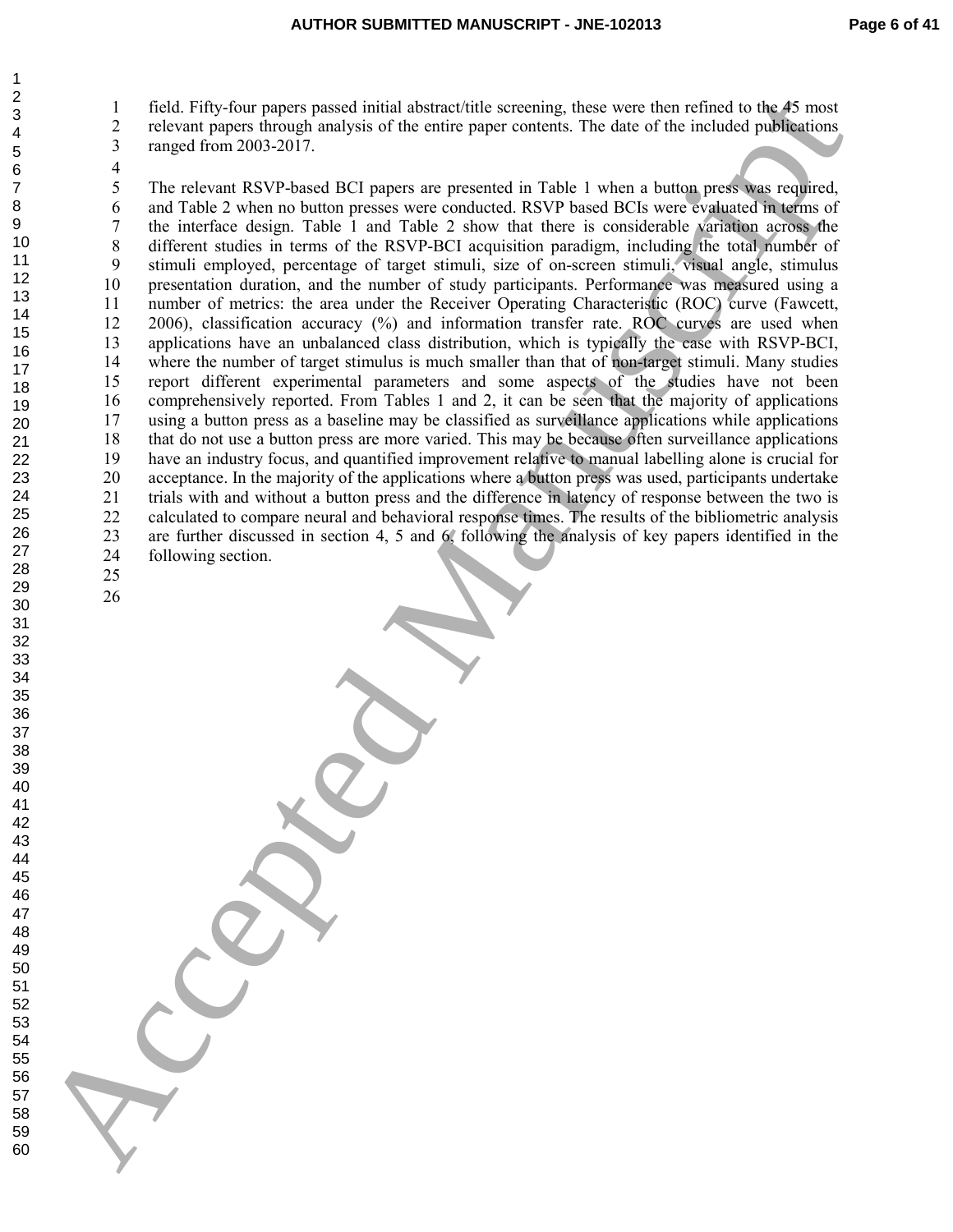## **AUTHOR SUBMITTED MANUSCRIPT \JNE-102013**

|                                                                                                                                                                                                                                                                                                       |               |                                       |         |    |                       |                          | <b>AUTHOR SUBMITTED MANUSCRIPT \JNE-102013</b> |                                |              |                                        |                           |                            |
|-------------------------------------------------------------------------------------------------------------------------------------------------------------------------------------------------------------------------------------------------------------------------------------------------------|---------------|---------------------------------------|---------|----|-----------------------|--------------------------|------------------------------------------------|--------------------------------|--------------|----------------------------------------|---------------------------|----------------------------|
|                                                                                                                                                                                                                                                                                                       |               |                                       |         |    |                       |                          |                                                |                                |              |                                        |                           |                            |
|                                                                                                                                                                                                                                                                                                       |               |                                       |         |    |                       |                          |                                                |                                |              |                                        |                           |                            |
|                                                                                                                                                                                                                                                                                                       |               |                                       |         |    |                       |                          |                                                |                                |              |                                        |                           |                            |
| Table 1. Design Parameters reviewed, Mode: Button press = Yes. Table acronyms: SVM (Support Vector Machine), SFFS (Sequential Forward Feature                                                                                                                                                         |               |                                       |         |    |                       |                          |                                                |                                |              |                                        |                           |                            |
| Selection), N/A (Not available), BLDA (Bayesian Linear Discriminant Analysis), BCSP (Bilinear Common Spatial Pattern), CCSP (Composite CSP), CSP<br>(Common Spatial Pattern), LDA (Linear Discriminant Analysis), C (EEG channel), FDA (Fisher Discriminant analysis), FDM (finite difference model), |               |                                       |         |    |                       |                          |                                                |                                |              |                                        |                           |                            |
| LLC (Linear Logistic Classifier), RBF SVM (Radial Basis Function SVM), PCA (Principle Component Analysis), LP (Laplacian classifier), LN (Linear                                                                                                                                                      |               |                                       |         |    |                       |                          |                                                |                                |              |                                        |                           |                            |
| Logistic regression), SP (Spectral Maximum Mutual Information Projection), FDA (Fisher Discriminant analysis), ACSP (Analytic CSP), HT (Human<br>target), NHT (Non-human target), ST(Single Trial), DT (Dual Trial), BDA (Bilinear Discriminant Analysis), ABDA (Analytic BDA), DCA (Directed         |               |                                       |         |    |                       |                          |                                                |                                |              |                                        |                           |                            |
| Components Analysis), HDCA (Hierarchical Discriminant Component Analysis), TO (Only background distractors), TN (Non-Target distractor stimuli &                                                                                                                                                      |               |                                       |         |    |                       |                          |                                                |                                |              |                                        |                           |                            |
| Background &Target stimuli), TvB (Target vs Background distractor), T v[B+NT] (Target vs both Background distractor and Non-Target).                                                                                                                                                                  |               |                                       |         |    |                       |                          |                                                |                                |              |                                        |                           |                            |
| Reference                                                                                                                                                                                                                                                                                             | Mode          | <b>Application</b>                    | Stimuli |    | <b>Targets</b><br>(%) | <b>Duration</b><br>(ms)  | <b>Size</b><br>(px)                            | Visual angle<br>(°)            | Participants | Data analysis                          | <b>ROC</b><br>performance | Accuracy<br>(%)            |
| (Healy and                                                                                                                                                                                                                                                                                            |               | Categorization                        |         |    |                       |                          |                                                |                                |              | SVM linear kernel,                     |                           |                            |
| 1<br>Smeaton, 2011)                                                                                                                                                                                                                                                                                   | Static        |                                       | 4800    |    | 1.25                  | 100                      | N/A                                            | N/A                            | 8            | <b>SFFS</b>                            | N/A                       | N/A                        |
|                                                                                                                                                                                                                                                                                                       |               |                                       |         |    | 5                     |                          |                                                | N/A                            |              |                                        | $0.768 \pm$<br>0.074      | 78.7                       |
| (Cecotti, Sato-<br>Reinhold, et al.,<br>$\overline{2}$                                                                                                                                                                                                                                                | <b>Static</b> | Categorization/<br>face recognition   | 12000   |    | 10                    | 500                      | N/A                                            |                                | 8            | <b>XDAWN + BLDA</b>                    | $0.821 \pm$<br>0.063      | 76.4                       |
| 2011)                                                                                                                                                                                                                                                                                                 |               |                                       | trials  |    | 25<br>50              |                          |                                                |                                |              |                                        | $0.815+$<br>0.068         | 77.0<br>71.5               |
|                                                                                                                                                                                                                                                                                                       |               |                                       |         |    |                       |                          |                                                | N/A                            |              | <b>BCSP, SVM</b>                       | $0.789 \pm 0.070$         | $83.0 \pm 8.0$             |
| (Yu et al., 2011)<br>$\mathbf{3}$                                                                                                                                                                                                                                                                     | Static        | Categorization                        | >4000   |    | ~1.5                  | 150                      | N/A                                            |                                | 20           | CCSP, SVM<br>CSP, SVM                  | N/A                       | $75.4 \pm 8.3$<br>71.8±9.9 |
|                                                                                                                                                                                                                                                                                                       |               |                                       |         |    | Eagles                |                          |                                                |                                |              | Gaussian<br>EnsembleLDA(8C)            | 0.66<br>0.78              | 90.0                       |
|                                                                                                                                                                                                                                                                                                       |               |                                       |         |    |                       |                          |                                                |                                |              | EnsembleLDA $(41C)$                    | 0.80                      |                            |
| (Ušćumlić,<br>Chavarriaga and<br>$\overline{\mathbf{4}}$                                                                                                                                                                                                                                              | Static        | Categorization                        | 1382    | 10 | Tiger                 | 250                      | N/A                                            | Images occupy<br>$~6*4$ visual | 15           | Gaussian<br>EnsembleLDA(8C)            | 0.75<br>0.80              | 94.8                       |
| Millán, 2013)                                                                                                                                                                                                                                                                                         |               |                                       |         |    |                       |                          |                                                | field                          |              | EnsembleLDA(41C)<br>Gaussian           | 0.91<br>0.65              |                            |
|                                                                                                                                                                                                                                                                                                       |               |                                       |         |    | Train                 |                          |                                                |                                |              | EnsembleLDA(8C)<br>EnsembleLDA $(41C)$ | 0.68<br>0.73              | 90.1                       |
| (Mohedano et al.,<br>$\sqrt{5}$<br>2015)<br>(Acqualagnav et                                                                                                                                                                                                                                           | Static        | Categorization<br><b>RSVP</b> Speller | 3000    |    | 5<br>User             | $100$ or<br>200<br>83 or | N/A                                            | N/A<br>$\mathbf{1}$            | 8            | <b>SVM</b>                             | $0.564 - 0.863$           | N/A<br>~1                  |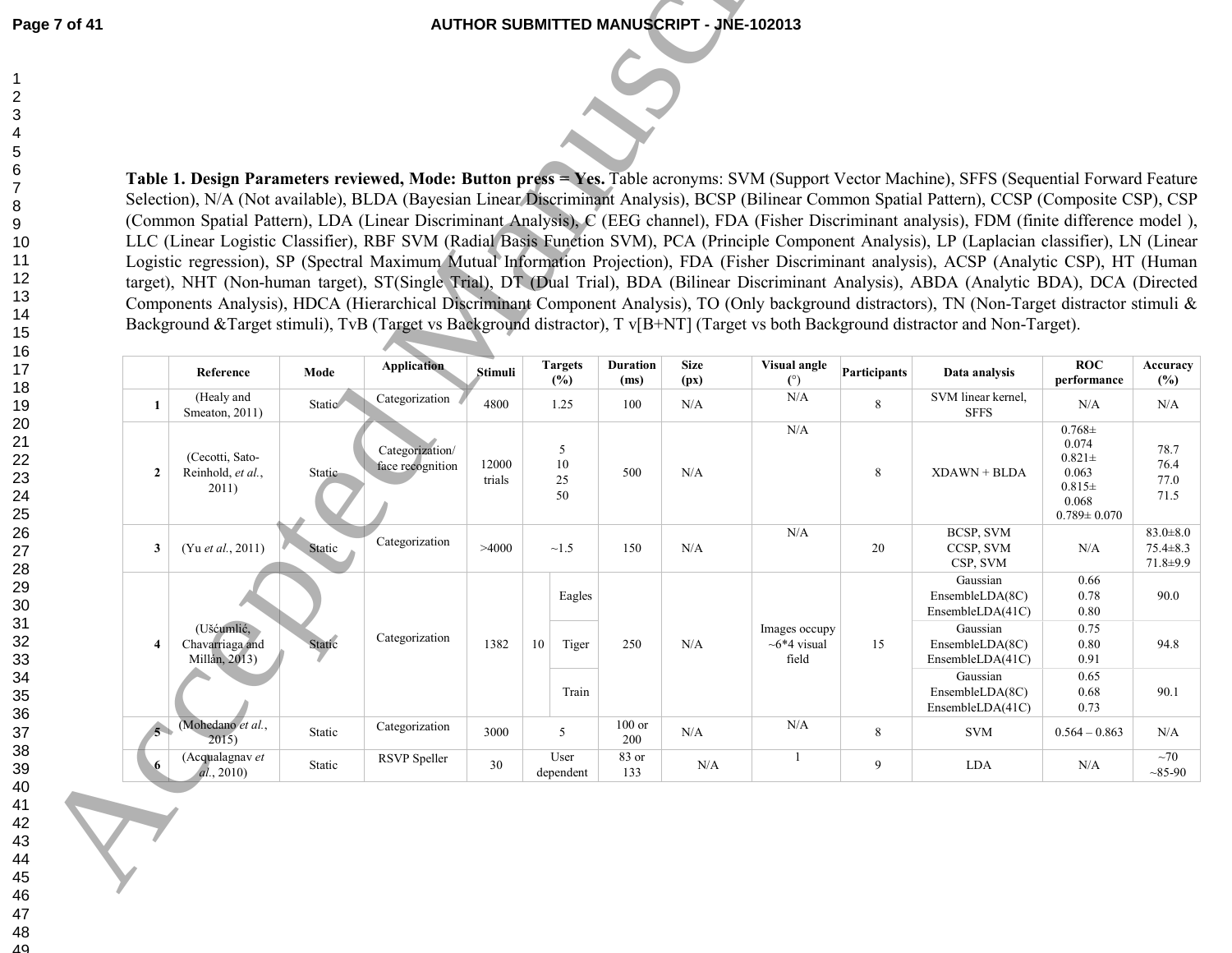| Page 8 of 41 |
|--------------|
|              |

|                  |                                    |        |                  |           |                          |                      | <b>AUTHOR SUBMITTED MANUSCRIPT \JNE-102013</b> |                                |                 |                                                    |                                                    | Page 8 of 4     |
|------------------|------------------------------------|--------|------------------|-----------|--------------------------|----------------------|------------------------------------------------|--------------------------------|-----------------|----------------------------------------------------|----------------------------------------------------|-----------------|
|                  | Reference                          | Mode   | Application      | Stimuli   | <b>Targets</b><br>$($ %) | Duration<br>(ms)     | <b>Size</b><br>$(\mathbf{p}x)$                 | <b>Visual angle</b><br>(°)     | Participants    | Data analysis                                      | ROC<br>performance                                 | Accuracy<br>(%) |
| $\boldsymbol{7}$ | (Touryan et al.,<br>2011)          | Static | Face recognition | 470-480   | N/A                      | 500                  | 256*320                                        | 7 horizontally<br>9 vertically | $22\,$          | <b>PCA</b>                                         | 0.868-0.991                                        | 60.4-92.0       |
| $\pmb{8}$        | (Sajda, Gerson<br>and Parra, 2003) | Static | Surveillance     | 330       | 50                       | 200<br>$100\,$<br>50 | 768*512                                        | 12.4 by 15.3                   | $\sqrt{2}$      | Spatial linear<br>discriminator                    | 0.79-0.96<br>$0.74 - 0.80$<br>0.84-0.79            | N/A             |
| $\overline{9}$   | (Gerson, Parra<br>and Sajda, 2006) | Static | Surveillance     | 284       | $\overline{2}$           | 100                  | 640*426                                        | $33\pm3*25\pm3$                | $\sqrt{5}$      | Spatial linear<br>discriminator                    | N/A                                                | 74-96           |
| 10               | (Erdogmus,<br>Mathan and           | Static | Surveillance     | $\rm N/A$ | 50                       | 100<br>$50\,$        | $\rm N/A$                                      | $\rm N/A$                      | 1               | $\mathbf{L}\mathbf{P}$<br>${\rm LN}$               | 0.90/0.95<br>(100/50ms)<br>0.37/0.66<br>(100/50ms) | N/A             |
|                  | Pavel, 2006)                       |        |                  |           |                          |                      |                                                |                                | $\sqrt{2}$      | $\mathbf{L}\mathbf{P}$<br>${\rm LN}$<br>${\bf SP}$ | $0.87 - 0.83$<br>$0.87 - 0.82$<br>$0.89 - 0.86$    |                 |
| 11               | (Bigdely-Shamlo<br>et al., 2008)   | Static | Surveillance     | 24394     | 40-60                    | $\sim\!\!83$         | $\rm N/A$                                      | $1.6 \text{ by } 1.6$          | $7\phantom{.0}$ | Bayes fusion of FDA                                | 0.78-0.95                                          | N/A             |
| 12               | (Poolman, Frank,<br>et al., 2008)  | Static | Surveillance     | 8300      | 4 or 1                   | 100                  | 500*500                                        | $\overline{c}$                 | $\mathbf{3}$    | DCA FDM                                            | $0.70 - 0.82$                                      | 72-84           |
| 13               | (Huang et al.,<br>2011)            | Static | Surveillance     | $\rm N/A$ | $\sim$ 1                 | 60-150               | 500*500                                        | $22*22$                        | 33              | <b>RBF SVM</b><br>Linear SVM<br>${\rm LLC}$        | 0.848-0.941<br>0.846-0.927<br>0.753-0.834          | $\rm N/A$       |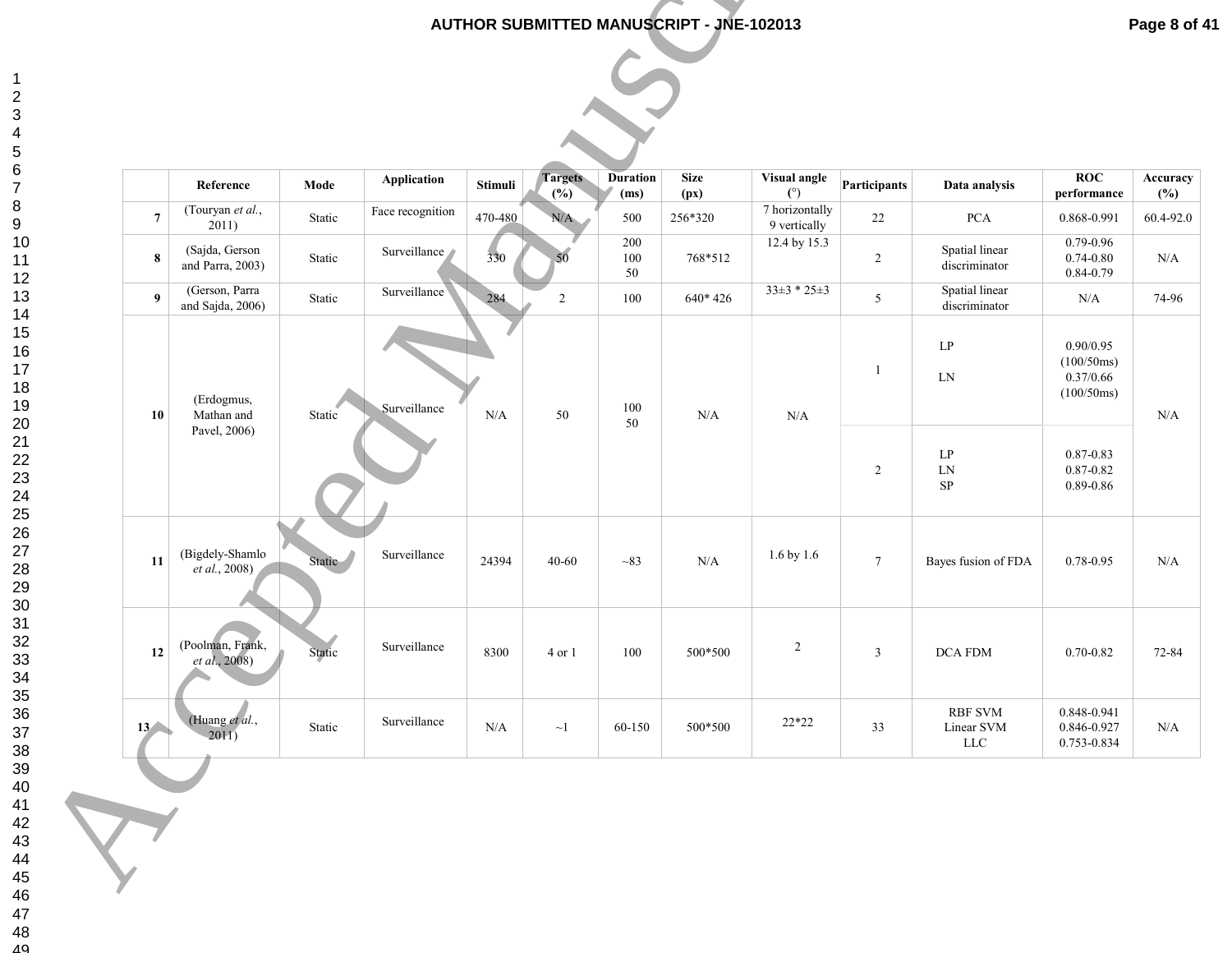**Page 9 of 41**

|                 |                                                |               |              |           |                                       |                  | AUTHOR SUBMITTED MANUSCRIPT   JNE-102013 |                            |                  |                                                           |                                                                                                         |                                                            |
|-----------------|------------------------------------------------|---------------|--------------|-----------|---------------------------------------|------------------|------------------------------------------|----------------------------|------------------|-----------------------------------------------------------|---------------------------------------------------------------------------------------------------------|------------------------------------------------------------|
|                 | Reference                                      | Mode          | Application  | Stimuli   | <b>Targets</b><br>(%)                 | Duration<br>(ms) | <b>Size</b><br>(px)                      | <b>Visual angle</b><br>(°) | Participants     | Data analysis                                             | ROC<br>performance                                                                                      | Accuracy<br>(%)                                            |
|                 |                                                |               |              |           |                                       |                  |                                          |                            | $\overline{4}$   | <b>RBF SVM</b><br>Linear SVM<br>${\rm LLC}$               | 0.909-0.961<br>0.887-0.944<br>0.625-0.866                                                               | N/A                                                        |
|                 | (Weiden, Khosla                                | Static/moving |              | 2500      | $\overline{2}$                        |                  |                                          |                            | $\,8\,$          |                                                           | $0.50 - 0.78$<br>(static)<br>$0.89 - 1.00$<br>(video)                                                   | 42 (static)<br>97 (video)                                  |
| 14              | and Keegan,<br>2012)                           | Moving        | Surveillance | 7500      | 6<br>$10\,$<br>14                     | 234              | 512*512                                  | $\rm N/A$                  | $\boldsymbol{7}$ | <b>SVM</b>                                                | $0.72 - 0.94$<br>(video)<br>0.58-0.94<br>(video)<br>$0.55 - 0.91$<br>(video)                            | N/A                                                        |
| 15              | (Cecotti et al.,<br>2012)                      | Static/moving | Surveillance | 30000     | 10                                    | 100              | $\rm N/A$                                | N/A                        | 15               | XDAWN, BLDA                                               | $~10.874 - 0.931$<br>(static HT)<br>$~10.675 - 0.937$<br>(video NHT)<br>$~10.875 - 0.926$<br>(video HT) | N/A                                                        |
| 16              | (Cecotti, Eckstein<br>and Giesbrecht,<br>2012) | Static        | Surveillance | 300       | 10                                    | $200\,$          | 683*384                                  | $\approx 13$               | $10\,$           | XDAWN, BLDA                                               | 0.837(ST)<br>$0.838$ (DT)                                                                               | $\rm N/AN/A$                                               |
| 17              | (Yu et al., 2014)                              | Static        | Surveillance | >4472     | ~1.61.6                               | 150              | $400*400$                                | $\rm N/A$                  | 22               | CSP<br>$\ensuremath{\mathsf{ACSP}}$<br><b>BDA</b><br>ABDA | N/A                                                                                                     | $83.8 \pm 6$<br>$85.8 \pm 5$<br>$87.2 + 4$<br>$89.7 \pm 5$ |
| 18              | (Marathe, Ries and<br>McDowell, 2014)          | Moving        | Surveillance | $\rm N/A$ | $10\,$                                | 200              | $\rm N/A$                                | $\rm N/A$                  | 15               | ${\rm HDCA}$<br>Sliding HDCA                              | $0.8691 \pm 0.0359$<br>0.9494±0.9610                                                                    | $\rm N/A$                                                  |
| $\overline{19}$ | (Marathe et al.,<br>2015a)                     | Static        | Surveillance | $\rm N/A$ | $\begin{array}{c} 5 \\ 6 \end{array}$ | 500              | $960*600$                                | $36.3 \times 22.5$         | 17               | XDAWN, BLDA                                               | $-0.984$<br>(TvB, TO)<br>$-0.971$<br>(TvB, TN)<br>$-0.959$<br>$(Tv[B+NT],$<br>TN)                       | $\rm N/A$                                                  |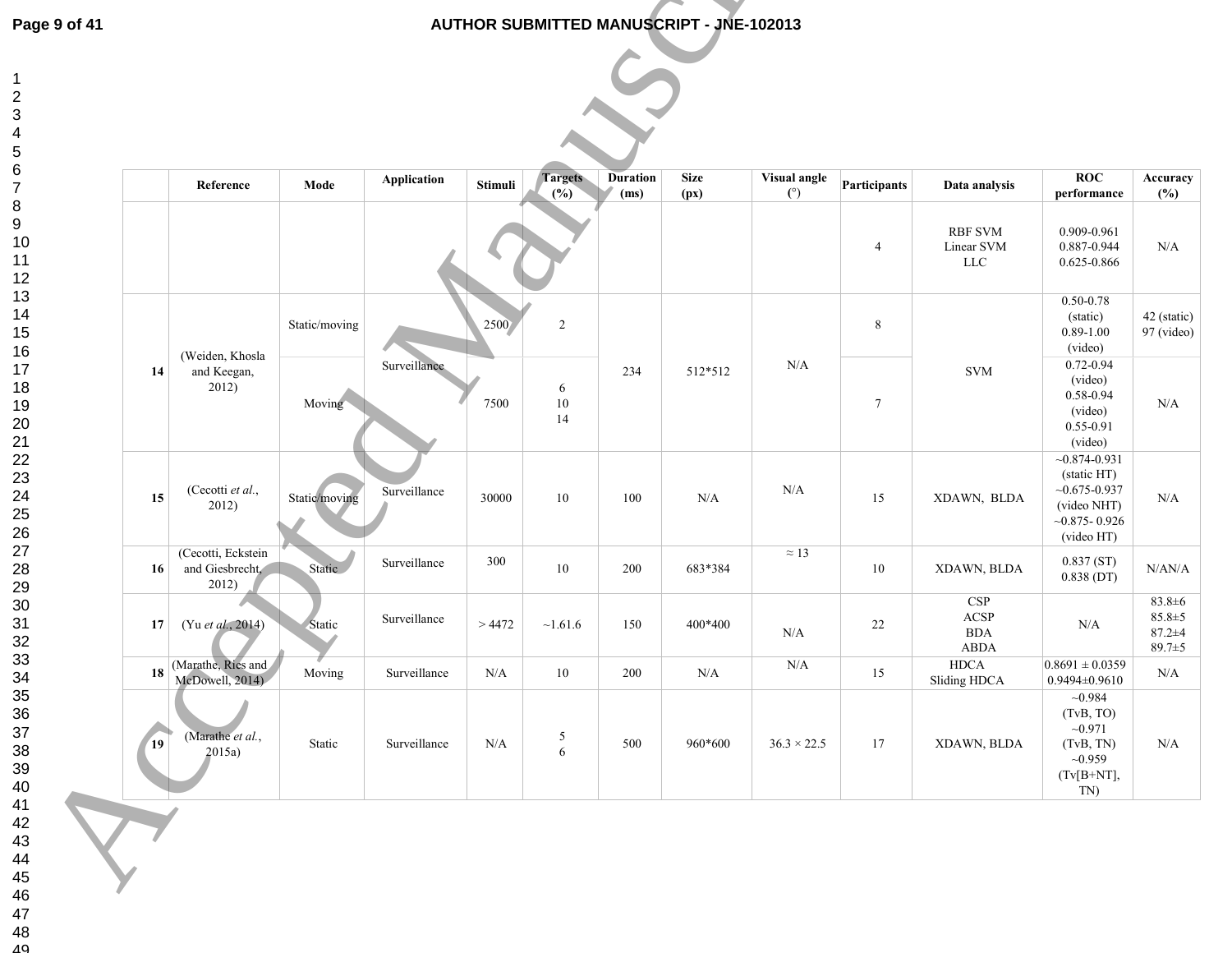## **AUTHOR SUBMITTED MANUSCRIPT \JNE-102013**

|              | Reference                                                                             | Mode              | <b>Application</b>        | Stimuli    | <b>Targets</b><br>(%) | <b>Duration</b><br>(ms) | <b>Size</b><br>(px)            | Visual angle<br>(°)        | Participants         | Data analysis                                                                                                                                                                                                                                                                                                                                                                                                                                                                                                                                                                                                                                                                                                                                                                                                                                                                                                                                                                                                                                                     | <b>ROC</b><br>performance                    | Accuracy<br>(%)                |
|--------------|---------------------------------------------------------------------------------------|-------------------|---------------------------|------------|-----------------------|-------------------------|--------------------------------|----------------------------|----------------------|-------------------------------------------------------------------------------------------------------------------------------------------------------------------------------------------------------------------------------------------------------------------------------------------------------------------------------------------------------------------------------------------------------------------------------------------------------------------------------------------------------------------------------------------------------------------------------------------------------------------------------------------------------------------------------------------------------------------------------------------------------------------------------------------------------------------------------------------------------------------------------------------------------------------------------------------------------------------------------------------------------------------------------------------------------------------|----------------------------------------------|--------------------------------|
| 20           | (Files and<br>Marathe, 2016)                                                          | Static/moving     | Surveillance              | N/A        | 10                    | 100                     | N/A                            | N/A                        | 15                   | Linear classifiers                                                                                                                                                                                                                                                                                                                                                                                                                                                                                                                                                                                                                                                                                                                                                                                                                                                                                                                                                                                                                                                | N/A                                          | 78.4-90.5                      |
| 21           | (Barngrover et al.,<br>2016)                                                          | Static            | Surveillance              | 4384       |                       | 200                     | 100*50                         | N/A                        | 19                   | SVM with Haar-like<br>feature classifier                                                                                                                                                                                                                                                                                                                                                                                                                                                                                                                                                                                                                                                                                                                                                                                                                                                                                                                                                                                                                          | N/A                                          | >70                            |
| 22           | (Marathe et al.,<br>2015 <sub>b</sub>                                                 | Static/<br>moving | Intelligence              | N/A        | 10                    | $100$ or<br>500         | N/A                            | N/A                        | 15                   | <b>HDCA</b><br><b>CSP</b><br>XDAWN, BLDA                                                                                                                                                                                                                                                                                                                                                                                                                                                                                                                                                                                                                                                                                                                                                                                                                                                                                                                                                                                                                          | >0.9                                         | >70                            |
|              |                                                                                       |                   |                           |            |                       |                         |                                |                            |                      | Table 2. Design Parameters reviewed, Mode: Button press = No. Table acronyms: FDA (Fisher Discriminant analysis), N/A (Not available), SWFP                                                                                                                                                                                                                                                                                                                                                                                                                                                                                                                                                                                                                                                                                                                                                                                                                                                                                                                       |                                              |                                |
|              | (Random forest), BHCR (Bayesian Human Vision-Computer Vision Retrieval).<br>Reference | Mode              | <b>Application</b>        | Stimuli    | <b>Targets</b><br>(%) | <b>Duration</b><br>(ms) | <b>Size</b><br>$(\mathbf{p}x)$ | Visual angle<br>(°)<br>N/A | Participants         | (Spatially Weighted Fisher Linear Discriminant - Principal Component Analysis), CNN (Convolutional Neural Network), HDPCA (Hierarchical<br>Discriminant Principal Component Analysis Algorithm), HDCA (Hierarchical Discriminant Component Analysis), SVM (Support Vector Machine), RBF<br>(Radial Basis Function) kernel, RDA (Regularized Discriminant Analysis), HMM (Hidden Markov Model), PCA (Principle Component Analysis), BDCA<br>(Bilinear Discriminant Component Analysis), BFBD (Bilinear Feature Based Discriminants), BLDA (Bayesian Linear Discriminant Analysis), SWLDA<br>(Step-wise Linear Discriminant Analysis), MLP (Multilayer Perceptron), LIS (Locked in syndrome), CV (Computer Vision), STIG (Spectral Transfer with<br>Information Geometry), MSS (Max Subject-Specific Classifier), L1 ( $\ell_1$ -Regularized Cross-Validation), MV (Majority Vote), PMDRM (Pooled<br>Riemannian Mean classification algorithm), AWE (Accuracy Weighted Ensemble), MT (Multi-Task Learning), CALIB (Within-Subject Calibration), RF<br>Data analysis | <b>ROC</b><br>performance                    | Accuracy<br>(%)                |
| $\mathbf{1}$ | (Hope et al.,<br>2013)<br>(Galit et al.,                                              | Static<br>Static  | Medical<br>Categorization | 166<br>725 | ~1.1<br>20            | 100<br>90-110           | 189*189<br>360*360             | $6.5 \times 6.5$           | $\overline{c}$<br>12 | <b>FDA</b><br><b>SWFP</b><br><b>HDPCA</b><br><b>HDCA</b>                                                                                                                                                                                                                                                                                                                                                                                                                                                                                                                                                                                                                                                                                                                                                                                                                                                                                                                                                                                                          | $0.75 - 0.78$<br>$0.64 - 0.85$<br>N/A<br>N/A | N/A<br>66-82<br>66-81<br>57-70 |

| Reference                | <b>Mode</b> | Application    | Stimuli | <b>Targets</b><br>$(\%)$ | <b>Duration</b><br>(ms) | <b>Size</b><br>(px) | Visual angle<br>(°) | Participants | Data analysis                              | <b>ROC</b><br>performance                        | Accuracy<br>$(\%)$      |
|--------------------------|-------------|----------------|---------|--------------------------|-------------------------|---------------------|---------------------|--------------|--------------------------------------------|--------------------------------------------------|-------------------------|
| (Hope et al.,<br>$-2013$ | Static      | Medical        | 166     | $\sim$ 1.1               | 100                     | 189*189             | N/A                 |              | <b>FDA</b>                                 | $0.75 - 0.78$                                    | N/A                     |
| (Galit et al.,           | Static      | Categorization | 725     | 20                       | 90-110                  | 360*360             | $6.5 \times 6.5$    | 12           | <b>SWFP</b><br><b>HDPCA</b><br><b>HDCA</b> | $0.64 - 0.85$<br>N/A<br>N/A                      | 66-82<br>66-81<br>57-70 |
| 2014)                    |             |                | 290     |                          |                         |                     |                     |              | <b>SWFP</b><br><b>HDPCA</b>                | 0.58-0.99<br>$/0.99 \pm 0.55$<br>$0.99 \pm 0.67$ | 91<br>N/A               |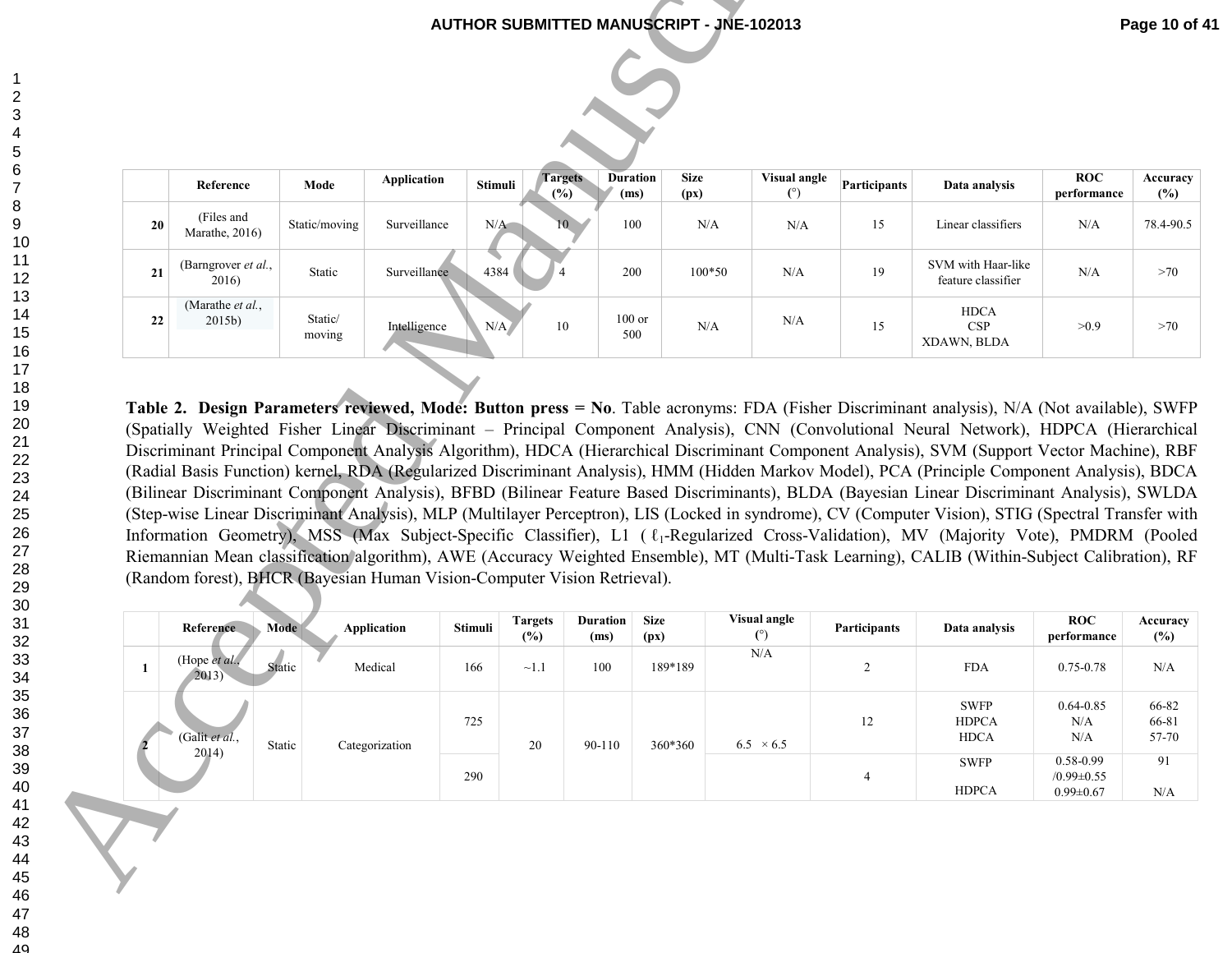|                         |                            |                   |                     |         |                                        |                         |                     | <b>AUTHOR SUBMITTED MANUSCRIPT \JNE-102013</b> |                |                               |                                                          |                                    |
|-------------------------|----------------------------|-------------------|---------------------|---------|----------------------------------------|-------------------------|---------------------|------------------------------------------------|----------------|-------------------------------|----------------------------------------------------------|------------------------------------|
|                         |                            |                   |                     |         |                                        |                         |                     |                                                |                |                               |                                                          |                                    |
|                         | Reference                  | Mode              | <b>Application</b>  | Stimuli | <b>Targets</b><br>(%)                  | <b>Duration</b><br>(ms) | <b>Size</b><br>(px) | <b>Visual angle</b><br>(°)                     | Participants   | Data analysis                 | ROC<br>performance                                       | Accuracy<br>$(\%)$                 |
|                         |                            |                   |                     |         |                                        |                         |                     |                                                |                | <b>HDCA</b>                   | $0.87 \pm 0.05$                                          | N/A                                |
| $\mathbf{3}$            | (Mohedano et<br>al., 2014) | Static            | Categorization      | 4224    | 15                                     | 200                     | N/A                 | N/A                                            | 5              | <b>SVM RBF</b>                | $0.63 - 0.78$                                            | N/A                                |
| $\overline{\mathbf{4}}$ | (Manor and<br>Geva, 2015)  | Static            | Categorization      | N/A     | $\sqrt{20}$                            | 90-110                  | 360*360             | $6.5 \times 6.5$                               | 15             | <b>SWFP</b><br>Deep CNN       | 0.652-0.850<br>0.692-0.858                               | 70.0-83.1<br>66.2-82.5             |
| $\overline{\mathbf{5}}$ | (Huang et al.,<br>2017)    | Static            | Categorization      | N/A     | 12.5                                   | 200                     | N/A                 | N/A                                            | $\tau$         | $LDA + RF$<br><b>BHCR</b>     | 0.873<br>0.987                                           | N/A                                |
| 6                       | (Orhan et al.,<br>2011a)   | Static            | <b>RSVP</b> Speller | 26      | $\sim$ 3.8                             | 150                     | N/A                 | ${\rm N/A}$                                    | $\overline{2}$ | <b>RDA</b>                    | 0.948-0.973                                              | N/A                                |
| $\overline{7}$          | (Hild et al., 2011)        | Static            | RSVP Speller        | $26\,$  | $\sim$ 3.6 (User<br>dependent)         | 400                     | N/A                 | N/A                                            | $2(1$ LIS)     | <b>RDA</b>                    | N/A                                                      | N/A                                |
| $\boldsymbol{8}$        | (Orhan et al.,<br>2012b)   | Static            | <b>RSVP</b> Speller | $26\,$  | $\sim3.8$                              | 150                     | $\rm N/A$           | N/A                                            | $\overline{2}$ | $\operatorname{RDA}$ HMM      | $\rm N/A$                                                | $\rm N/A$                          |
| $\boldsymbol{9}$        | (Orhan et al.,<br>2012c    | Static            | <b>RSVP</b> Speller | 28      | $\sim$ 3.6 (User<br>dependent)         | $400$ or<br>150         | $\rm N/A$           | $\rm N/A$                                      | 3 (1 LIS)      | RDA PCA                       | $\rm N/A$                                                | Healthy<br>controls=95<br>$LIS=85$ |
| 10                      | (Chennu et al.,            | Static            | <b>RSVP</b> Speller | 25      | $\overline{4}$                         | 133                     | N/A                 | $\rm N/A$                                      | $11\,$         | $\ensuremath{\mathrm{SWLDA}}$ | 0.82                                                     | 86.02                              |
|                         | 2013)                      |                   | Mâtrix P300 Speller | $25\,$  | $\overline{4}$                         |                         |                     |                                                |                |                               | 0.84                                                     | 88.58                              |
| 11                      | (Orhan et al.,<br>2013d    | Static            | RSVP Speller        | 28      | ~23.8                                  | 150                     | $\rm N/A$           | $\rm N/A$                                      | $\overline{2}$ | PCA RDA                       | 0.812-0.998                                              | N/A                                |
| $12\,$                  | (Oken et al.,<br>2014      | Static            | RSVP Speller        | $28\,$  | $\sim$ 3.6<br>(Semi-user<br>dependent) | 400                     | $\rm N/A$           | $3.8\,$                                        | 15 (6 LIS)     | PCA RDA                       | Healthy<br>controls=0.81-<br>0.86<br>$LIS = 0.73 - 0.92$ | $\rm N/A$                          |
| 13 <sub>2</sub>         | (Won et al.,<br>2017)      | Static/<br>Moving | RSVP speller        | 36      | $\rm N/A$                              | $\rm N/A$               | $\rm N/A$           | near-central                                   | $\,8\,$        | Regularized<br>$\rm LDA$      | $\rm N/A$                                                | 88.9                               |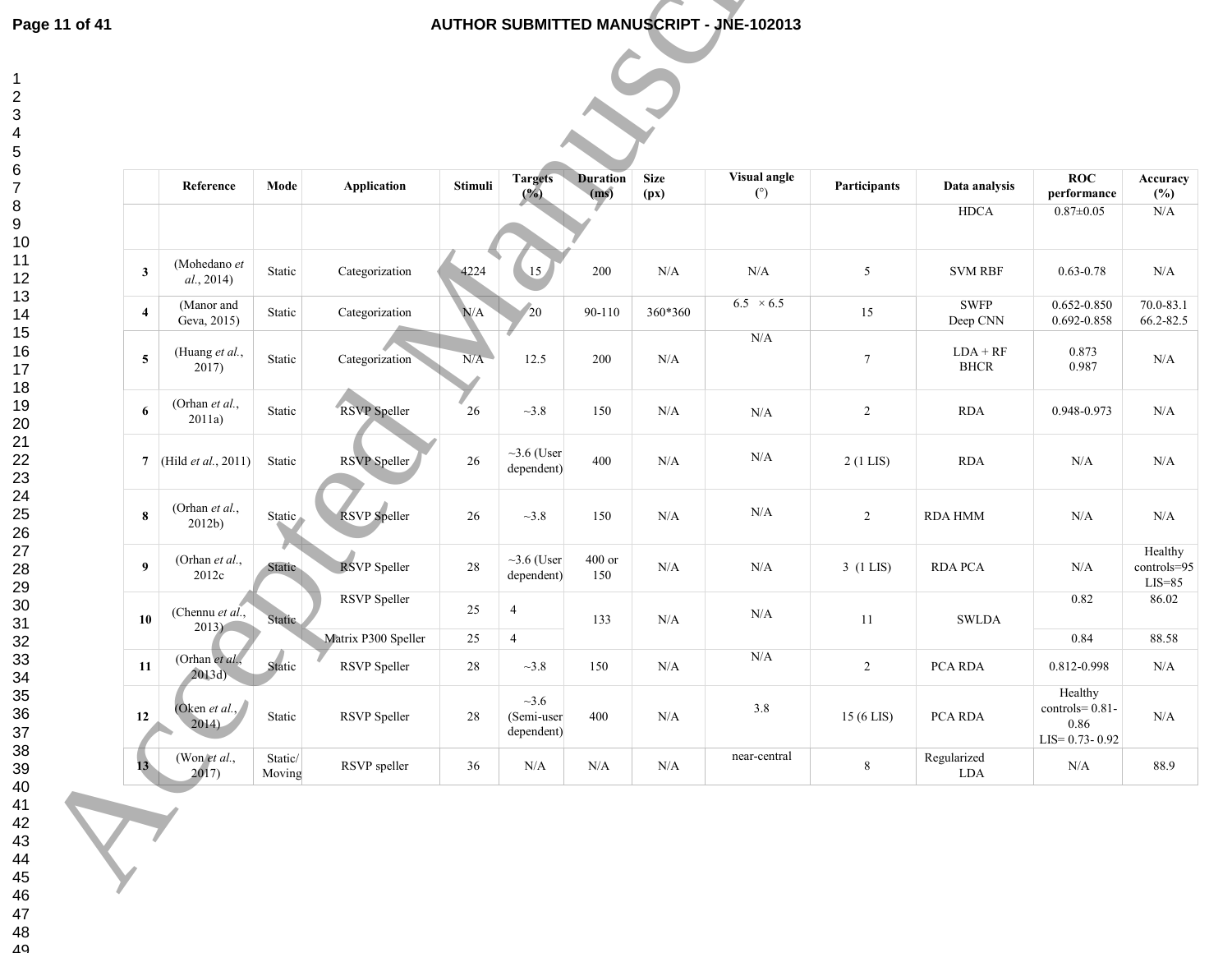|        |                                                   |        |                  |                  |                                            |                                       |                     | <b>AUTHOR SUBMITTED MANUSCRIPT \JNE-102013</b>                                                            |              |                                                                           |                                                           | Page 12 of 4                                                                     |                                                          |  |
|--------|---------------------------------------------------|--------|------------------|------------------|--------------------------------------------|---------------------------------------|---------------------|-----------------------------------------------------------------------------------------------------------|--------------|---------------------------------------------------------------------------|-----------------------------------------------------------|----------------------------------------------------------------------------------|----------------------------------------------------------|--|
|        | Reference                                         | Mode   | Application      | Stimuli          | <b>Targets</b><br>$\frac{\binom{0}{0}}{0}$ | <b>Duration</b><br>(ms)               | <b>Size</b><br>(px) | <b>Visual angle</b><br>$(^\circ)$                                                                         | Participants | Data analysis                                                             | ROC<br>performance                                        | Accuracy<br>(%)                                                                  |                                                          |  |
| $14\,$ | (Cai et al.,<br>2013)                             | Static | Face recognition | 160              | 6.25                                       | 500                                   | 400*400             | N/A                                                                                                       | 8            | <b>SVM</b>                                                                | $0.802 - 0.921$                                           | 90.3                                                                             |                                                          |  |
| 15     | (Sajda et al.,<br>2010)                           | Static | Surveillance     | 250              | 20 <sup>7</sup>                            | 150                                   | 500*500             | $\rm N/A$                                                                                                 | 5            | <b>HDCA</b><br><b>BDCA</b><br><b>BFBD</b>                                 | N/A                                                       | $0.76 \pm 0.07$<br>$0.83 \pm 0.91$<br>$0.91 \pm 0.07$                            |                                                          |  |
| 16     | (Rosenthal et<br>al., 2014)                       | Moving | Surveillance     | 250*30s<br>clips | $30-50$                                    | 5 times<br>real-time                  | $\rm N/A$           | $\rm N/A$                                                                                                 | $8\,$        | <b>HDCA</b>                                                               | >0.8                                                      | N/A                                                                              |                                                          |  |
| 17     | (Matran-<br>Fernandez and<br>Poli, 2014)          | Static | Surveillance     | 2400             | $10\,$                                     | $~183 - 200$<br>(5, 6, 10, 12)<br>Hz) | 640*640             | 59 Left Visual<br>Field (LVF) target<br>pictures and 85<br>Right Visual Field<br>(RVF) target<br>pictures | 9            | <b>SVM</b>                                                                | 0.78<br>0.77<br>$0.8\,$<br>0.67                           | N/A                                                                              |                                                          |  |
|        |                                                   |        | Categorization   | 12,000           |                                            | 500                                   | 256*256             | $\approx 4.57$                                                                                            | $\,8\,$      | <b>MLP</b><br><b>BLDA</b><br>Linear SVM                                   | $0.861 \pm 0.73$<br>$0.841 \pm 0.66$<br>$0.806 \pm 0.127$ |                                                                                  |                                                          |  |
| 18     | (Cecotti,<br>Eckstein and<br>Giesbrecht,<br>2014) | Static | Surveillance     | 900              | $10\,$                                     | 100                                   | 683*384             | $\approx$ 26                                                                                              | $10\,$       | XDAWN, MLP<br>XDAWN, BLDA<br>XDAWN, Linear<br><b>SVM</b>                  | $0.845 \pm 0.63$<br>$0.850 \pm 0.61$<br>$0.847 \pm 0.63$  | $\rm N/A$                                                                        |                                                          |  |
|        |                                                   |        |                  |                  | Surveillance                               | 4000                                  |                     | 200                                                                                                       | 683*384      | ${\approx}26$                                                             | $10\,$                                                    | XDAWN, MLP<br>XDAWN, BLDA<br>XDAWN, Linear<br>$\ensuremath{\mathrm{SVM}}\xspace$ | $0.816 \pm 0.52$<br>$0.824 \pm 0.53$<br>$0.819 \pm 0.55$ |  |
| 19     | (Manor, Mishali<br>and Geva, 2016)                | Static | Surveillance     | $\rm N/A$        | ${\sim}10$                                 | 100 or 200                            | $400*400$           | $\rm N/A$                                                                                                 | $\sqrt{2}$   | Supervised<br>multimodal network<br>Semi-supervised<br>multimodal network | $\rm N/A$                                                 | 88.1-93.9<br>81.4-90.3                                                           |                                                          |  |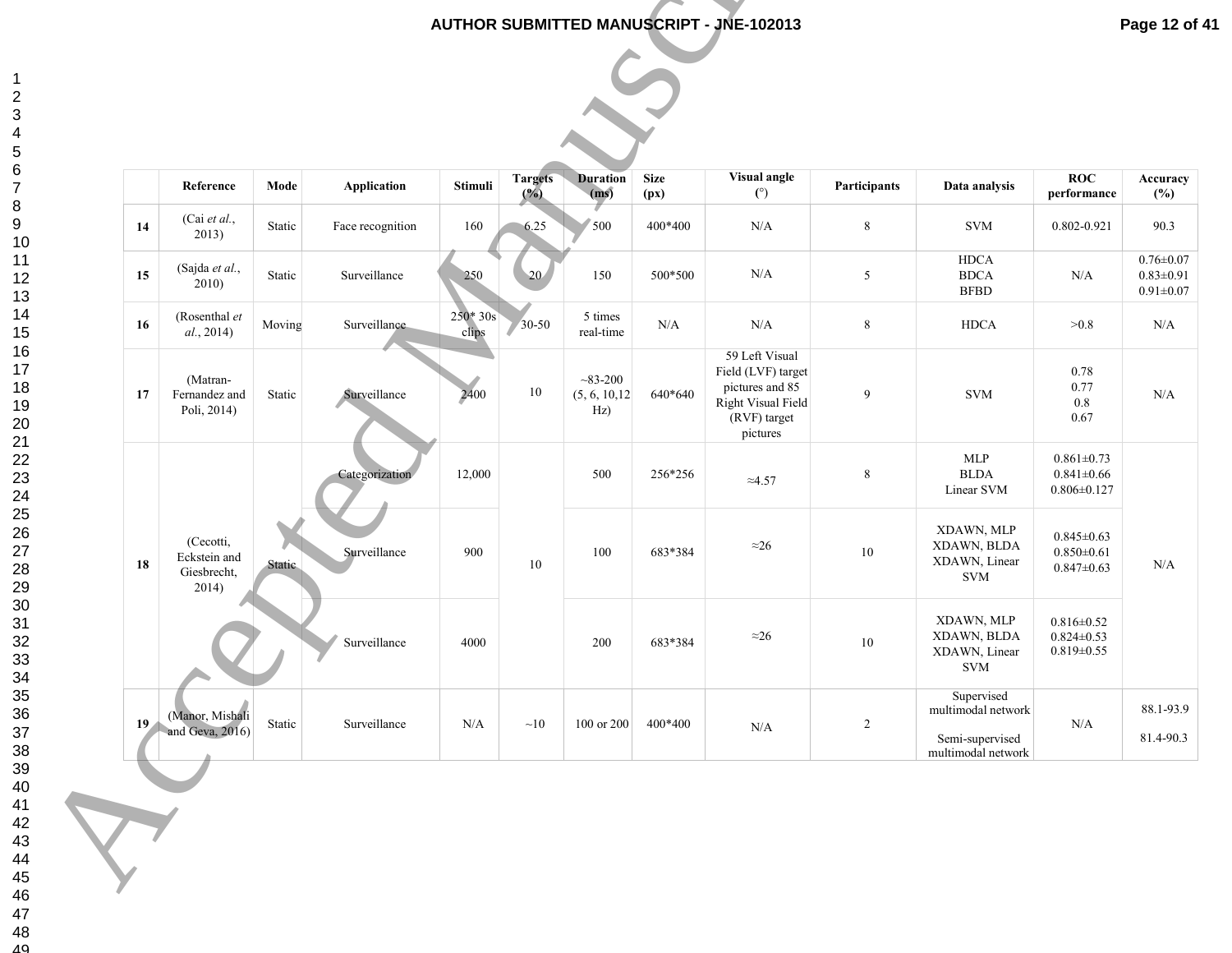**Page 13 of 41**

12

|           |                                                                                                         |                   |                |         |                       |                         |                     | AUTHOR SUBMITTED MANUSCRIPT \JNE-102013 |                                       |                                                                                                 |                                                                                                                                          |                                                            |
|-----------|---------------------------------------------------------------------------------------------------------|-------------------|----------------|---------|-----------------------|-------------------------|---------------------|-----------------------------------------|---------------------------------------|-------------------------------------------------------------------------------------------------|------------------------------------------------------------------------------------------------------------------------------------------|------------------------------------------------------------|
|           | Reference                                                                                               | Mode              | Application    | Stimuli | <b>Targets</b><br>(%) | <b>Duration</b><br>(ms) | <b>Size</b><br>(px) | <b>Visual angle</b><br>$(^\circ\!)$     | Participants                          | Data analysis                                                                                   | ROC<br>performance                                                                                                                       | Accuracy<br>$(\%)$                                         |
| $20\,$    | (Waytowich et<br>al., 2016)                                                                             | Moving/<br>static | Surveillance   | N/A     | $\sim\!\!11$          | 100                     | $\rm N/A$           |                                         | 32                                    | Offline                                                                                         | $\operatorname{STIG}$<br>MSS<br>L1<br>$\ensuremath{\text{MV}}\xspace$<br><b>PMDRM</b><br><b>STIG</b><br>AWE<br>$\rm{MT}$<br><b>CALIB</b> | $\rm N/A$                                                  |
|           |                                                                                                         |                   |                |         |                       |                         |                     |                                         | 17                                    | Real-time feedback                                                                              | STIG<br><b>MSS</b><br>L1<br>MV<br><b>PMDRM</b><br><b>STIG</b><br>$\operatorname{AWE}$<br>$\rm{MT}$<br><b>CALIB</b>                       |                                                            |
| $\bf 21$  | (Yazdani et al.,<br>2010)                                                                               | Static            | Other          | $52\,$  | ${\sim}2$             | 500                     | $\rm N/A$           | $\rm N/A$                               | $\sqrt{5}$                            | SVM with radial<br>basis function kernel                                                        | $\rm N/A$                                                                                                                                | $35 \pm 10.4 -$<br>$71.1 \pm 9.0$ (F-<br>measure<br>range) |
| $\bf{22}$ | (Huang et al., $\ell$<br>2017)                                                                          | <b>Static</b>     | Categorization | 96      | 12.5                  | 200                     | $\rm N/A$           | $\rm N/A$                               | $\boldsymbol{7}$                      | Adaboost<br>Bagging<br>ANN<br>$\mathbf{RF}$<br>$\ensuremath{\mathrm{SVM}}\xspace$<br>${\rm LR}$ | 0.873<br>0.987                                                                                                                           | 0.887                                                      |
| $23\,$    | (Lin Zhimin,<br>Ying Zeng, Hui<br>Gao, Li Tong,<br>Chi Zhang,<br>Xiaojuan Wang,<br>Qunjian Wu,<br>2017) |                   | Categorization | 2000    | $10\,$                | 250                     | $\rm N/A$           | $\rm N/A$                               | $\begin{array}{c} 7 \\ 8 \end{array}$ | $\ensuremath{\mathsf{SWLDA}}$<br>${\rm HDCA}$                                                   | 0.7837-0.9148<br>$0.9082 - 0.9522$                                                                                                       | $\rm N/A$                                                  |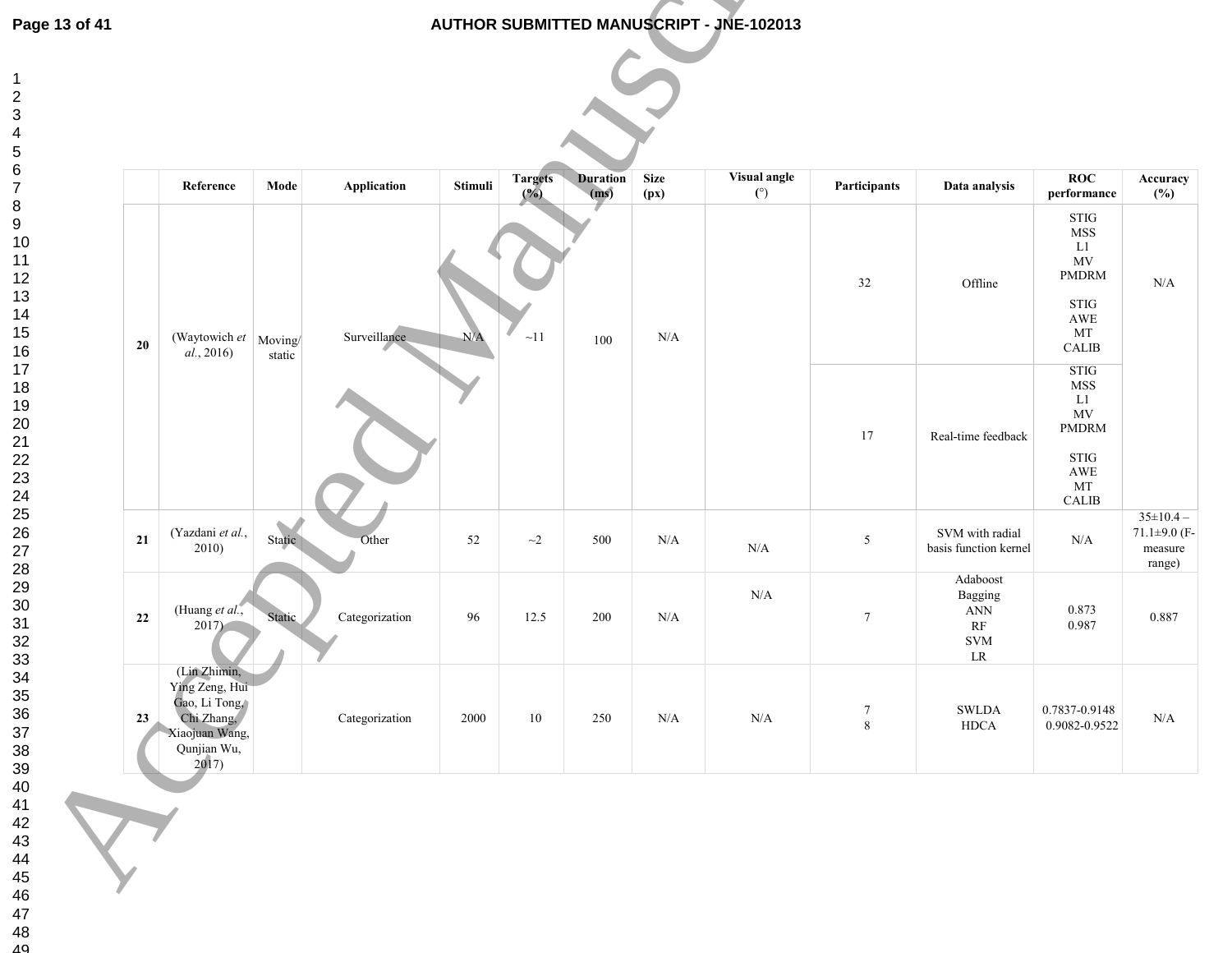## 1 **4. Validating inter-study comparison through performance measures**

2 When comparing RSVP-studies it is important to acknowledge that researchers use different 3 measures of performance. Before going into depth about signal processing techniques (section 5.7) 4 it is important to discuss, firstly, the variations in approaches used to measure performance. To encourage valid inter-study comparison within and across RSVP application types, it is crucial to 5 encourage valid inter-study comparison within and across RSVP application types, it is crucial to 6 emphasize that we are, on the whole, reporting classification accuracy when it is calculated in terms 7 of the number of correctly classified trials. Classification accuracy can be swayed by the 8 imbalanced target and non-target classes, with targets being infrequently presented e.g. with a 10% 9 target prevalence, if all trials are classed as non-targets, correct classification rate would be 90%. 10 Hence, ROC values are also reported in this review where relevant information was provided in 11 publications reviewed.

13 In the literature, there are many variations on how performance is estimated and reported. The 14 studies cited in the current section provide examples of performance measure variations from the 15 literature. The intention of Files and Marathe (2016a) was to develop a regression-based method to 16 predict hit rates and error rates whilst correcting for expected mistakes. There is a need for such 17 methods, due to uncertainty and difficulty in correctly identifying target stimuli. The regression 18 method developed by Files and Marathe., (2016a), had relatively high hit rates which spanned 19 78.4% to 90.5% across all participants. Contrastingly, as a measure of accuracy, Sajda *et al.* (2010) 20 used hit rates expressed as a fraction of total targets detected per minute. Sajda *et al.* (2010) discuss 21 an additional experiment that employed ROC values as an outcome measure. In Fuhrmann *et al.* 22 (2014), where the RSVP application was categorization based, accuracy was defined as, the number<br>23 of trials in which the classifier provided the correct response, divided by the total number of 23 of trials in which the classifier provided the correct response, divided by the total number of 24 available trials, with regards to target/non-target classification. Yazdani *et al.* (2010) were 25 concerned with surveillance applications of RSVP-based BCI and used the F-measure to evaluate 26 the accuracy of the binary classifier in use. Precision (fraction of occurrences flagged that are of 27 relevant) and recall (fraction of relevant occurrences flagged) were reported as the F-measure 28 considers both these values. 3<br>
14. Validating intersets of comparison through performance measures<br>
14. Validating intersets of comparison through performance measures<br>
20 Accepted Manuscript (Street Warehouse Theorem in the accepted Manuscript inte

30 Different variations in ROC value calculations were also discovered across the studies evaluated. 31 Variability in the distribution of accuracy outcome measures is also founded upon whether the 32 dataset is non-parametric e.g. median AUC is reported as opposed to the mean AUC (Matran-33 Fernandez and Poli, 2014)**.** As a measure of accuracy, Rosenthal *et al.* (2014) conducted a bootstrap 34 analysis, to show the sampled distribution of AUC values for HDCA classifiers where 1000 times 35 over, labels were randomized, classifiers were trained and AUC values calculated through a 36 "leaving one-out cross-validation" technique. Cecotti *et al.* (2012) presented a comparison of three 37 class classifiers in a 'one versus all' strategy. The focus of Cecotti *et al.* (2012) was to compare the 38 AUC to the volume under the ROC hyper-surface and the authors found a AUC of 0.878, which is 39 suggestive of the possibility for discrimination between greater than two types of ERPs using 40 single-trial detection. Huang *et al.* (2006) reported the AUC for session one of two experiments 41 during button press trials. This paper demonstrates that with the three classifiers approach produces 42 similar performance with AUC of >0.8 across the board (Huang *et al.*, 2006). Moreover, accuracy<br>43 reportedly increases through collating evidence from two BCI users, and reportedly vielded a 7.7% 43 reportedly increases through collating evidence from two BCI users, and reportedly yielded a 7.7% 44 increase in AUC compared to a single BCI user (Matran-Fernandez and Poli, 2014), using 45 collaborative BCIs. This process was repeated 20 times to achieve an average accuracy

12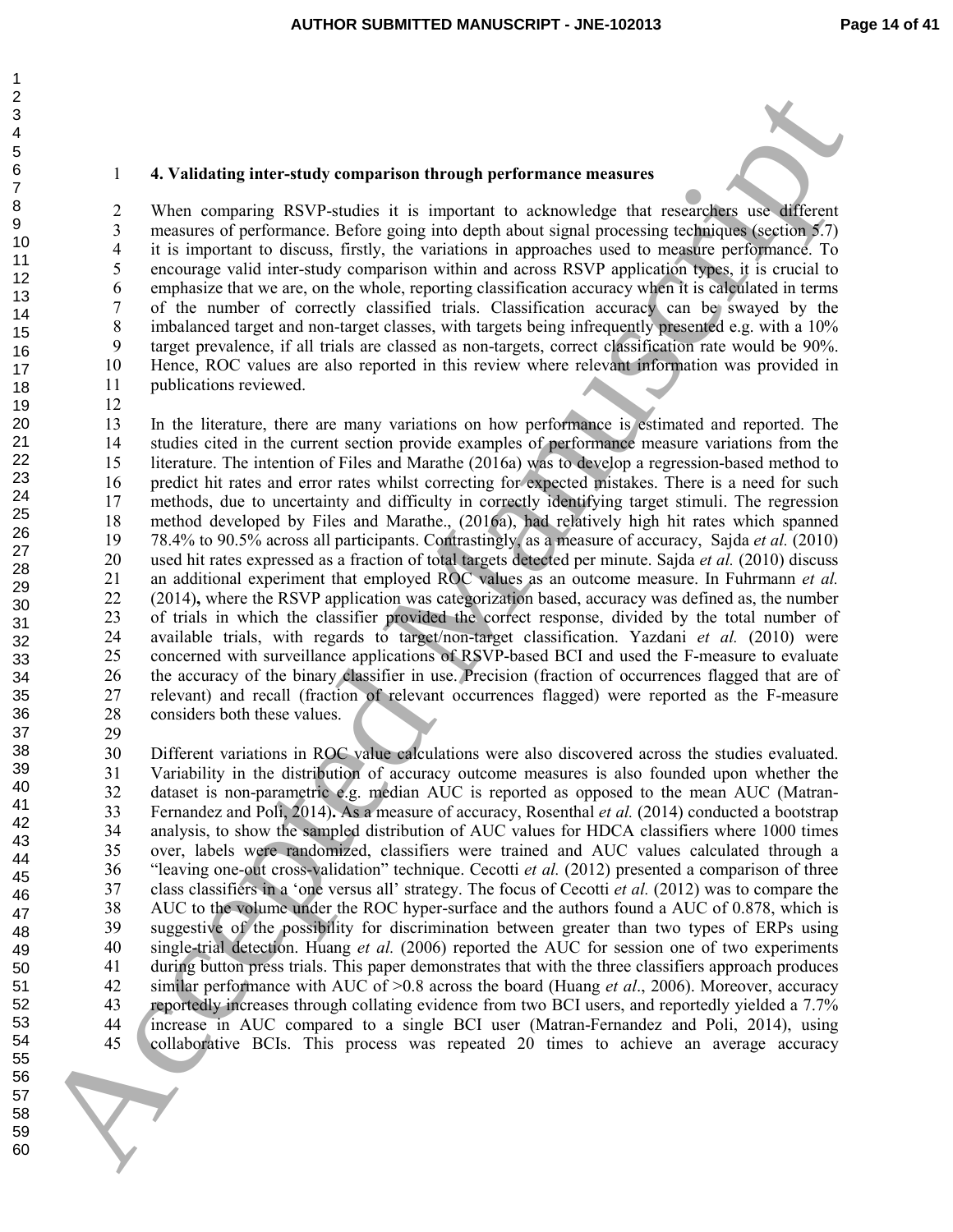1 measurement that would not be relatable to other studies included in the bibliometric analysis that 2 involved average performance over single trial test. Cecotti, Sato-Reinhold, *et al.* (2011) carried out 3 a study where they compared varying target stimuli probability. Target probability has a significant effect on both behavioural performance and target detection. The best mean AUC is achieved with effect on both behavioural performance and target detection. The best mean AUC is achieved with 5 target probability of 0.10 AUC=0.82. The best target stimuli probability for optimal detection 6 performance were  $5\% = 78.7\%$ . 

8 This above review exemplifies how performance measures are used. The variability of accuracy 9 analytics limits the extent to which inter-study comparability is feasible, nonetheless a high 10 proportion of studies use AUC values and percentage accuracy as outcome measures therefore these 11 measures provide the basis for comparisons in section 5. In the RSVP-based BCI application 12 sections that follow, we provide additional information about the values reported in Tables 1 and 2.<br>13 The intention being to validate why these performance metrics were selected when a number of The intention being to validate why these performance metrics were selected when a number of 14 different results are reported by the specified study, and to highlight inter-study idiosyncrasies that 15 may need to be considered whilst comparing findings. In the next section, the different design 16 parameters for the studies identified in Tables 1 and 2 are reviewed and a number of 17 recommendations are suggested for the parameters that should be considered for RSVP-based BCI 18 applications. 2 Accepted Manuscript (i.e. of the manuscript (i.e. of the manuscript (i.e. of the manuscript (i.e. of the manuscript (i.e. of the manuscript (i.e. of the manuscript (i.e. of the manuscript (i.e. of the manuscript (i.e. o

## **5. Design parameters**

22 RSVP-based BCI applications to date can be grouped into surveillance, data categorization, RSVP 23 speller, face recognition and medical image analysis applications. Often EEG-based RSVP-BCI 24 system studies are multifactorial by design and report numerous results in the form of different 25 outcome measures. In the RSVP-based BCI application section that follows, we provide examples 26 of the different application types and examples of their design parameters.

 28 When designing an RSVP paradigm, there are eight criteria that we recommend be taken into 29 consideration:

- 30 1) The type of target images and how rapidly these can be detected e.g., picture, number of 31 words.
- 32 2) The differences between target and non-target images and how these influence the 33 discrimination in RSVP paradigm
- 34 3) The display mode static or moving stimuli and the background the images are presented 35 on e.g., single color white, mixed, textured.
- 36 4) The response mode consideration should be given as to whether a button press is used or 37 not to confirm if person has identified a target.
- 38 5) The number of stimuli /the percentage of target stimuli how many are presented 39 throughout the duration of a session and the effect this could have on the ERP.

40 6) The rate at which stimuli are presented on screen throughout the duration of a session and 41 the effect this has on the ERP.

42 7) The area (height  $\times$  width), visual angle and the overt or covert attention requirement of the 43 stimuli.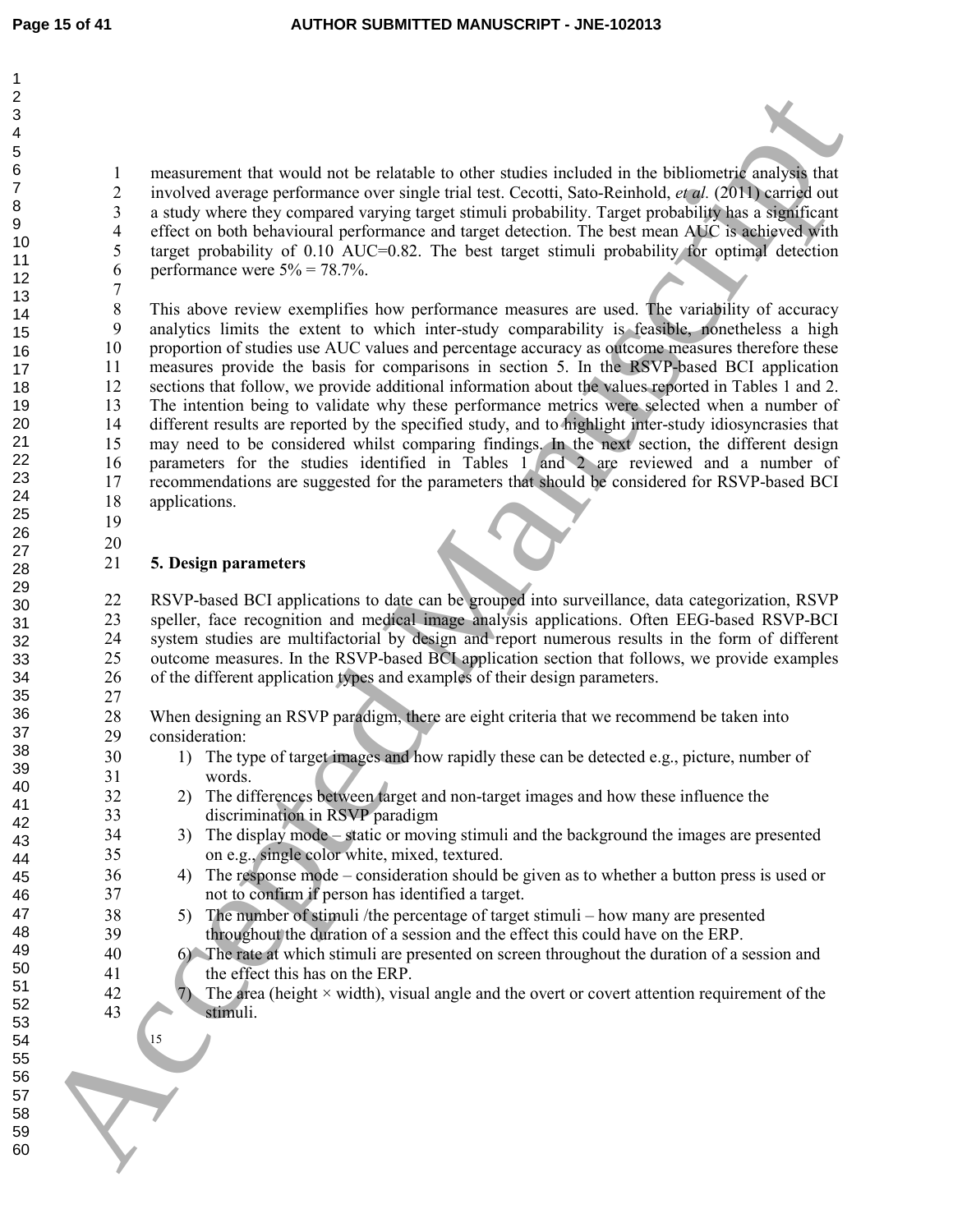1 8) The signal processing pipeline - determine the features, channels, filters, and classifiers to 2 use.

## *5.1. Display and response modes*

4 A button press may be used in conjunction with either of the aforementioned presentation modes 5 (section 2.2), and entails users having to click a button when they see a target. This mode is used as 6 a baseline to estimate the behavioral performance and the difficulty of the task. In most research 7 studies, participants undergo an experimental trial without a button press and a follow-on trial with 8 a button press.

9 A button press can be used in RSVP-based BCI research in combination with the participant's EEG 10 responses in order to monitor attention (Marathe *et al.*, 2014). The combination of EEG and button 11 press can lead to increased performance in RSVP-based BCIs. Tasks that require sustained attention 12 can cause participants to suffer from lapses in vigilance due to fatigue, workload or visual 13 distractors (Boksem, Meijman and Lorist, 2005). The button press can be used to determine if there 14 is a tipping point during the presentations when participants are unable to consciously detect target 15 stimuli, while still identifying targets via EEG recordings (Potter *et al.,* 2014). However, the core 16 advantage of the RSVP-based BCIs is the enhanced speed of using a neural signature instead of a 17 behavioral response to determine if a user has detected an intended image of interest.

19 Forty of the studies reported use static mode as a method of presentation, six of these papers used 20 moving mode in conjunction with static mode while one study exclusively used moving mode. 21 Moving mode is more complex than static mode as participants have to take in an entire scene rather<br>22 than specific images. Moving mode uses motion onset in conjunction with the P300 for scenes in 22 than specific images. Moving mode uses motion onset in conjunction with the P300 for scenes in 23 which the targets are moving, yielding a more realistic setting to validate RSVP-based BCIs 24 (Weiden, Khosla and Keegan, 2012). All papers employing moving mode were found within the 25 surveillance application category; this is unsurprising as the moving mode offers the opportunity to 26 detect targets in realistic surveillance situations where movements of people or vehicles are of 27 interest. For the other application areas i.e., medical, categorization etc. the static mode is likely to 28 be the most appropriate. 24<br>
18 (The vignal processing propertie - determine the Basture, character, and anche and<br>
26 (Sec. 26 (Sec. 26 (Sec. 26 (Sec. 26 (Sec. 26 (Sec. 26 (Sec. 26 (Sec. 26 (Sec. 26 (Sec. 26 (Sec. 26 (Sec. 26 (Sec. 26 (Sec. 26 (

 $\frac{29}{30}$ 30 Won *et al*, 2017 compared motion RSVP to standard RSVP, with the motion-type RSVP being the 31 rapid presentation of letters of the alphabet, numbers 1-9 and a hyphen '-'used to separate words, in 32 six different colour groups in one of six directions in line with the hands of a clock i.e. 2, 4, 6, 8, 10, 33 12 whilst participants focused on a central point. An increase in performance accuracy with motion-34 type RSVP versus static-type was demonstrated, which could be accounted to the shorter latency 35 and greater amplitudes of ERP components in the motion-type variation (Won *et al.*, 2017). 

37 Out of the studies found, 22 used a button press while 23 did not. 70% of surveillance applications 38 used a button press. In categorization studies and face recognition studies the majority of 39 applications used a button press. 89% of RSVP-speller applications did not use a button press. 40 Typically, the BCI studies that involve spellers, focus on movement-free communication and high 41 information transfer rates. Having a button press for confirmation of targets is not standard practice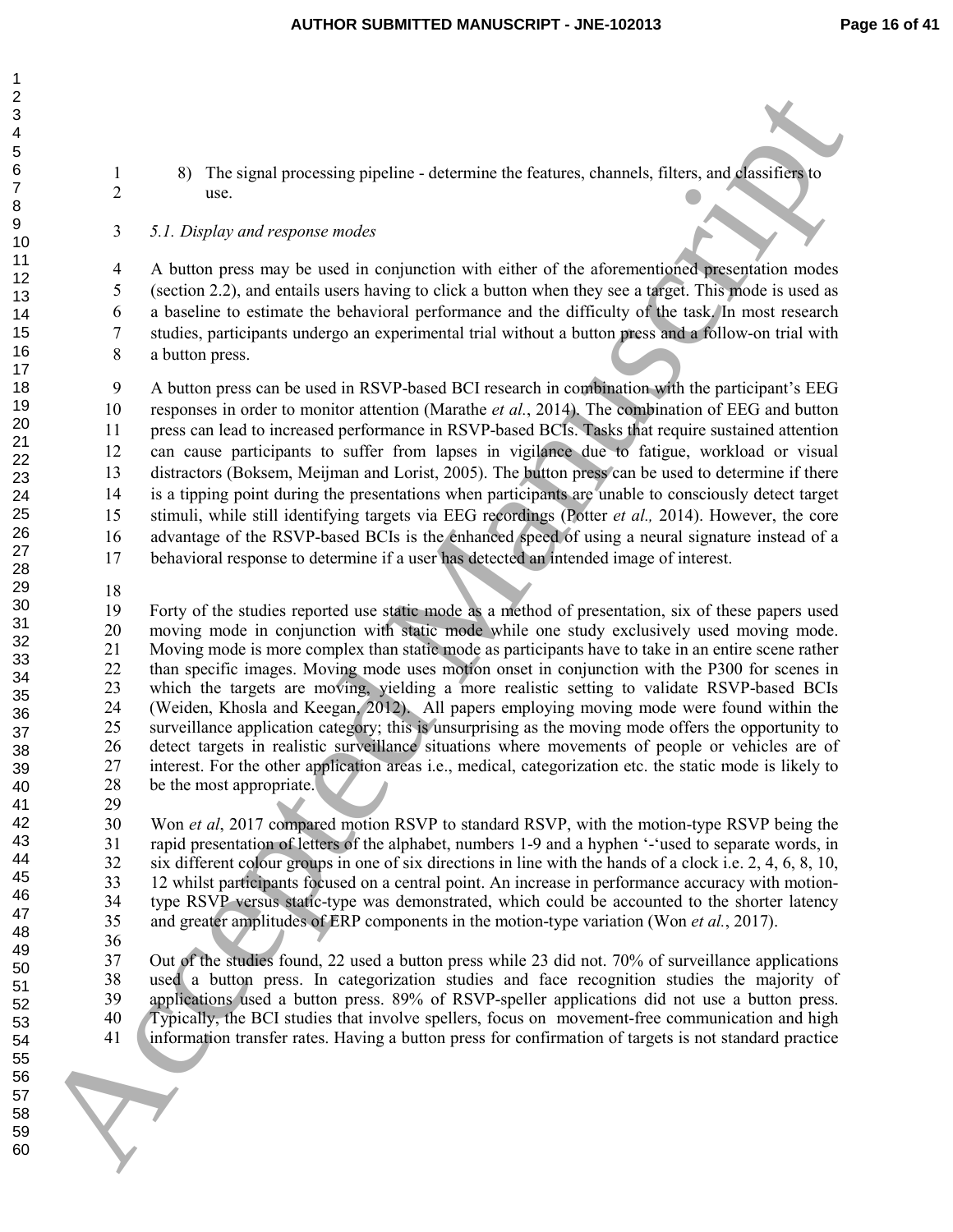1 in such applications (Umut Orhan *et al.*, 2012; Oken *et al.*, 2014). In many of the studies that did 2 not utilize a button press, researchers are focused on different aspects of the RSVP paradigm other 3 than reaction time. For example, researchers focused on the comparison of two classification methods, image durations etc. (Sajda *et al.*, 2010; Cecotti, Eckstein and Giesbrecht, 2014). methods, image durations etc. (Sajda et al., 2010; Cecotti, Eckstein and Giesbrecht, 2014). 5 Combining EEG responses with button press can improve accuracy although more signal processing 6 is required in order to remove noise that occurs as a result of participant movement (Healy and 7 Smeaton, 2011). Button press confirmation is unnecessary unless an assessment of physical reaction 8 time is an important aspect of the study.

10 Maguire and Howe (2016) instructed participants to use a button press following image blocks to 11 indicate if a target was consciously perceived as present or absent. Such an approach is useful when 12 studying RSVP based parameters and the limits of perception. However, button press responses 13 might be less useful than EEG responses during RSVP for data labelling or image sorting, where 14 the focus is to label individual images within the burst. Nonetheless, Bigdely-Shamlo *et al.* (2008) 15 apply an image burst approach where a button press at the end of the image burst is used to 16 determine if the participant saw a target image or not. The authors showed that airplanes could be 17 detected in aerial shots with image bursts lasting 4100 ms and images presented at 12 Hz. The 18 button press served well in determining correct and incorrect responses. In practice, however, 19 button press may be superfluous or infeasible. 20<br>
1 in mechanisms (Linu Orhan *ora*, 2012; Oken *et at*, 2014) is many of the splate in the splate in the splate in the splate in the splate in the splate in the splate in the splate in the splate in the splate in the s

20 A body of researchers are of the opinion that RSVP-related EEG accuracy must surpass button press 21 accuracy in order to be useful. However, this need not be the case as Gerson, Parra and Sajda (2006) 22 report no significant differences in triage performance based on EEG recordings or button presses. 23 Nevertheless button based triage performance is superior for participants that correctly respond to a 24 high percentage of target images. Conversely, EEG-based triage alone is shown to be ideal for the 25 subset of participants who respond correctly to fewer images Gerson, Parra and Sajda (2006). 26 Hence, the most reliable strategy for image triaging in an RSVP based paradigm may be through 27 reacting to the target image by real-time button presses in conjunction with an EEG based detection 28 method. Target identification reflected in EEG responses can be confirmed by a button press, and 29 through signal processing techniques both reported and missed targets can be identified.

30 Studies such as, Marathe *et al.*, (2014) propose methods for integrating button press information 31 with EEG based RSVP classifiers to improve overall target detection performance. However, 32 challenges arise when overlaying ERP and behavioural responses, such as issues concerning 33 stimulation presentation speed and behavioural latency (Files and Marathe, 2016). Crucially, Files 34 and Marathe, (2016) demonstrate that techniques for measuring real-time button press accuracy start 35 to fail at higher presentation rates. Given evidence of human capacity for semantic processing 36 during 20 Hz image streams (approximately 50 ms per image) and Response Times (RTs) often 37 being an order of magnitude greater than EEG responses, button presses may be unsuitable for 38 faster RSVP based image triaging.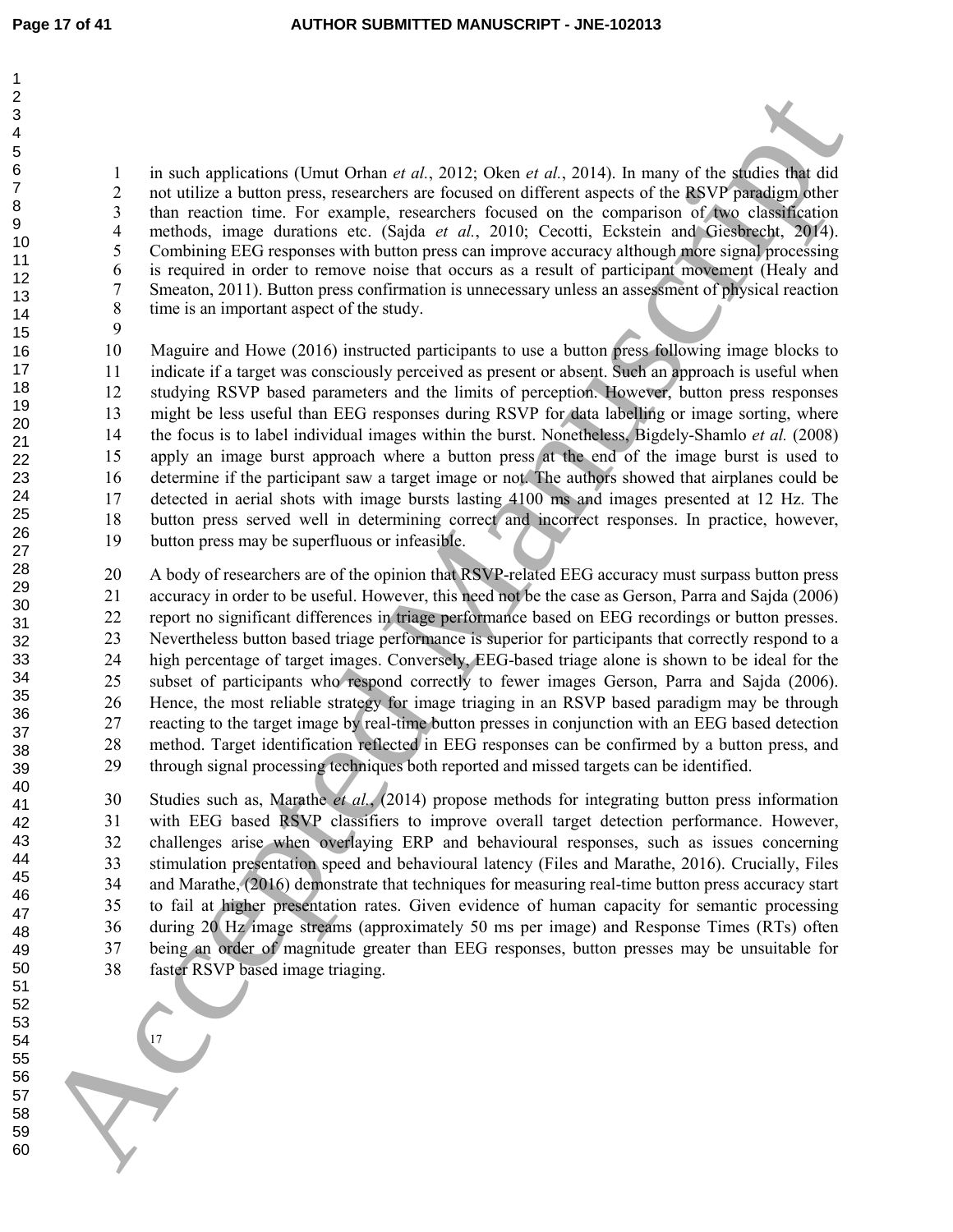1 Pending further studies investigating the reliability of fast detection of neural correlates, EEG based 2 responses have the potential to exceed button press. However, it is not necessary for EEG based 3 RSVP paradigms to surpass button press performance and evidence suggests that the complement of 4 both modalities at comfortable lower presentation rates may indeed be the best approach. 5 Nevertheless, ideally studies would contain an EEG only block and EEG plus button press block, 6 where the button press follows the target and not the image burst. This would facilitate more 7 accurate evaluation of differences and correlates between behavioural and neural response times. 8 Interesting, (Bohannon *et al.*, 2017), present a heterogeneous multi-agent system comprising 9 computer vision, human and BCI agents, and showed that heterogeneous multi-agent image systems 10 may achieve human level accuracies in significantly less time than a single human agent by 11 balancing the trade-off between time-cost and accuracy. In such cases a human-computer interaction 12 may occur in the form of button press if the confidence in the response of other, more rapid agents 13 such as RSVP-BCI agents or computer vision algorithm is low for a particular sequence of stimuli. 2<br>
1 Pending further studies investigating the reliability of fast detection of normal correlation (EEP) and<br>
2 Accepted Manuscript and the positivation of the positivation of the manuscript in the studies of the positiva

## *5.2. Type of stimuli*

17 Surveillance is the largest RSVP BCI system application reported in this review, reflected as such 18 by the discussion length of this subsection (Sajda, Gerson and Parra, 2003; Erdogmus, Mathan and 19 Pavel, 2006; Gerson, Parra and Sajda, 2006; Poolman, P., Frank, R. M., Luu, P., Pederson, S. M., 20 and Tucker, 2008; Bigdely-Shamlo *et al.*, 2008; Sajda *et al.*, 2010; Huang *et al.*, 2011; Weiden, 21 Khosla and Keegan, 2012; Cecotti, Eckstein and Giesbrecht, 2012; Matran-Fernandez and Poli, 22 2014; Rosenthal *et al.*, 2014; Yu *et al.*, 2014; Marathe, Ries and McDowell, 2014; A. R. Marathe *et al.*, 2015; Barngrover *et al.*, 2016; Cecotti, 2016; Files and Marathe, 2016).

24 In a surveillance application study carried out by (Huang *et al.*, 2011) targets were surface-to-air 25 missile sites. Target and non-target images shared low-level features such as local textures, which 26 enhances complexity. Nonetheless target images were set apart due to large-scale features like 27 unambiguous road layouts. Another example of surveillance targets denoted by (Bigdely-Shamlo, 28 Andrey Vankov, *et al*., 2008) is where overlapping clips of London satellite images were 29 superimposed with small target airplane images, which could vary in location and angle within an 30 elliptical focal area. Correspondingly, in (Barngrover *et al.*, 2016), the prime goal was to correctly 31 identify sonar images of mine-like objects on the sea bed. Accordingly, a three-stage BCI system 32 was developed whereby the initial stages entail computer vision procedures e.g. Haar-like feature 33 classification whereby pixel intensities of adjacent regions are summed and then the difference 34 between regions is computed, in order to segregate images into image chips. These image chips 35 were then fed into an RSVP type paradigm exposed to human judgment, followed by a final 36 classification with Support Vector Machine (SVM).

37 In the categorization application type images are sorted into different groups (Cecotti, Kasper, *et al.*, 38 2011; Cecotti, Sato-Reinhold, *et al.*, 2011). Fuhrmann, Alpert *et al*. (2014), conducted a study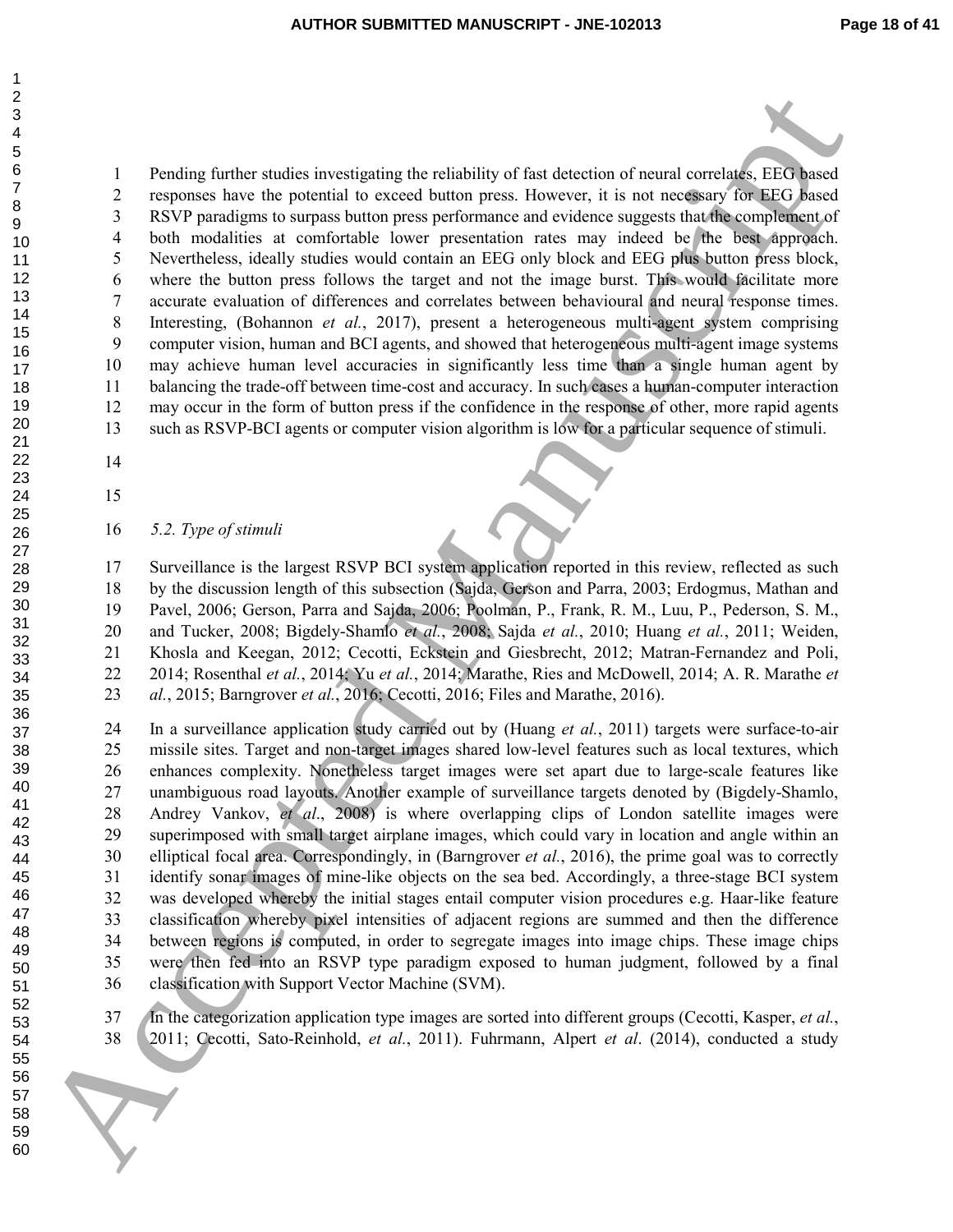1 whereby five image categories were presented: cars, painted eggs, faces, planes, and clock faces 2 (Sadja *et al.*, 2014). A second study in Fuhrmann, Alpert *et al.*, (2014), containing target (cars) and 3 non-target image (scrambled images of the same car) categories was conducted. In both RSVP 4 experiments, the proposed Spatially Weighted Fisher Linear Discriminant – Principal Component 5 Analysis (SWFP) classifier correctly classified a significantly higher number of images than the 6 Hierarchical Discriminant Component Analysis (HDCA) algorithm. In terms of categorization, 7 empirical grounds were provided for potential intuitive claims, stating that target categorization is 8 more efficient when: there is only one target image type; or distractors are scrambled variations of 9 the target image as opposed to different images all together (Sajda *et al.*, 2014).

10 Face recognition applications have been used to seek out whether a recognition response can be 11 delineated from an uninterrupted stream of faces, whereby each face cannot be independently 12 recognized (Touryan *et al*., 2011). Two of the three studies evaluated utilized face recognition 13 RSVP paradigm spin offs with celebrity/familiar faces as targets and novel, or other familiar or 14 celebrity faces as distractors (Touryan *et al.*, 2011; Bangyu Cai *et al.*, 2013). Cecotti *et al* 2011., 15 utilized novel faces as targets amongst cars with both stimuli types presented with and without 16 noise. Utilizing the RSVP paradigm for face recognition applications is an unconventional 17 approach, nonetheless the ERP itself has been used exhaustively to study neural correlates of 18 recognition and declarative memory (Yovel and Paller, 2004; Guo, Voss and Paller, 2005; 19 MacKenzie and Donaldson, 2007; Parra, Chiao and Paller, 2011). Specifically, with early and later<br>20 components of the ERP having been associated with the psychological constructs of familiarity and components of the ERP having been associated with the psychological constructs of familiarity and 21 recollection respectively (Smith, 1993; Rugg *et al.*, 1998). There is thus substantial potential for the 22 utility of the RSVP based BCI paradigm for applications in facial recognition. In the future, RSVPutility of the RSVP based BCI paradigm for applications in facial recognition. In the future, RSVP-23 based BCI face recognition may be apposite in a real world setting in conjunction with security-24 based identity applications to recognize people of interest. Furthermore, Touryan *et al.*, (2011) 25 claim that based on the success of their study, RSVP paradigm based EEG classification methods<br>26 could potentially be applied to the neural substrates of memory. Indeed, some studies show could potentially be applied to the neural substrates of memory. Indeed, some studies show 27 augmentation in posterior positivity of ERP components for faces that are later remembered (Paller 28 and Wagner, 2002; Yovel and Paller, 2004). That is to say, components of ERPs triggered by an 29 initial stimulus may provide an indication of whether memory consolidation of said stimulus will 30 take place, which provides an interesting avenue for utilizing RSVP based BCI systems for 31 enhancing human performance. Based on these studies, it is clear that relatively novel face 32 recognition paradigms have achieved success when used in RSVP-based BCIs. 33 2 a where the manuscript of the main state is the main state in the main state in the main state in the main state in the main state in the main state in the main state in the main state in the main state in the main stat

34 RSVP-based BCIs that assist with finding targets within images to support clinical diagnosis has 35 received attention (Stoica *et al.*, 2013), for example, in the development of more efficient breast 36 cancer screening methods (Hope *et al.*, 2013). Hope *et al*. (2013) is the only paper evaluated from 37 the field of medical image analysis and hence described in detail. During an initial sub-study 38 participants were shown mammogram images, where target lesions were present or absent. In a 39 subsequent study, target red or green stimuli were displayed among a set of random non-target 40 blobs. These studies facilitated comparison between 'masses' and 'no masses' in mammograms, 41 and strong color based images versus random distractors. Images were presented against a grey 42 background in three second bursts of 30 images (100 ms per image). A difference in the amplitude 43 of the P300 potential was observed across studies, with a larger amplitude difference between target

19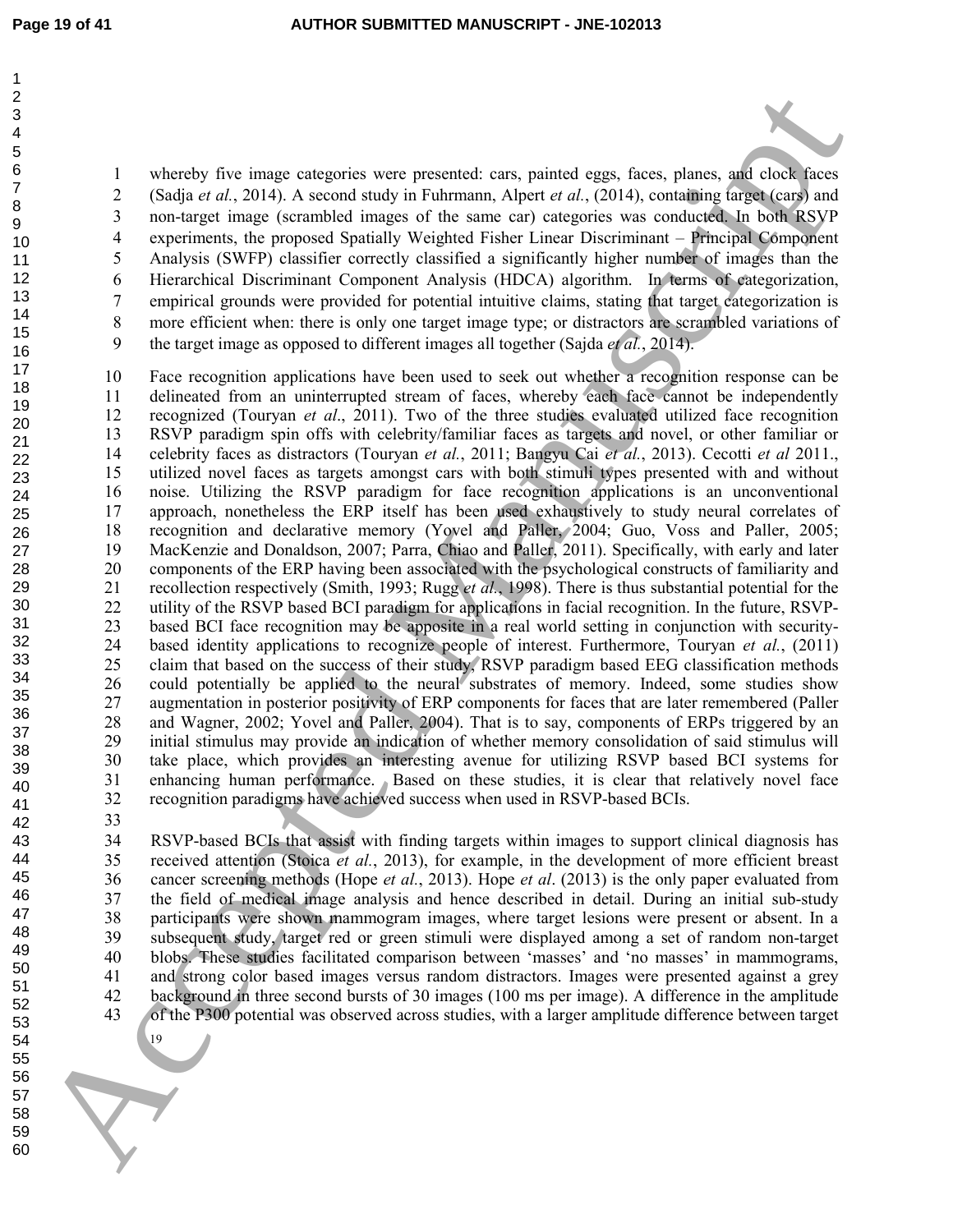1 and non-target images in the mammogram study. The researchers attributed this to the semantic 2 association with mammogram images, in contrast to the lack thereof in the colored images-based 3 study. 

### *5.3. Total stimuli number and prevalence of target stimuli*

7 The number of stimuli refers to the total number of stimuli i.e., the same stimulus can be shown 8 several times. An exception to this is RSVP-speller studies where researchers only report on the 9 number of symbols used i.e., 28 symbols - 26 letters of the alphabet, space and backspace (Hild *et al.*, 2011). In the RSVP-speller studies reviewed, the number of times each symbol is shown is not 11 explicit. RSVP-speller applications are likely to have significantly fewer stimuli than the other 12 aforementioned applications as participants are spelling out a specific word or sentence, which only 13 has a small number of target letters/words. The integration of language models into RSVP-speller 14 applications enables ERP classifiers to utilize the abundance of sequential dependencies embedded 15 in language to minimize the number of trials required to classify letters as targets or non-targets 16 (Orhan *et al.*, 2011; Kindermans *et al.*, 2014)). Some systems, such as the RSVP keyboard 17 (described in Hild *et al*., 2011; Orhan, Hild, *et al*., 2012a; and Oken *et al*., 2014) display only a 18 subset of available characters in each sequence. This sequence length can be automatically defined 19 or be a pre-defined parameter chosen by the researcher. The next letter in a sequence become highly 20 predictable in specific contexts, therefore it is not necessary to display every character in the RSVP-21 speller. Studies show that target characters are generally displayed more than once before the 22 character is selected. The length of a sequence and the ratio of target to non-target stimuli can have 23 an effect on the typing rate/performance. In an online study by Acqualagna *et al*,. 2011, participants 24 were shown 30 symbols that were randomly shuffled 10 times before a symbol was selected through 25 classification and presented on screen. Orhan *et al*., 2012, carried out an offline study whereby 2 26 healthy participants where shown 3 sequences (consisting of 26 randomly ordered letters of the 27 alphabet). Results of this study show that the number of correctly identified symbols more than 28 doubled when using 3 sequences instead of 1 sequence to identify targets. 24<br>
1 and non-arged images in the manuscepture validy. The meansions administer this in the solution<br>
26 Accepted Manuscript (manuscript (manuscript (manuscript (manuscript (manuscript)<br>
26 Accepted Manuscript (manuscript

30 Task complexity is enhanced by the multiplicity of target categories. In Poolman, *et al*., 2008) there 31 were two blocks of target presentations; a helipad block with a 4% target prevalence; and a surface-32 to-air missile and anti-aircraft artillery block with a 1% target prevalence. Additionally, in (Cecotti *et al.*, 2012) the targets were 50% vehicles, 50% people, with 50% being stationary and 50% 34 moving. Further to this, (Weiden, Khosla and Keegan, 2012) demonstrate that presenting kinetic 35 images during the RSVP paradigm as opposed to stationary images increases performance of EEG-36 based detection, and that this is negatively correlated with the cognitive load associated with the 37 presented stimuli. In RSVP-speller applications task complexity varies based on what instructions 38 participants are given e.g., (1) participants may be asked to "spell dog"; (2) "type a word related to 39 weather"; (3) participants can be given a word bank containing 20 words and asked to "spell a word 40 found within this word bank". Half of the RSVP-speller-based BCI studies evaluated involved user 41 defined sequence length (instruction 2 and 3) (Acqualagnav *et al.*, 2010; Hild *et al.*, 2011; Umut 42 Orhan *et al.*, 2012; Oken *et al.*, 2014), while the other half involved users been given a target 43 word/sentence to spell (instruction 1). If a participant has to remember the sentence or how to spell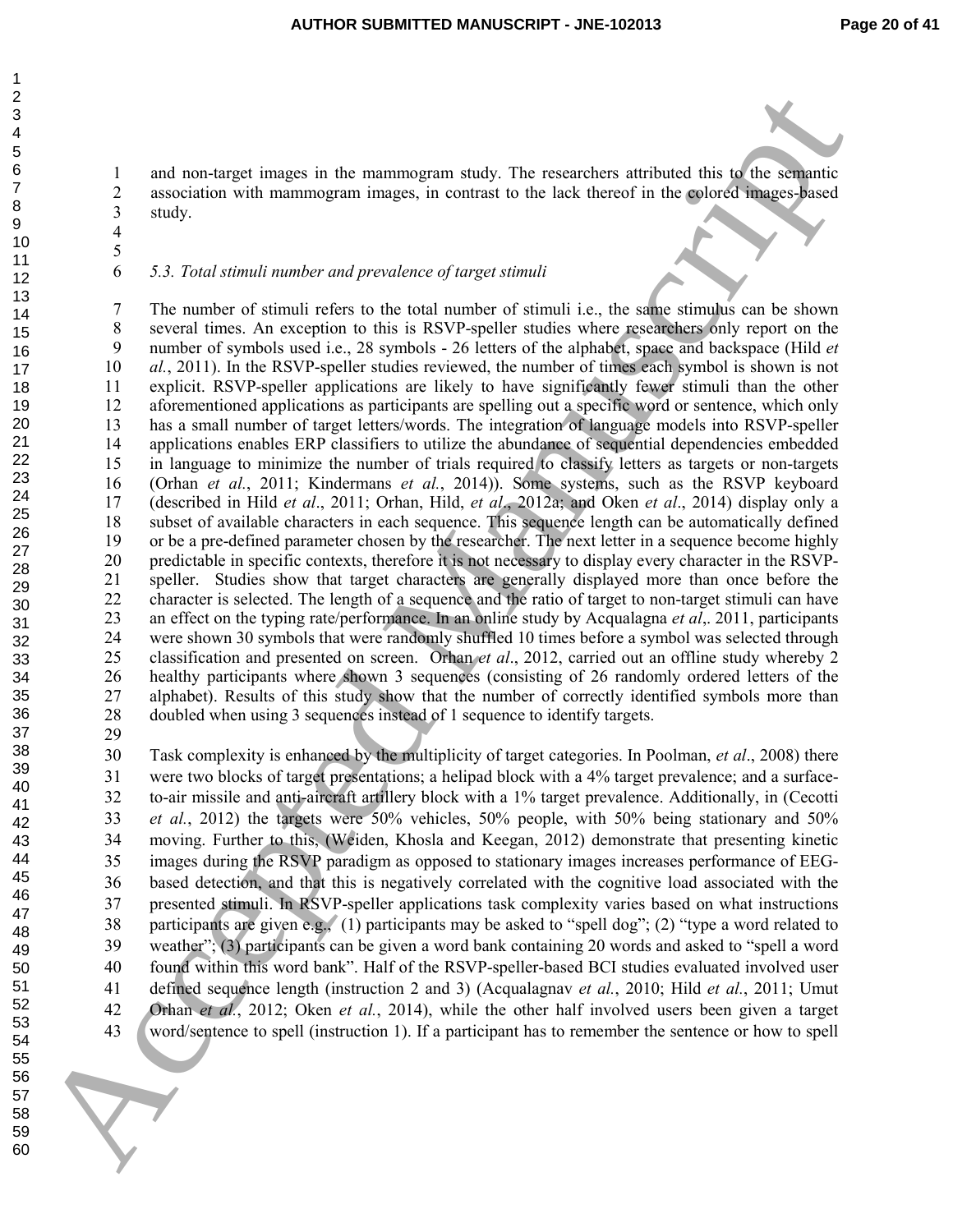1 a long or unfamiliar word this can increase the complexity of a task (i.e., dog is much easier spelt 2 than idiosyncrasy) (Primativo *et al.*, 2016). Note however that these different complexities in 3 instructions are only present for evaluation/training tasks with the RSVP-BCI spellers. For their real 4 use, participants choose themselves what they want to spell. The RSVP-based text application 5 allows the number of stimuli before a target stimulus to be reduced (i.e. letters such as 'z' that are 6 less commonly used can be shown less frequently).

8 Excluding RSVP-speller applications, as it is already known that they do not require the same 9 number of stimuli as the other applications, the number of stimuli used typically varied between studies from approximately 800 in the surveillance application study by (Saida *et al.*, 2010) to studies from approximately 800 in the surveillance application study by (Sajda *et al.*, 2010) to 11 26,100 in a categorization application study by (Sajda *et al.*, 2014). The most common target stimuli 12 percentage range was 1-10% found in 61% of the studies reviewed, followed by 11-20% then  $13 \rightarrow 20\%$ . There are a number of studies that focus specifically on the percentage of target stimuli. In a 14 study by (Cecotti, Sato-Reinhold, *et al.*, 2011), researchers investigated the influence of target 15 probability when categorizing face and car images. In this study, researchers use spatially filtered 16 EEG signals as the input for a Bayesian classifier. Using eight healthy participants, this method was 17 evaluated using four probability of target stimuli conditions i.e., 0.05, 0.10, 0.25, or 0.50. It was 18 found that the target probability had an effect on participant's ability to detect targets and on 19 behavioral performance. The best mean AUC (0.82) was achieved using the 0.1 probability<br>20 condition. The results show that the percentage of targets shown in an RSVP paradigm has an condition. The results show that the percentage of targets shown in an RSVP paradigm has an 21 effect on participants' performance. As number and percentage of target stimuli used can have an 22 effect on the complexity of a task, it is important to keep the percentage of targets <10% to evoke 23 the P300 and maximize detection rates. This was proposed to be in line with well-established P3 24 measures, whereby bigger gaps between target trials reduce peak latency and increase amplitude 25 (Gonsalvez and Polich, 2002). 2 a long or unfamiliar word this can increase the complexity of a unk (i.e., dog is much can get a long of the second manuscript (i.e., dog is much can get a long of the second manuscript (i.e., dog is much can get a long

## *5.4. Duration of stimuli presentation*

28 A key factor of the RSVP paradigm is the rate of presentation, as the focus of this paradigm is 29 presenting data at a rapid rate so that large datasets can be analyzed in short periods. The duration 30 for which stimuli were presented varied from 50 to 500 ms (Sajda, Gerson and Parra, 2003; Touryan *et al.*, 2011; B. Cai *et al.*, 2013). The upper limits for presentation time of stimuli during the RSVP-32 paradigm is ill-defined in the literature; however we found 500 ms per image to be the maximum 33 RSVP duration used across all RSVP studies. The duration of stimuli typically differs between 34 applications. Table 3 shows that the most common duration of stimuli was between 100-199 ms per 35 image. The quickest duration of 50 ms per image was used in a study by (Sajda, Gerson and Parra, 36 2003) where 2 participants were asked to identify scenes containing people in natural scenes. In 37 each trial, the duration of the stimulus presentation was decreased from 200 to 100 to 50 ms per 38 image. The results of this study showed that both participants had reduced performance for faster 39 stimulus presentations i.e., 50 ms. This would suggest that the most suitable duration for RSVP-40 based BCI applications is 100-200 ms, to balance the trade-off between accuracy and speed.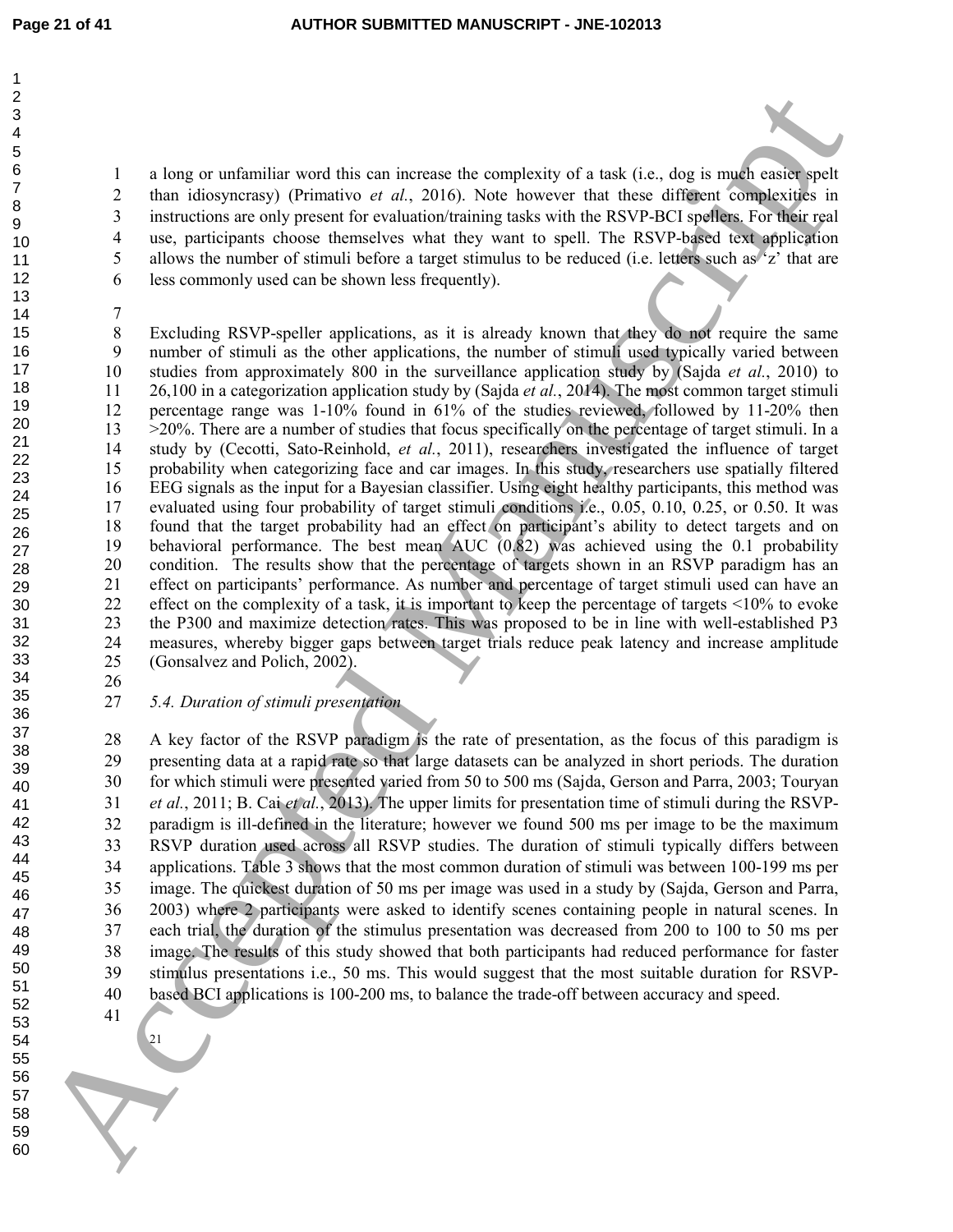1 Overall, these limited findings are suggestive of presentation rates >10Hz being infeasible for 2 identification of neural correlates that allow successful identification of targets. Despite low a 3 participant number in Sajda, Gerson and Parra, (2003), validation for this upper cut-off presentation 4 rate may be provided by, Raymond, Shapiro and Arnell, 1992, where the attentional blink was first 5 described. An RSVP paradigm was undertaken whereby the participant must register a target white 6 letter in a stream of black letters and a second target 'X' amongst this stream. It was found that if 7 the 'X' appeared within  $\sim$ 100-500ms of the initial target, errors in indicating whether the 'X' was 8 present or not were likely to be made even when the first target was correctly identified (Raymond, 9 Shapiro and Arnell, 1992). This is not to say that humans cannot correctly process information 10 presented at >10Hz. Forster, (1970), has shown that participants can process words presented in a 11 sentence at 16 Hz (16 words per second). However, the sentence structure may have influenced the 12 correct detection rate, which has an average of four words per second for simple sentence structures 13 and three words for complex sentences. Detection rates improve when presented at a slower pace 14 e.g., four relevant words per second, with masks (not relevant words) presented between relevant 15 words. Additionally, Fine and Peli, 1995, showed that humans can process words at 20 Hz in an 16 RSVP paradigm.

18 Potter *et al.*, (2014) assessed the minimum viewing time needed for visual comprehension, using 19 RSVP of a series of 6 or 12 pictures presented at between 13 and 80 ms per picture, with no inter-20 stimulus interval. They found that observers could determine the presence or absence of a specific 21 picture even when the pictures in the sequence were presented for just 13 ms each. The results 22 suggest that humans are capable of detecting meaning in RSVP at 13 ms per picture. However, the 23 finding challenges established feedback theories of visual perception. Specifically, research assert 24 that neural activity needs to propagate from the primary visual cortex (VI) to higher cortical areas 25 and back to the primary visual cortex before recognition can occur at the level of detail required for 26 an individual picture to be detected, Maguire and Howe, (2016). Maguire and Howe, (2016) support 27 Potter *et al.*, (2014) in that the duration of this feedback process is likely  $\geq$ 50ms, and suggest that 28 this is feasible based on work done by Lamme and Roelfsema, (2000). Explicitly, Lamme and 29 Roelfsema, (2000) estimated that response latencies at any hierarchical level of the visual system are  $\sim$ 10ms. Therefore, assuming that a minimum of five levels must be traversed as activity 31 propagates from V1 to higher cortical areas and back again, this feedback process is unlikely to 32 occur in <50ms. However, Maguire and Howe, (2016) suggested a potential confound of Potter *et al.*,(2014) was that pictures in the RSVP sequence, on occasion, contained areas with no high-34 contrast edges and hence may not have adequately masked proceeding pictures. Consequently, 35 Maguire and Howe, (2016) replicated the study rectifying the edges to ensure high-contrast 36 covering the entire image. They were unable to find any evidence that meaning can be detected in 37 an RSVP stream at 13 ms, or even 27 ms, per image but at 53 and 80 ms this is possible. Upon this 38 basis, the limits of RSVP processing could be reduced to a minimum of ~20Hz. Nonetheless, further 39 study is needed to investigate the limits of human capability to rapidly distinguish target from non-40 target information, in comparison to the limit in detecting target related ERPs versus non-target 41 ERPs at 20Hz presentation rates. 3<br>
6 Accepted Manuscript and a supposite of protection inter-section in a subject of the section of the section of the section of the section of the section of the section of the section of the section of the section of t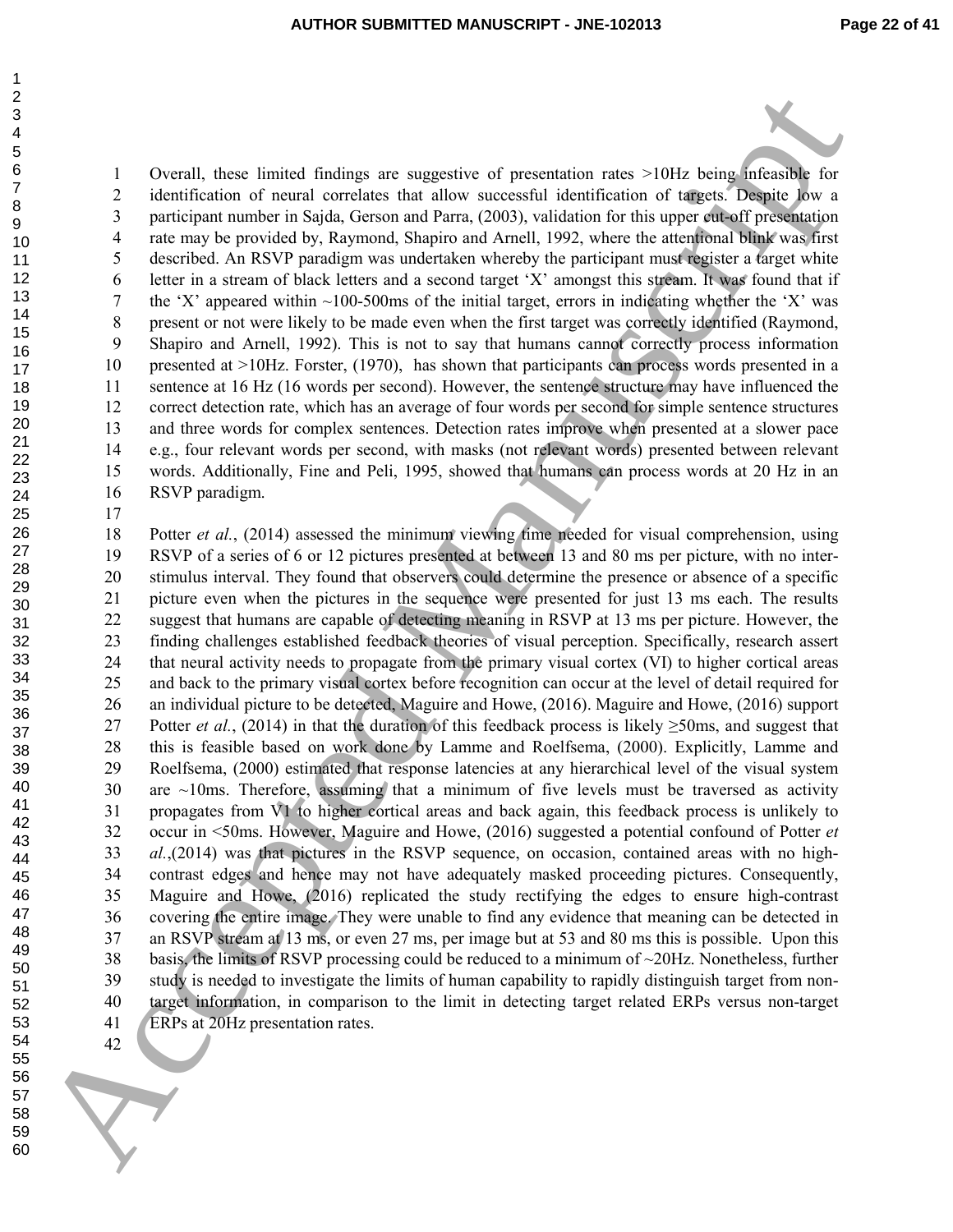1 In all three face recognition studies, each face image was displayed for 500ms (Cecotti, Sato-2 Reinhold, *et al.*, 2011; Touryan *et al.*, 2011; B. Cai *et al.*, 2013). In two of the studies there was no 3 ISI (Cecotti, Sato-Reinhold, *et al.*, 2011; Touryan *et al.*, 2011), and in the other an ISI of 500ms was 4 given to ensure ample time for image processing (Bangyu Cai *et al.*, 2013). The speed at which face images were shown is reduced in comparison to the other RSVP applications. RSVP spellers most 5 images were shown is reduced in comparison to the other RSVP applications. RSVP spellers most 6 commonly use a duration of 400 ms, RSVP-spellers can benefit from slower stimulus duration with 7 the incorporation of a language model to enable the prediction of relevant letters. The estimation of 8 performance can be challenging in the RSVP paradigm when the ISI is small, as assigning a behavioural response (i.e.: button press) to the correct image cannot be done with certainty. A behavioural response (i.e.; button press) to the correct image cannot be done with certainty. A 10 solution to this problem is to assign behavioral responses to each image, therefore researchers are 11 able to establish hits or false alarms (Touryan *et al.*, 2011). When two targets are temporally 12 adjacent with a SOA of 80 ms, participants are able to identify one of the two targets but not both. 13 SOA should be at least 400 ms and target images should not be shown straight after each other 14 (Raymond, Shapiro and Arnell, 1992). Acqualagna *et al*. 2010, had a four factorial design looking 15 at classification accuracy when the letters presented as no-colour or colour letters at either 83 or 133 16 ms with an ISI of 33ms (Acqualagna *et al*., 2010). The number of sequence stimuli were presented 17 for enhanced accuracy rate in selecting letter of choice. After 10 sequences ~90% mean accuracy 18 was reached in 133ms colour presentation mode (100% for 6/9 participants). After 10 sequences in 19 133ms no colour presentation mode ~80% mean accuracy was reached (100% in 3/9 participants). 20 Whilst at presentation rates of 83ms mean accuracy rate was  $\sim$ 70% and the there was no significant effect of colour. This formulation is based on the chance rate of 3.33% (i.e. 1 in 30). This implies effect of colour. This formulation is based on the chance rate of 3.33% (i.e. 1 in 30). This implies 22 that coloured letters enhances performance accuracy but not past a certain speed of stimulus 23 presentation. 3 Accepted Manuscripture states, each for the general states for Steven (fecume Steven (fecume Steven (fecume Steven (fecume Steven (fecume Steven (fecume Steven (fecume Steven (fecume Steven (fecume Steven (fecume Steven

24

25 There is likely a significant interaction between the difficulty of target identification and 26 presentation rate. For example, the optimal presentation rate for a given stimulus set is highly 27 dependent on the difficulty of identifying targets within that set (Ward, Duncan and Shapiro, 1997).<br>28 Image sets with low clutter, high contrast, no occlusion, and large target size are likely amenable to Image sets with low clutter, high contrast, no occlusion, and large target size are likely amenable to 29 faster presentation rates; while image sets with high clutter, low contrast, high levels of occlusion, 30 with small target sizes will require slower presentation rates (Rousselet, Thorpe and Fabre-Thorpe, 31 2004; Serre, Oliva and Poggio, 2007; Hart *et al.*, 2013; Liu and Kwon, 2016). A more conclusive 32 analysis of the effect of stimulus presentation duration for each application type could be derived by 33 varying presentation rate durations between 100, 200, and 500 ms, whilst other parameters remain 34 fixed. With regards to temporal proximity of target images, 500ms should be taken to be the 35 minimum to maximize performance.

36

23

## 37 **Table 3. Variation of image duration in RSVP studies.**

| Duration (ms) | <b>Number of studies</b> | Accuracy % range |
|---------------|--------------------------|------------------|
| < 100         |                          | 66-93            |
| 100-199       | 22.                      | 70-92            |
| 200-299       |                          | 70-96            |
| 300-399       |                          |                  |
| 400-499       |                          | 85-94            |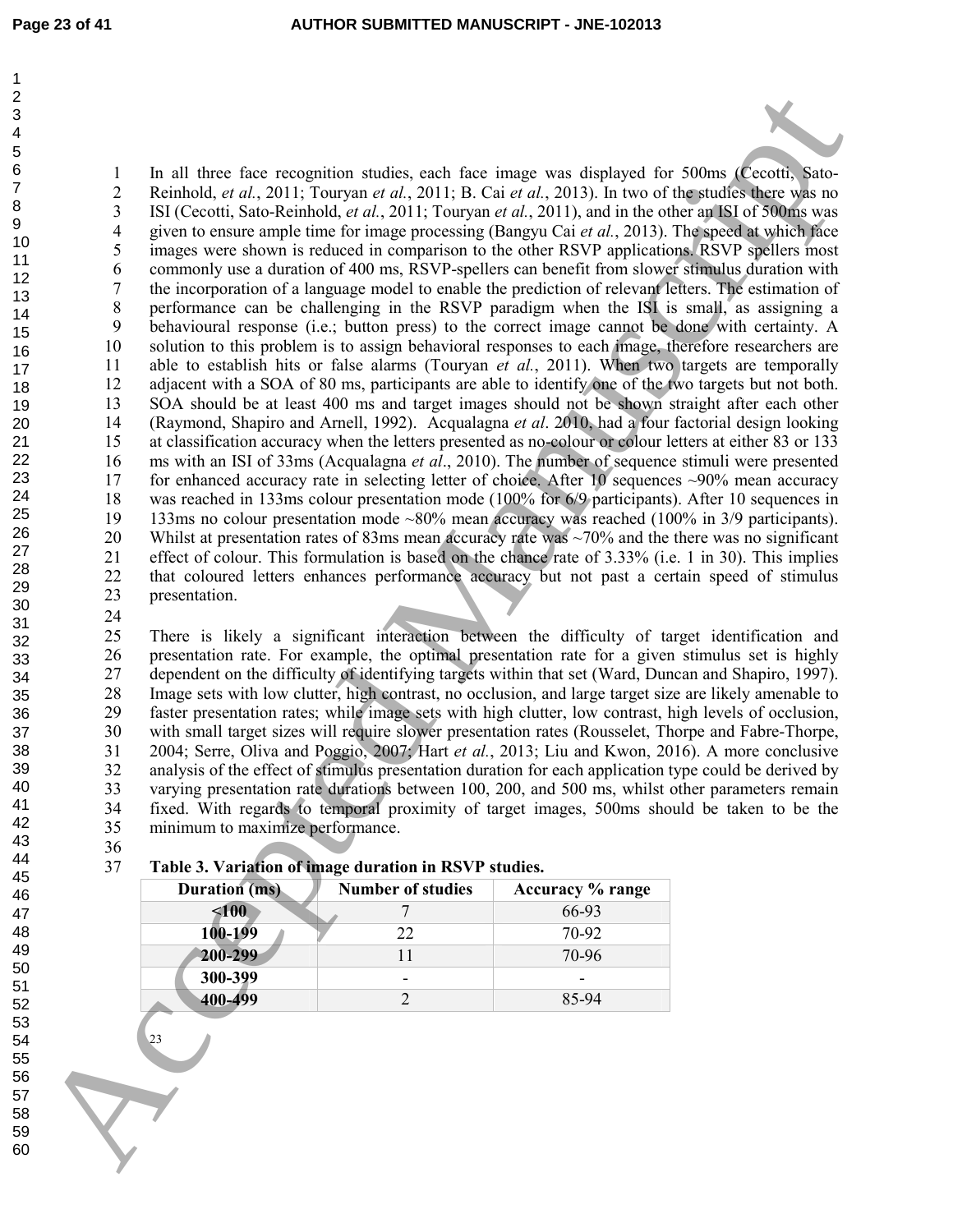

## *5.5. Image size/visual angle*

3 Another RSVP design aspect to be considered is stimulus size. There is a large variation in image 4 sizes ranging from 256×256 pixels in a categorization application to 960×600 pixels in a 5 surveillance applications. In general, surveillance applications use larger images than the other 6 applications described. The most common image size used is  $500 \times 500$  pixels. This is only used in static surveillance applications and all surveillance studies using this image size achieved a high static surveillance applications and all surveillance studies using this image size achieved a high 8 accuracy (>80%). The other applications used smaller image sizes such as  $360 \times 360$  pixels and  $9$  achieved high accuracies (i.e. 91% and  $89.7\%$ ). Therefore it can be concluded that for surveillance 9 achieved high accuracies (i.e., 91% and 89.7%). Therefore, it can be concluded that for surveillance 10 studies, image sizes should be at least  $500 \times 500$  pixels, although for all other applications the image 11 size may be smaller. A more complex task, where a target stimulus is presented in the background 12 of a larger image eliciting the N2 ERP. Early components such as the P1 and N2 are sensitive to the 13 spatial location of the stimuli (Saavedra and Bougrain, 2012).

15 One issue with reporting only image size is that it is always relevant to the distance viewed from 16 screen and it location on the screen with respect to the viewer i.e., the visual angle. The visual angle 17 is the angle an image subtends at the eye, reported in degrees of arc. In a study by (Dias and Parra, 18 2011) it was shown that participants performed best (90%) when the target stimulus was centered. 19 Performance consistently decreased to 50% in all participants as target stimulus were placed further 20 away from the center ( $4^{\circ}$  of visual angle), this dropped further when target stimulus was placed at  $8^{\circ}$ 21 of visual angle. Although performance drops significantly participants are still able to detect target 22 stimulus shown in their peripheral visual field even at such rapid paces. Many papers report that the 23 visual angle of the stimuli can have an effect on performance. As a general principle, targets must 24 appear larger or be more distinct for detection at the outer edge of the visual field. The visual angle 25 can thus be deemed the most important measure as it accounts for distance from screen, image 26 location on screen and image size. Authors are therefore encouraged to report visual angle, as 27 reporting image size alone is not useful without the availability of distance from screen. For RSVP-28 speller studies, none of the papers found reported on the size of the image or font, however some 29 reported the visual angle. 3<br> **50**<br>
60 Accepted Manuscript Symptoms of the considered is simula size. The considered Manuscript Symptoms in the<br>
11 Accepted Manuscript Symptoms of the considered is simula size. There is a proposition in the size of

*5.6 Target vs non-target Stimuli* 

32 Many different types of target images have been identified within this review. The majority of research focuses on a two-class problem i.e., detecting target images in sequences of non-target 33 research focuses on a two-class problem i.e., detecting target images in sequences of non-target 34 images that are completely different from each other. However, in real-life situations, non-target 35 images are likely to share some of the same characteristics as target images (A. R. Marathe *et al.*, 36 2015). These presentation sequences appear to be more like moving images than static images. In 37 (A. R. Marathe *et al.*, 2015) a more complex surveillance task was carried out where, in the first 38 task, participants were required to detect targets when targets are the only infrequent image whilst, 39 in the second task, targets were presented with non-targets (i.e. the target image could be found in 40 the background of a larger image). Participants were required to ignore everything else in the image, 41 a much more difficult task, and consequently the amplitude of the P300 was reduced. The results of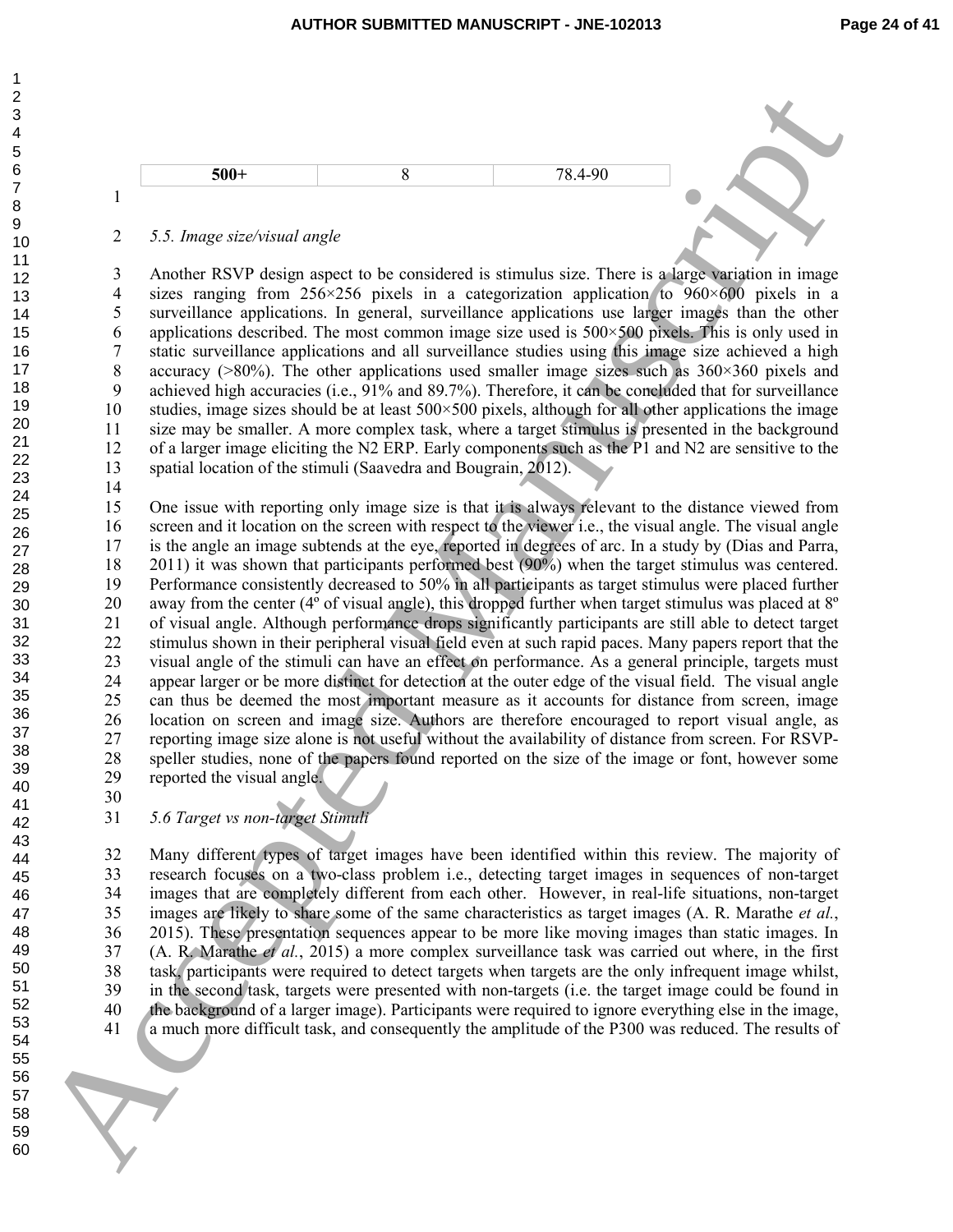1 this study found that the introduction of the infrequent non-target stimuli in the scene yielded a 2 substantial slowing of the reaction time. Surveillance applications commonly use stimuli that are 3 more complex where trained participants, such as intelligence analysts outperform novice<br>4 participants, as they are able to give meaning to the stimuli. The RSVP-speller applications present participants, as they are able to give meaning to the stimuli. The RSVP-speller applications present 5 their letters as images one at a time on screen (Hild *et al.*, 2011). Due to the nature of the RSVP 6 paradigm, it is important that these letters are shown in a random order as participants pre-empting a 7 target can have an effect on ERP responses (Oken *et al.*, 2014). Data categorization applications had 8 the most variance between the different types of stimuli presented to a participant. However, these stimuli tend to be everyday items that participants can easily recognize. stimuli tend to be everyday items that participants can easily recognize. 20 Accepted Manuscript (in the method of the method sympathy strength and the selection of the method sympathy and the method sympathy and the sympathy of the sympathy and the sympathy and the sympathy and the sympathy an

*5.7. Signal Processing* 

12 All applications have certain requirements in terms of speed and type of images displayed which, 13 as outlined above, can influence the ERP and therefore also variations in performance as measured 14 by detection accuracy. The signal processing framework plays an important role in being able to cope with variations in ERP and maximizing performance. There is a likely tradeoff between the 15 cope with variations in ERP and maximizing performance. There is a likely tradeoff between the 16 design parameters used as described above and the levels sophistication build into the signal 17 processing framework, which often varies across studies. Here we review some of the approaches 18 applied.

## *5.7.1. Pre-processing*

22 To extract the relevant features, data is first pre-processed to improve the signal to noise ratio 23 (SNR). The signal is pre-processed using varying band pass filters, depending on the application, in 24 order to remove high frequency noise or artifacts (such as muscle activity). Generally, lower and upper cut-off frequencies of around 0.1 Hz and 30-40 Hz are used, respectively. The data is then upper cut-off frequencies of around 0.1 Hz and 30-40 Hz are used, respectively. The data is then 26 often downsampled, and, for offline analyses, electrodes with substantial noise are removed through 27 visual inspection of the EEG data or automated approaches based on thresholding or correlating 28 artefacts in EEG channels with simultaneously recorded electrooculography (EOG) or electromy electromy (EMG). Data is then enoched into segments typically lasting ~600 ms. from 100 electromyography (EMG). Data is then epoched into segments typically lasting  $~600 \text{ ms}$ , from 100 30 ms prior to stimulus onset and the 500 ms post-stimulus onset. The starting point and duration of the 31 epochs selected for further analysis vary from study to study.

*5.7.2. Feature extraction* 

35 Feature extraction is applied to the data for dimensionality reduction and to extract discriminant and 36 non-redundant features. It can be difficult to carry out feature extraction due to the low SNR in 37 single trial analysis. Conventionally averaging over multiple repeated trials is often used to 38 overcome this. Many studies employ spatial filtering to extract ERPs from EEG. Some of the spatial 39 filtering methods used include principal component analysis (PCA) (Sajda, Gerson and Parra, 2003; 40 S *et al.*, 2014), independent component analysis (ICA) (Bigdely-Shamlo *et al.*, 2008; Blankertz *et al.*, 2011; Kumar and Sahin, 2013)**,** or the xDAWN algorithm which maximizes the SNR between 42 target and non-target stimuli classes (Rivet *et al.*, 2009; Rivet and Souloumiac, 2013; Cecotti, 43 Eckstein and Giesbrecht, 2014). In the case of image triage where the intention is to classify single-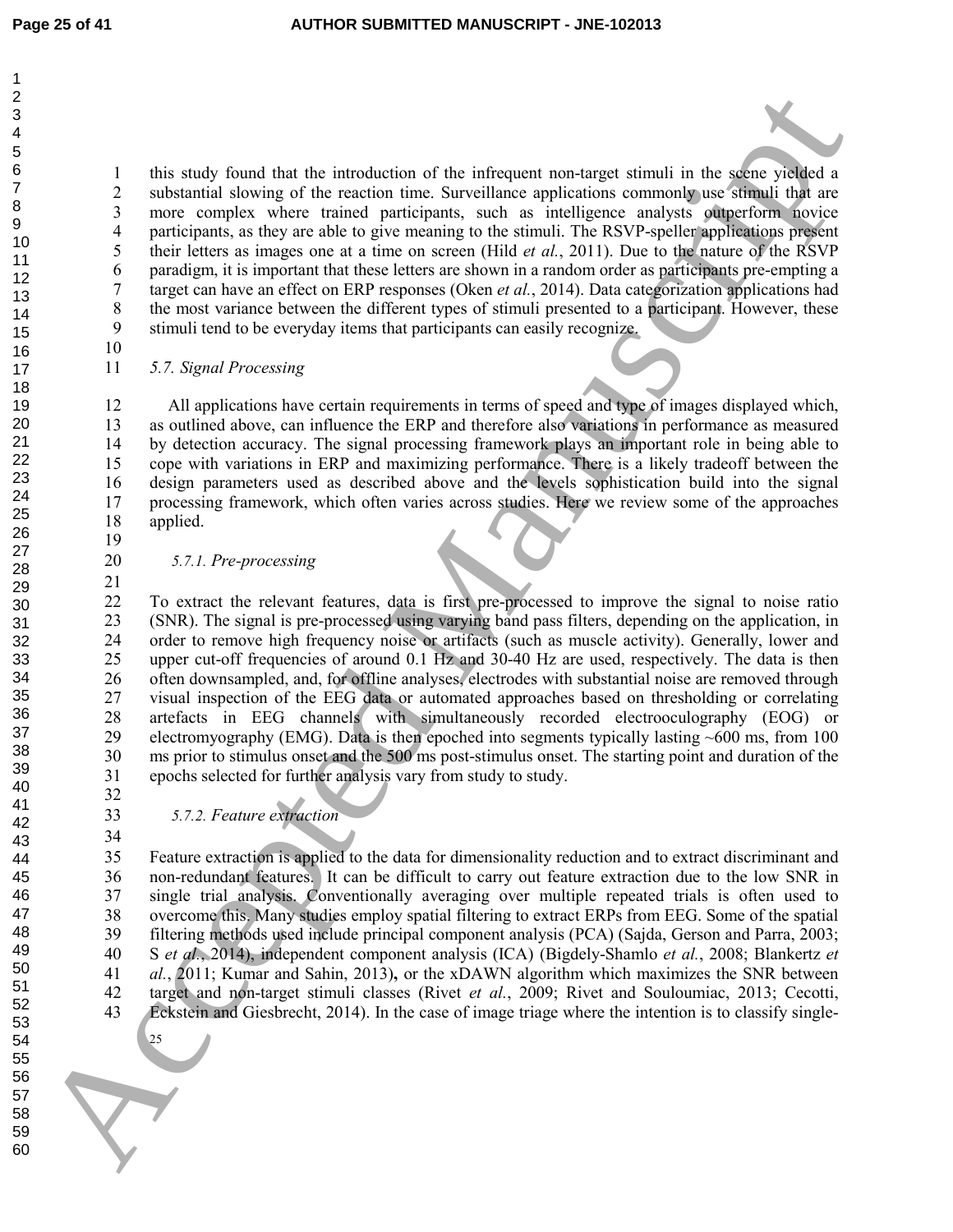1 trial ERPs, spatial filters are used to enhance SNR and exploit spatial redundancy (e.g. Parra *et al.*, 2 2005). Yu *et al*. 2011 went a step further by utilizing a methodology that considers spatial and 3 temporal features to ensure augmented single-trial detection accuracy (Yu *et al.*, 2011). Bilinear<br>4 common spatial pattern (BCSP) was suggested to outperform Common Spatial Patterns (CSP) common spatial pattern (BCSP) was suggested to outperform Common Spatial Patterns (CSP) 5 filters (composite and common spatial pattern filters) (Yu *et al.*, 2011). It should be noted however 6 that CSP spatial filters were not designed to classify ERP but to classify oscillatory EEG activity. 7 CSP are indeed ignoring the EEG time course – i.e., the ERP – and are thus suboptimal for RSVP-8 BCI. We would recommend using spatial filters dedicated to ERP classification, such as xDAWN,<br>9 which were used successfully in many RSVP-BCI. Spatial filters are normally only performed on which were used successfully in many RSVP-BCI. Spatial filters are normally only performed on 10 high-density EEG data which might be impractical in certain real-life applications (Parra *et al.*, 11 2005). High-density EEG data has been reported to increase accuracy (Ušćumlić, Chavarriaga and 12 Millán, 2013). Table 4 shows the most common method used for different application types. 13

14 Face recognition applications differ from other applications as face images evoke different ERPs, in addition to the P300. Faces typically evoke a N170 component that changes between targets and addition to the P300. Faces typically evoke a N170 component that changes between targets and 16 non-targets (Maurer, Rossion and McCandliss, 2008; Luo *et al.*, 2010). The vertex positive potential 17 (VPP) is also associated with face recognition (Zhang *et al.*, 2012). The midfrontal FN400 and later 18 parietal FP600 components have been associated with familiarity and recollection, respectively, 19 (MacKenzie and Donaldson, 2007). Specifically, the amplitude of FP600 (a positive deflection  $20 \rightarrow 500$  ms post-stimulus) was found to significantly correlate with the extent of face familiarity  $>500$  ms post-stimulus) was found to significantly correlate with the extent of face familiarity 21 (Touryan *et al*., 2011). The use of spatial filters that utilize spatial and temporal features may act as 22 an advantage over conventional spatial filters that only exploit spatial redundancy e.g. (Yu *et al.*, 23 2011). However, spatial filters can only be performed on high-density EEG data which might be 24 impractical in certain real-life applications (Parra *et al.*, 2005).

25 26

## 27 *5.7.3. Classification*

28 This review found many different classification methods were used in the acknowledged studies,<br>29 however some conclusions can be drawn. Linear classifiers are most populous within RSVP-based however some conclusions can be drawn. Linear classifiers are most populous within RSVP-based 30 BCIs. Often EEG can contain information that enables classification of the stimuli correctly even 31 when a participants behavioral response is incorrect (Sajda, Gerson and Parra, 2003; Bigdely-32 Shamlo *et al.*, 2008). The two most commonly used classifiers were Linear Discriminant Analysis 33 (LDA) and Support Vector Machine (SVM), or variations of the two, such as Bayesian Linear 34 Discriminant Analysis (BLDA) and Radial Basis Function Support Vector Machine (RBFSVM), 35 respectively. Parra *et al*, 2008 presented an RSVP framework that projects the EEG data matrix bi-36 linearly onto temporal and spatial axes (Parra *et al.*, 2008). This framework is versatile upon 37 implementation, for example, it has been applied to classify target natural scenes and satellite 38 missile images (Gerson, Parra and Sajda, 2006; Sajda *et al.*, 2010). Contrastingly, Alpert *et al*, 2014 39 presented a two-step linear classifier, which achieved classification accuracy suited to real-world 40 applications (Sajda *et al.*, 2014). Whilst Sajda *et al,* 2010 proposed a two-step system utilizing 41 computer vision and EEG subsequently to optimize classification (Sajda *et al.*, 2010). The 42 performance of an ensemble LDA classifier diminished when 8 centro-parietal EEG channels were 43 utilized as opposed to the full 41 EEG channels (Ušćumlić, Chavarriaga and Millán, 2013). 44 Contrastingly, (Healy and Smeaton, 2011) claimed that consideration of additional channels may 20 Accepted Manuscript (Manuscript (Manuscript (Manuscript (Manuscript (Manuscript (Manuscript (Manuscript (Manuscript (Manuscript (Manuscript (Manuscript (Manuscript (Manuscript (Manuscript (Manuscript (Manuscript (Manus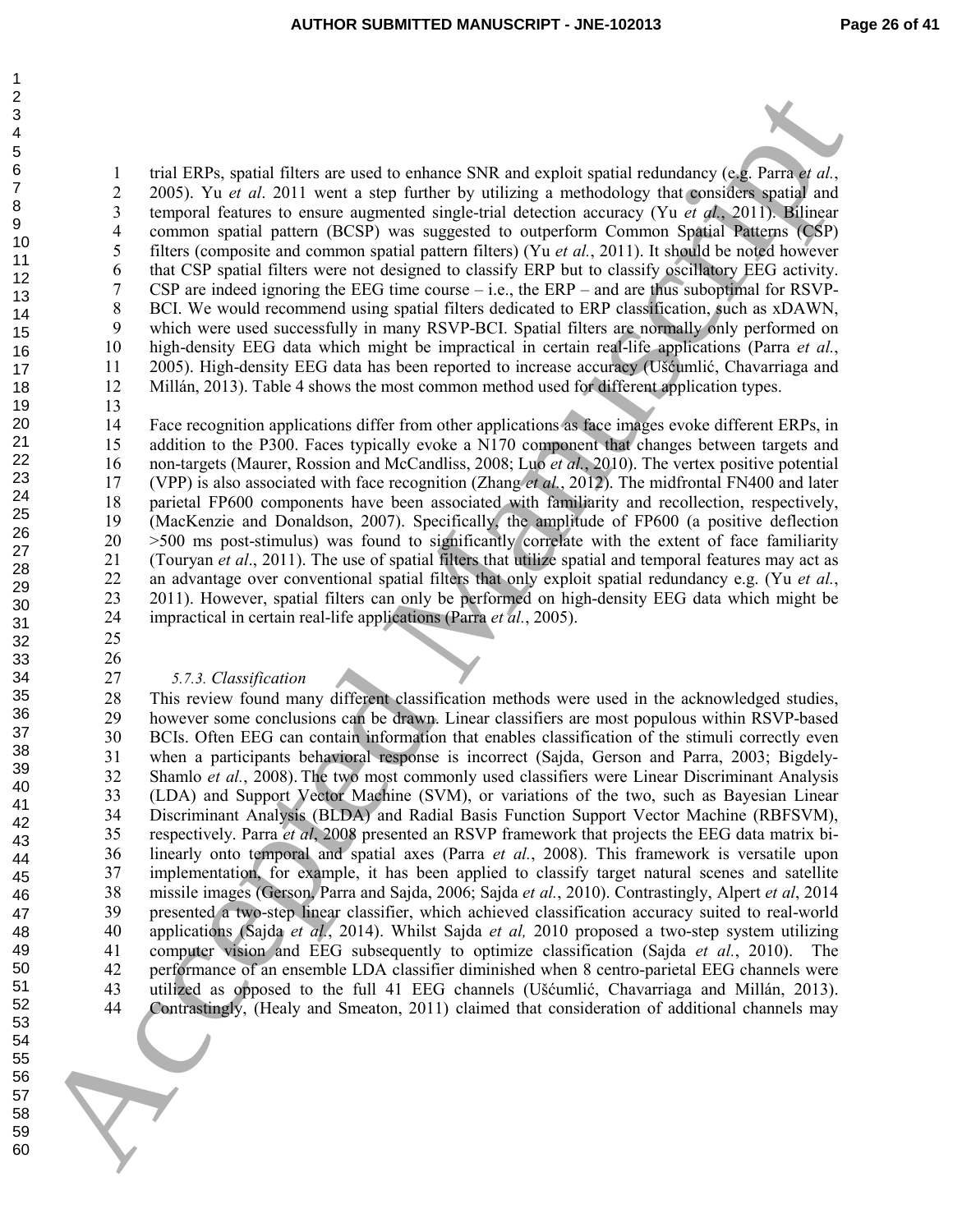1 introduce noise as opposed to advancing categorical information, as indicated by results from one 2 study participant.

4 For the surveillance application, SVM achieved the highest percentage accuracies (Huang *et al.*, 2011; Weiden, Khosla and Keegan, 2012). For the RSVP-speller application, the most common 5 2011; Weiden, Khosla and Keegan, 2012). For the RSVP-speller application, the most common 6 method of classification used was Regularized Discriminant Analysis (RDA). RDA achieved an 7 AUC performance of 0.948-0.973(Orhan *et al.*, 2011). Step Wise Linear Discriminant Analysis 8 (SWLDA) was also used in RSVP-speller applications with high AUC performance and accuracies<br>9 (0.82, 0.84, 86% 89%) (Hope *et al.* 2013) In face recognition applications, the best AUC 9 (0.82, 0.84, 86%, 89%) (Hope *et al.*, 2013). In face recognition applications, the best AUC performance was produced using an SVM classifier (Cai *et al.*, 2013). Within this review, only one 11 medical application was identified (Hope *et al.*, 2013) and researchers achieved high accuracy using 12 a Fisher Discriminant Analysis. BLDA classifiers were also used, achieving high levels of accuracy 13 (79%). The Spatially Weighted Fisher Discriminant (SWFP) algorithm outperformed the 14 Hierarchical Discriminant Component Analysis (HDCA) algorithm by 10% in categorization 15 applications. Touryan *et al*. 2011 demonstrated that EEG classification methods applied to 16 categorization procedures can be adapted to rapid face recognition procedures (Touryan *et al*., 17 2011). Window sizes post stimulus onset of 128, 256 and 512 ms were fed into the classifiers. AUC 18 values (average  $AUC = 0.945$ ) are reported for the customized PCA models utilized to describe the changes in ERPs seen between familiar (famous and personal) and novel faces displayed for 500ms changes in ERPs seen between familiar (famous and personal) and novel faces displayed for 500ms 20 at a time. It is the customized version of these models i.e. the models developed for each participant 21 using only that participant's data, which were shown to improve classification performance through 22 the acknowledgment of discrete variability in the windowed ERP components. 2 A metricial response to distinctive contention information, as withdraw by regular finding and<br>
2 Accepted Manuscriptics and Solvential information and Manuscriptics and Manuscriptics and<br>
2 Accepted Manuscriptics and S

 

> 25 Many of the BCI algorithms presented in tables 1 and 2 are linear, enabling simple/fast training 26 with resilience to overfitting often caused by noise, implying suitability to single-trial EEG data 27 classification. Nonetheless, linear methods can limit feature extraction and classification, and non-28 linear methods e.g. neural networks, are more versatile in modelling data of greater variability, also 29 implying suitability to single-trial EEG data classification (Erdogmus, Mathan and Pavel, 2006; 30 Yonghong Huang *et al.*, 2006; Lotte *et al.*, 2007). The use of neural networks, in particular deep 31 neural network for RSVP-based BCI framework represents an attractive venture, and have shown 32 promise over standard linear methods (Manor, Mishali and Geva, 2016; Huang *et al.*, 2017). A 33 convolution neural network was shown to outperform a two-step linear classifier using the same 34 dataset (Sadja *et al.*, 2014; Manor and Geva, 2015).

> 36 The majority of studies reviewed investigate the effectivity of classifiers in identifying single-trial 37 EEG correlates for target stimuli presented through an RSVP type paradigm. However, the spatial 38 filtering technique as well as the type of classifier used has an impact on proficiency in detecting 39 EEG of single trials (Bigdely-Shamlo *et al.*, 2008; Cecotti, Eckstein and Giesbrecht, 2014). For 40 example, Independent Component Analysis reportedly identifies and divides multiple classes of 41 non-brain response artefacts associated with eye and head movements, which would be useful for 42 EEG de-noising during real-world applications when operators are mobile (Bigdely-Shamlo, 43 Vankov *et al*., 2008).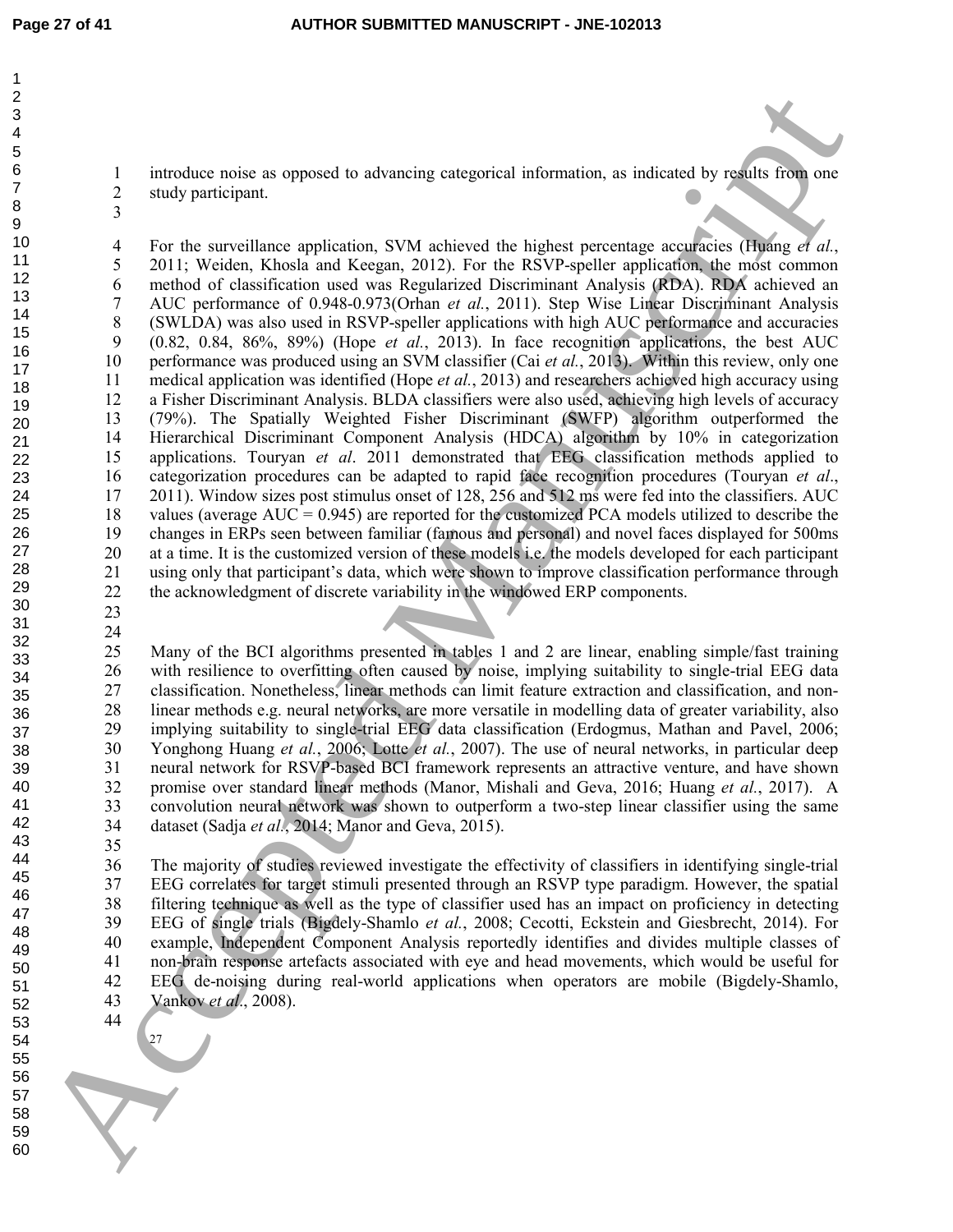1 Additionally, (Cecotti, Eckstein and Giesbrecht, 2014) evaluated three classifiers using three 2 different spatial filtering methods, so all in all twelve techniques were compared for three different 3 RSVP paradigms. Marathe *et al.*, 2015 utilized an Active Learning technique in a bid to reduce the 4 training samples required to calibrate the classifier. Active Learning is a partially supervised 5 iterative learning technique reducing the amount labeled data during required for training. 6 Recalibration depends on parameters such as, human attentiveness, physical surroundings or task-7 specific factors. Looking at the real world applicability of RSVP based BCI systems, (Marathe *et*  8 *al.*, 2015) build upon work addressing the issue of thorough recalibration required for real-time BCI<br>9 system optimization. system optimization.

10 There is growing interest in the use of transfer learning (TL) for calibration reduction or suppression 11 to encourage the real-world applicability of BCIs (Wang et al., 2015). With TL, the EEG data or 12 classifiers from a given domain is transformed in order to be applied to another domain, hence 13 transferring data/classifier from one domain to another, possibly increasing the amount of data for 14 the target domain (Wang et al., 2015). For RSVP-BCI, this typically consists in combining EEG 15 data or classifiers from different participants, in order to classify EEG data from another participant, 16 for which very little or even no calibration EEG data is available. An unsupervised transfer method, 17 namely Spectral Transfer with Information Geometry (STIG), ranked and collated unlabelled 18 predictions from a group of information geometry classifiers which was established through training 19 on individual participants (Waytowich et al., 2016). Waytowich et al, 2016 showed that STIG can 20 be used for single-trial detection in ERP-based BCIs, eliminating the requirement for taxing data 21 collection for training. With access to limited data, STIG outperformed alternative zero-calibration 22 and calibration reduction algorithms (Waytowich et al., 2016). Within the BCI community 23 conventional TL approaches still necessitate training for each condition, however methodologies 24 have been applied to eradicate the need for subject-specific data calibration, where large-scale data 25 is leveraged from other participants (Wei et al., 2016). This demarcates the potential for single-trial 26 classification via unsupervised TL and user-independent BCI technology deployment. 24<br>
40 Actionweily, (Canot), Fictures and Giveleschi, 20:43 evoluted three classifies (now present<br>
26 Accepted Manuscript (now present to contrast the contrast of the contrast of the contrast of the contrast<br>
26 Accepted

27 28

## 29 *5.8. Suggested parameters*

30 The parameters reviewed here have been selected as they have an effect on one or all of the 31 following aspects of the RSVP paradigm; task complexity, stimulus complexity, stimulus saliency 32 or information transmission. Performance within RSVP-based BCIs is measured as the participant's ability to correctly identify oddball images in a sequence. RSVP-based BCIs use two different ability to correctly identify oddball images in a sequence. RSVP-based BCIs use two different 34 measurements of performance such as accuracy (percentage of targets that are correctly identified 35 using EEG) and ROC curves. 10% of papers assessed in this review did not report at least one out of 36 these performance measures (ROC/ percentage accuracy). The accuracies of the different studies 37 need to be put in context, as all the reviewed parameters and other observed parameters i.e. number 38 of trials and participants will influence study accuracy. In Table 4 parameter recommendations are 39 provided for designing RSVP-based BCIs within the different application types and these have been 40 discussed thoroughly throughout section 5. In particular, Table 4 suggests parameters to use for 41 each application, according to those leading to the best detection performances (accuracy or AUC) 42 in studies comparatively. If no formal comparisons between parameters were available for a specific 43 application or parameter, the most popular parameter values that yield good performances are 44 mentioned.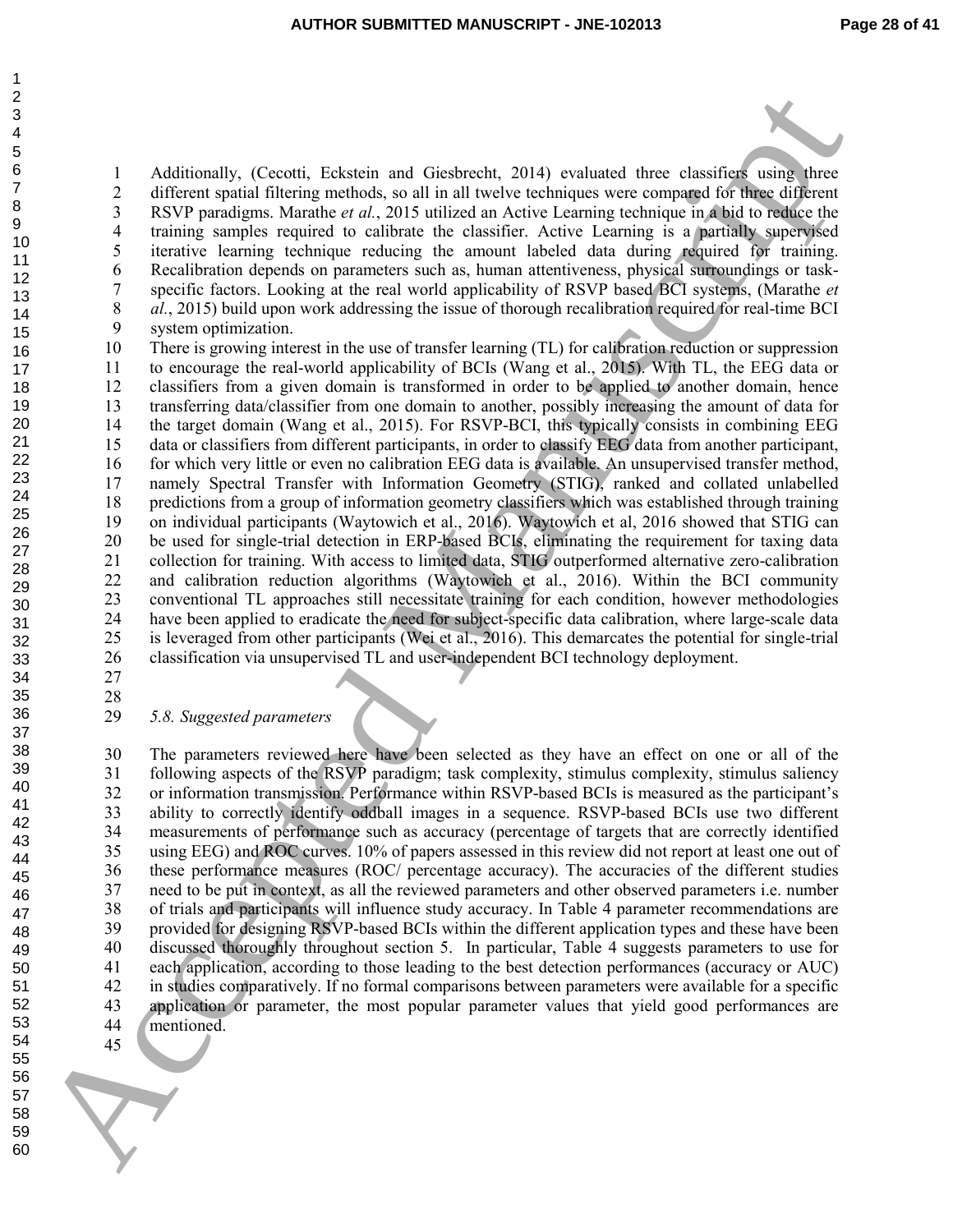| 1              |  |
|----------------|--|
| $\overline{c}$ |  |
|                |  |
| 3<br>4         |  |
|                |  |
| 5<br>6         |  |
|                |  |
|                |  |
|                |  |
|                |  |
|                |  |
|                |  |
|                |  |
|                |  |
|                |  |
|                |  |
|                |  |
|                |  |
|                |  |
|                |  |
|                |  |
|                |  |
|                |  |
|                |  |
|                |  |
|                |  |
|                |  |
|                |  |
|                |  |
|                |  |
|                |  |
|                |  |
|                |  |
|                |  |
|                |  |
|                |  |
|                |  |
|                |  |
|                |  |
|                |  |
|                |  |
|                |  |
| 38             |  |
| 39             |  |
| 40             |  |
|                |  |
| 41             |  |
| 42             |  |
| 43             |  |
| 44             |  |
| 45             |  |
| 46             |  |
| 47             |  |
|                |  |
| 48             |  |
| 49             |  |
| 50             |  |
| 51             |  |
| 52             |  |
| 53             |  |
| 54             |  |
|                |  |
| 55             |  |

| Table 4. Parameter and recommendations for RSVP-based BCIs |
|------------------------------------------------------------|
|                                                            |

| $\mathbf{1}$<br>$\overline{2}$                                             |                                         |                      | Table 4. Parameter and recommendations for RSVP-based BCIs                                                                                                                                                                                                                                                                                                                                                                                                                                                                                                                                                                              |                 |                                          |
|----------------------------------------------------------------------------|-----------------------------------------|----------------------|-----------------------------------------------------------------------------------------------------------------------------------------------------------------------------------------------------------------------------------------------------------------------------------------------------------------------------------------------------------------------------------------------------------------------------------------------------------------------------------------------------------------------------------------------------------------------------------------------------------------------------------------|-----------------|------------------------------------------|
|                                                                            | Parameter                               | <b>Surveillance</b>  | <b>RSVP-speller</b>                                                                                                                                                                                                                                                                                                                                                                                                                                                                                                                                                                                                                     | <b>Face Rec</b> | <b>Categorization/</b><br><b>Medical</b> |
|                                                                            | Stimuli No.                             | > 5000               | > 5000                                                                                                                                                                                                                                                                                                                                                                                                                                                                                                                                                                                                                                  | 2000            | >4000                                    |
|                                                                            | % Targets                               | $~5 - 10$            | $\leq 5$                                                                                                                                                                                                                                                                                                                                                                                                                                                                                                                                                                                                                                | ~10             | $10 - 25$                                |
|                                                                            | <b>Stimulus</b>                         |                      |                                                                                                                                                                                                                                                                                                                                                                                                                                                                                                                                                                                                                                         |                 |                                          |
|                                                                            | presentation                            | 100-200              | 500                                                                                                                                                                                                                                                                                                                                                                                                                                                                                                                                                                                                                                     | 500             | 100-200                                  |
|                                                                            | duration (ms)                           |                      |                                                                                                                                                                                                                                                                                                                                                                                                                                                                                                                                                                                                                                         |                 |                                          |
|                                                                            | <b>Target</b>                           | Helipads,            |                                                                                                                                                                                                                                                                                                                                                                                                                                                                                                                                                                                                                                         |                 | Animals,                                 |
|                                                                            | examples                                | planes, vehicles,    | Letters                                                                                                                                                                                                                                                                                                                                                                                                                                                                                                                                                                                                                                 | Faces           | mammograms                               |
|                                                                            |                                         | people etc.          |                                                                                                                                                                                                                                                                                                                                                                                                                                                                                                                                                                                                                                         |                 | etc.                                     |
|                                                                            | <b>ERP</b>                              | P300                 | P300                                                                                                                                                                                                                                                                                                                                                                                                                                                                                                                                                                                                                                    | N170            | P300                                     |
|                                                                            | component                               |                      |                                                                                                                                                                                                                                                                                                                                                                                                                                                                                                                                                                                                                                         |                 |                                          |
|                                                                            | Feature<br><b>Extraction</b>            | <b>XDAWN</b>         |                                                                                                                                                                                                                                                                                                                                                                                                                                                                                                                                                                                                                                         | <b>XDAWN</b>    | <b>BCSP/XDAWN</b>                        |
|                                                                            | Classifier                              | BLDA, SVM,<br>LP, SP | <b>RDA/SWLDA</b>                                                                                                                                                                                                                                                                                                                                                                                                                                                                                                                                                                                                                        | <b>SVM</b>      | <b>BLDA</b>                              |
| 3<br>4<br>5<br>6<br>7<br>8<br>9<br>10                                      |                                         |                      | Applying BCI systems commercially and outside the lab in real world scenario will ideally require<br>the system to be robust during the execution of tasks of increasing difficulty. Section 5 summarized<br>the five applications areas that have been studied to the greatest extent in the context of RSVP-<br>based BCIs. Specifically, this section tackles intra application comparisons of various aspects of the<br>papers that met the inclusion/exclusion criteria. A few of the papers found in this review carried out<br>more than one study in different application types. The most common type of application found was |                 |                                          |
|                                                                            | widely.<br>6. Discussion and Conclusion |                      | surveillance applications, followed by RSVP-speller applications and categorization applications,<br>after this were face recognition and lastly medical applications. Although there is a relatively<br>limited number of studies, the design parameters and the focal points of different applications vary                                                                                                                                                                                                                                                                                                                           |                 |                                          |
|                                                                            |                                         |                      |                                                                                                                                                                                                                                                                                                                                                                                                                                                                                                                                                                                                                                         |                 |                                          |
|                                                                            |                                         |                      | With the increasing intensity in RSVP-based BCI research there is a need for further standardization                                                                                                                                                                                                                                                                                                                                                                                                                                                                                                                                    |                 |                                          |
|                                                                            |                                         |                      | of experimental protocols, to compare and contrast development of the different applications                                                                                                                                                                                                                                                                                                                                                                                                                                                                                                                                            |                 |                                          |
|                                                                            |                                         |                      | described in this review. This will aid the realization of a platform which researchers can use to<br>develop RSVP paradigms and compare their results and determine the optimal RSVP based BCI                                                                                                                                                                                                                                                                                                                                                                                                                                         |                 |                                          |
|                                                                            |                                         |                      | paradigm for their application type. This paper presents a review of the available research, the                                                                                                                                                                                                                                                                                                                                                                                                                                                                                                                                        |                 |                                          |
|                                                                            |                                         |                      | defining elements of the research and a categorization approach that will facilitate coordination                                                                                                                                                                                                                                                                                                                                                                                                                                                                                                                                       |                 |                                          |
| 11<br>12<br>13<br>14<br>15<br>16<br>17<br>18<br>19<br>20<br>21<br>22<br>23 |                                         |                      | efforts among researchers in the field. Research has revealed that using a combination of RSVP                                                                                                                                                                                                                                                                                                                                                                                                                                                                                                                                          |                 |                                          |
|                                                                            | 29                                      |                      |                                                                                                                                                                                                                                                                                                                                                                                                                                                                                                                                                                                                                                         |                 |                                          |
|                                                                            |                                         |                      |                                                                                                                                                                                                                                                                                                                                                                                                                                                                                                                                                                                                                                         |                 |                                          |
|                                                                            |                                         |                      |                                                                                                                                                                                                                                                                                                                                                                                                                                                                                                                                                                                                                                         |                 |                                          |

## **6. Discussion and Conclusion**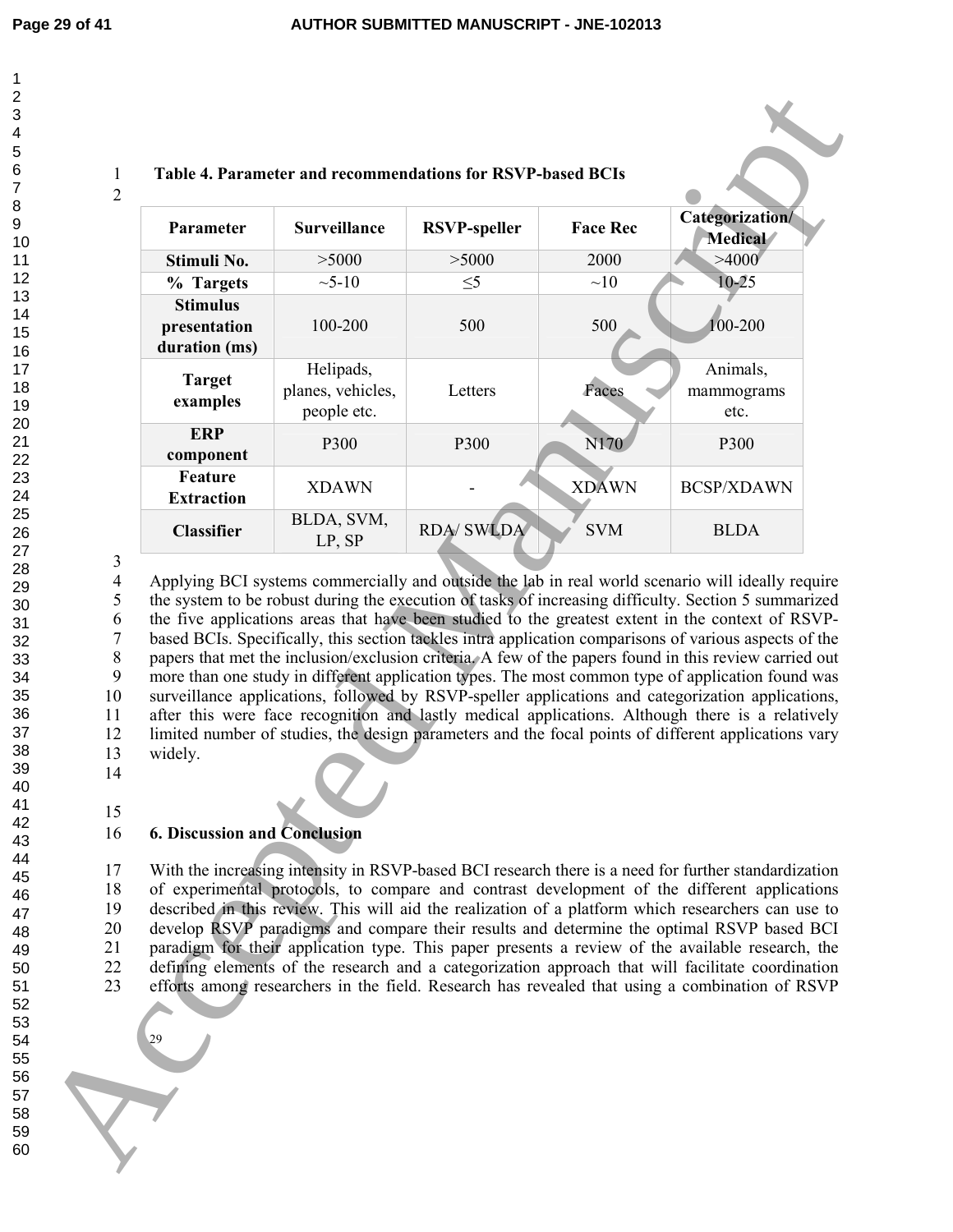1 with BCI technology, allows the detection of targets at an expedited rate without detriment to 2 accuracy.

4 Understanding the neural correlates of visual information processing can create symbiotic<br>5 interaction between human and machine through BCIs. Further development of RSVP-based BCIs interaction between human and machine through BCIs. Further development of RSVP-based BCIs 6 will depend on both basic and applied research. Within the last five years, there have been 7 advancements in how studies are reported and a sufficient body of evidence exists in support of the 8 development and application of RSVP BCIs. However, there is a need for the research to be developed further and standardized protocols applied, so that comparative studies can be done for developed further and standardized protocols applied, so that comparative studies can be done for 10 progressive research. Many ERP reviews have been carried out, however, this paper focuses on 11 RSVP visual search tasks with high variability in targets and the parameters used. This paper gives 12 guidelines on which parameters impact performance but also on which parameters should be 13 reported so that studies can be compared. It is important that design aspects shown in Tables 1 and 2 14 are reported and described within each research study. It has been shown that RSVP based BCIs can 15 be used in processing target images in multiple application types with a low-target probability, but 16 consistency of reporting method renders it difficult to truly compare one paradigm to another or one 17 parameter-setup to another. 2<br>
1 with RCI technology, allows the detector of largets at an expedited rate within determined to<br>
1 function the control of the same control of visual and manuscript control of the same control of the same control of th

18 There is profuse reporting of percentage accuracy and area under the ROC curve values, nonetheless 19 there is room for more studies to utilize this unofficial standardization across RSVP-based BCI<br>20 research. research.

22 To maximize relatability to pre-existing literature in terms of keeping one feature that contributes to 23 cognitive load constant, it is recommended that studies utilizing greater than one category type as 24 targets to conduct the same study with just one target category in the first instance. 

26 For all applications, it is of course necessary to choose an epoch for single trial ERP classification 27 corresponding to the temporal evolution of the most robust ERP components that are, on the whole,<br>28 pre-established in the literature as associated with the specified task at hand i.e., target stimuli 28 pre-established in the literature as associated with the specified task at hand i.e., target stimuli 29 identification due to their infrequency, recognisability, relevancy or contents. However, whether the 30 duration of stimuli presentation must extend beyond the latency between ERP component 31 appearances relative to stimuli presentation is questionable.

33 This review found a single medical application. More research in applying the RSVP-based BCI 34 paradigm to high throughput screening within medicine is highly encouraged upon the basis that 35 similarly complex imagery has been categorized relatively successfully in other applications e.g., 36 side scan sonar imagery of mines or aircraft amongst birds eye view of maps in surveillance 37 (Bigdely-Shamlo *et al.*, 2008; Barngrover *et al.*, 2016). The medical application of RSVP-based 38 BCIs has immense potential in diagnostics and prognostics through recognition and tracking of 39 established disease biomarkers, and accelerating high throughput health image screening. 

41 Studies utilized varying image sizes, visual angles and participant distance from screen. Researchers<br>42 are encouraged to report visual angle as it accounts for both images size and distance of participant are encouraged to report visual angle as it accounts for both images size and distance of participant 43 from screen. A potential way to facilitate uniformity of these variables is to utilize a head mounted 44 display (HMD) or Virtual Reality (VR) headset such as an Oculus Rift (Foerster *et al.*, 2016). The 45 rapid visual information processing capacity is heavily dependent on visual parameters and use of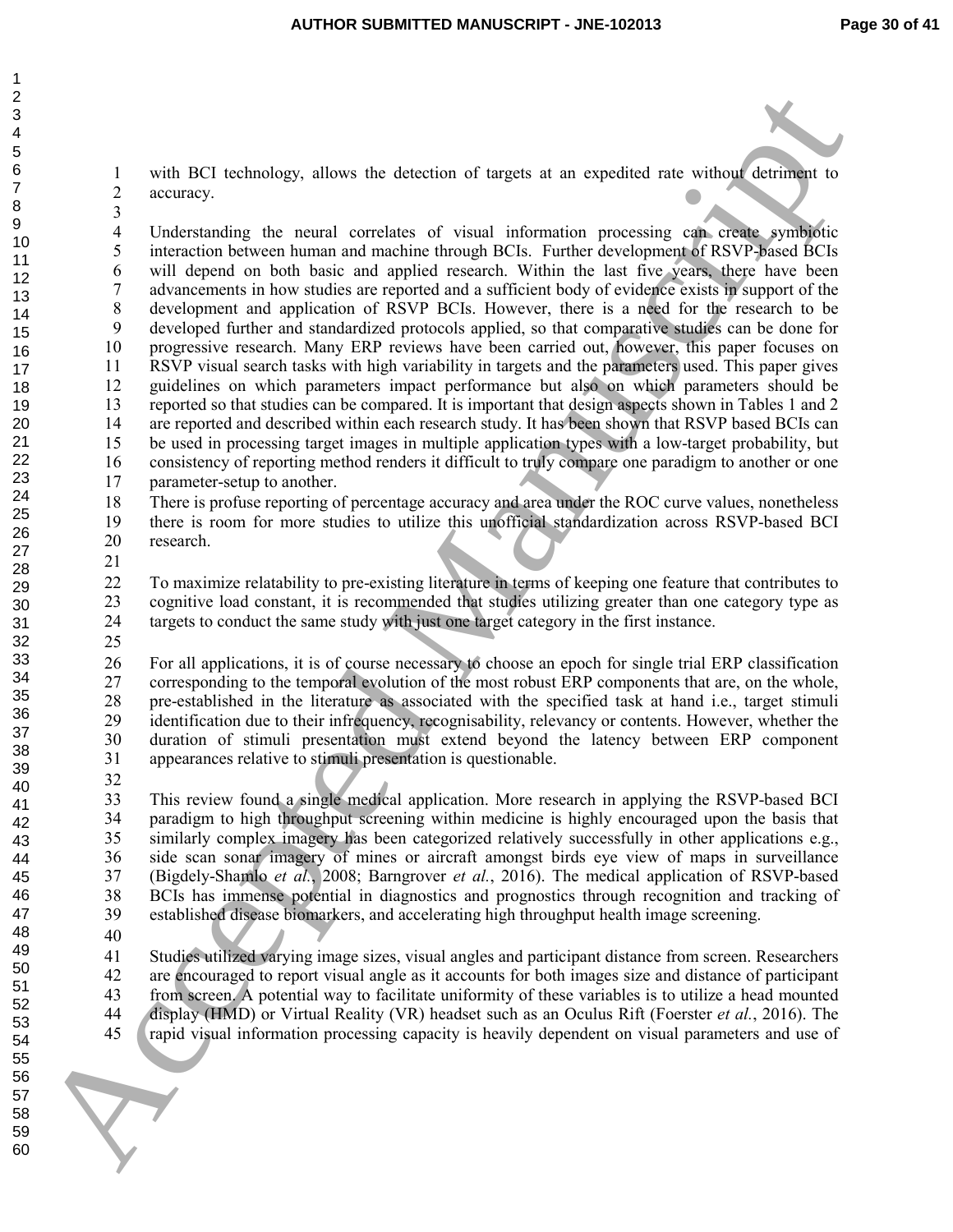1 an HMD headset would enable standardization of viewing distance, room lighting and visual angle 2 (Foerster *et al.*, 2016). Use of a VR headset could distort electrode positions, nonetheless this affect 3 could be easily mitigated. BCIs employing motion-onset visual evoked potentials (mVEP) have 4 been utilized with VR headsets in neurogaming, and shown to be feasible (Beveridge, Wilson and<br>5 Coyle, 2016). The mVEP responses were evaluated in relation to mobile, complex and varying 5 Coyle, 2016). The mVEP responses were evaluated in relation to mobile, complex and varying 6 graphics within game distractors (Beveridge, Wilson and Coyle, 2016). (Foerster *et al.*, 2016) used 7 the virtual reality device Oculus Rift for neuropsychological assessment of visual processing 8 capabilities. This VR device is head-mounted and covers the entire visual field, thereby shielding<br>9 and standardizing the visual stimulation and therefore may improve test-retest reliabilities. and standardizing the visual stimulation and therefore may improve test-retest reliabilities. 10 Compared to a CRT screen performances, visual processing speed, threshold of conscious 11 perception and capacity of visual working memory did not differ significantly using the VR headset. 12 VR headsets may therefore be applicable for standardized and reliable assessment and diagnosis of 13 elementary cognitive functions in laboratory and clinical settings and maximise the opportunity to 14 compare visual processing components between individuals and institutions and to establish 15 statistical norm distributions. Recently, a new VR-EEG combined headset with electrodes 16 embedded in occipital areas for ERP detection has been reported for neurogaming 17 (www.neurable.com). RVSP-based BCI paradigms may therefore benefit from the head mounted 18 visual displays however a vision obscuring headset may not be appropriate in some contexts as it 19 could limit the ability of the users, e.g. a person with disabilities, to communicate with their peers 20 and environment. Such a headset may prevent the expressive or receptive use of non-verbal<br>21 communication skills such as eve movement and facial expressions that are vital for users with noncommunication skills such as eye movement and facial expressions that are vital for users with non-22 verbal communication skills. 23 20<br>
1 and HVD besides would are ble standard zero of viewing desires, cover by the galaxies and consideration<br>
20 Accepted Manuscript (A) and SU Realistic Standard SU Realistic Standard SU Realistic Standard SU Realistic<br>

24 Advancements towards RSVP of targets during moving sequences have shown promising results, 25 although it is more difficult to study movie clips since the stimulus start event is not as clear. A 26 remaining challenge in this area is for researchers to design signal processing tools that can deal 27 with imprecise stimulus beginning/end (Cecotti, 2015). However, an advantage of moving mode is 28 that the target stimulus remains on the screen for longer than with static mode, allowing participants 29 the opportunity to confirm a target stimulus. Moving stimuli studies to date have been limited to 30 surveillance applications so there is a need for further investigation in this area. Just over half the 31 papers used button press mode in conjunction with one of the other modes, as not all of the studies 32 are concerned with comparing EEG responses to motor responses. It is important to develop a scale 33 in order to rank the difficulty of tasks. This will enable the comparison of paradigms that are at the 34 same level. The key outcomes of this study are shown in Table 4, provided as suggested guidelines. 35 These are suggested parameters that may be useful to researchers when designing RSVP-based BCI 36 paradigms within the different application types. From this review, we can conclude that using 37 these parameters will enable more consistent performance for the different application types and 38 will enable improved comparison with new studies.

40 In acknowledgment of the need for standardization of parameters for RSVP-based BCI protocols, 41 Cecotti, Satp-Reinhold *et al.*, 2011 raise an interesting proposal stating that other parameters could<br>42 be automatically prescribed in accordance with the chosen target likelihood: such as the optimal ISI 42 be automatically prescribed in accordance with the chosen target likelihood; such as the optimal ISI 43 length, classifiers and spatial filters (Cecotti, Sato-Reinhold, *et al.*, 2011). Such an infrastructure for

31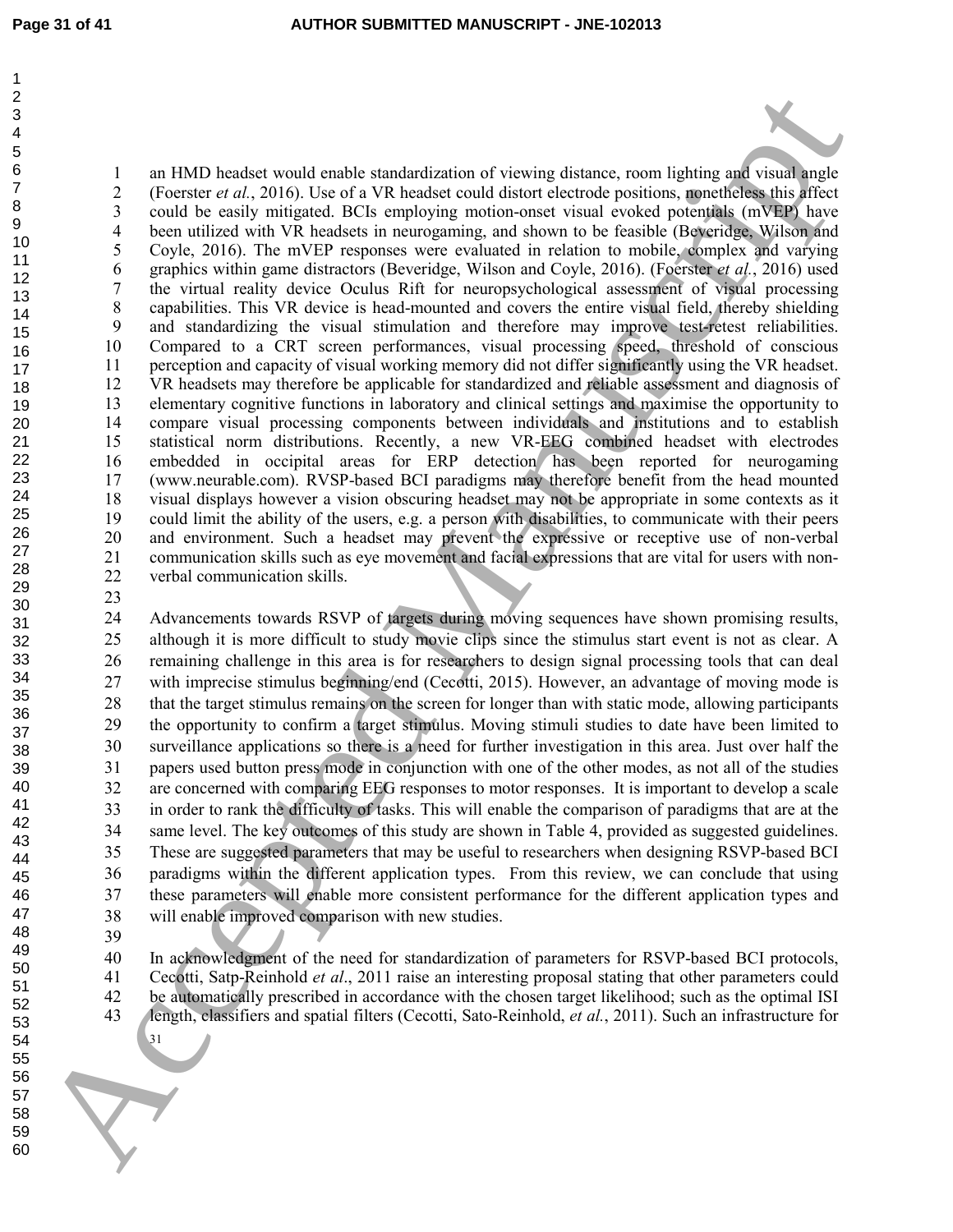1 parameter choices does not currently exist with studies focusing on the impact of different 2 parameters.

3 Future studies would benefit from engaging with iterative changes in design parameters. This would 4 allow for a comparative study of the different design parameters and enable the identification of 5 parameters that most affect the experimental paradigm. A study involving increasing the rate of 6 presentation until classification starts to deteriorate significantly for various types of stimulus 7 categories may indicate the maximum possible speed of RSVP-BCI. Additionally, a future 8 development for RSVP-based BCIs might be to use real life imagery with numerous distractor<br>9 stimuli amongst the target stimuli. This is a more difficult task but it would enhance paradigm stimuli amongst the target stimuli. This is a more difficult task but it would enhance paradigm 10 relatability to real-life applications. Hybridizing RSVP BCIs with other BCI paradigms has also 11 started to receive more attention (Kumar and Sahin, 2013). Users of this system navigate using 12 motor imagery movements (left, right, up and down). Search queries are spelt using the Hex-O-13 Speller and results retrieved from a web search engine may be fed back to the user using RSVP. 14 This study shows the potential benefits of the RSVP paradigm and how it may be used in order to 15 aid physically impaired users. Eye-tracking can be used as an outcome measure to assess and 16 enhance RSVP stimuli and presentation modes. Specifically, using eye tracking researchers can 17 establish where the participant's gaze is focused during erroneous trials and explore correlations 18 between gaze variability and performance. With the RSVP-based BCI paradigm there is much scope 19 to evaluate different data types/imagery. This is a fast growing field with a promising future. There 20 are multiple opportunities and a large array of potential RSVP-BCI paradigm setups. Researchers in 21 the field are therefore recommended to consider the literature to date and the comparative 22 framework proposed in this paper. 24<br>
1 parameter chosens (since red unternally event with studies forcing on the internal of different<br>
26 Accepted Manuscript (since the comparative radio of the different change parameter and complete Change (since the c

## **References**

25 Acqualagna, L. and Blankertz, B. (2011) 'A gaze independent spelling based on rapid serial visual 26 presentation', in *2011 Annual International Conference of the IEEE Engineering in Medicine and Biology Society*. IEEE, pp. 4560–4563. doi: 10.1109/IEMBS.2011.6091129.

28 Acqualagnav, L. *et al.* (2010) 'A novel brain-computer interface based on the rapid serial visual

- 29 presentation paradigm', in *2010 Annual International Conference of the IEEE Engineering in Medicine and Biology*. IEEE, pp. 2686–2689. doi: 10.1109/IEMBS.2010.5626548.
- 31 Barngrover, C. *et al.* (2016) 'A Brain-Computer Interface (BCI) for the Detection of Mine-Like
- 32 Objects in Sidescan Sonar Imagery', *IEEE Journal of Oceanic Engineering*, 41(1), pp. 124–139. 33 doi: 10.1109/JOE.2015.2408471.
- 34 Beveridge, R., Wilson, S. and Coyle, D. (2016) '3D graphics, virtual reality, and motion-onset 35 visual evoked potentials in neurogaming', in Damien Coyle (ed.) *Brain-Computer Interfaces: Lab Experiments to Real-World Applications*. Vol 228. Elsevier, pp. 329–353. doi:
- 37 10.1016/bs.pbr.2016.06.006.
- 38 Bigdely-Shamlo, N. *et al.* (2008) 'Brain Activity-Based Image Classification From Rapid Serial 39 Visual Presentation', *IEEE Transactions on Neural Systems and Rehabilitation Engineering*, 16(5), 40 pp. 432–441. doi: 10.1109/TNSRE.2008.2003381.
- 41 Blankertz, B. *et al.* (2011) 'Single-trial analysis and classification of ERP components A 42 tutorial', *NeuroImage*, 56(2), pp. 814–825. doi: 10.1016/j.neuroimage.2010.06.048.
- 43 Bohannon, A. W. *et al.* (2017) 'Collaborative image triage with humans and computer vision', *2016*
- *IEEE International Conference on Systems, Man, and Cybernetics, SMC 2016 Conference*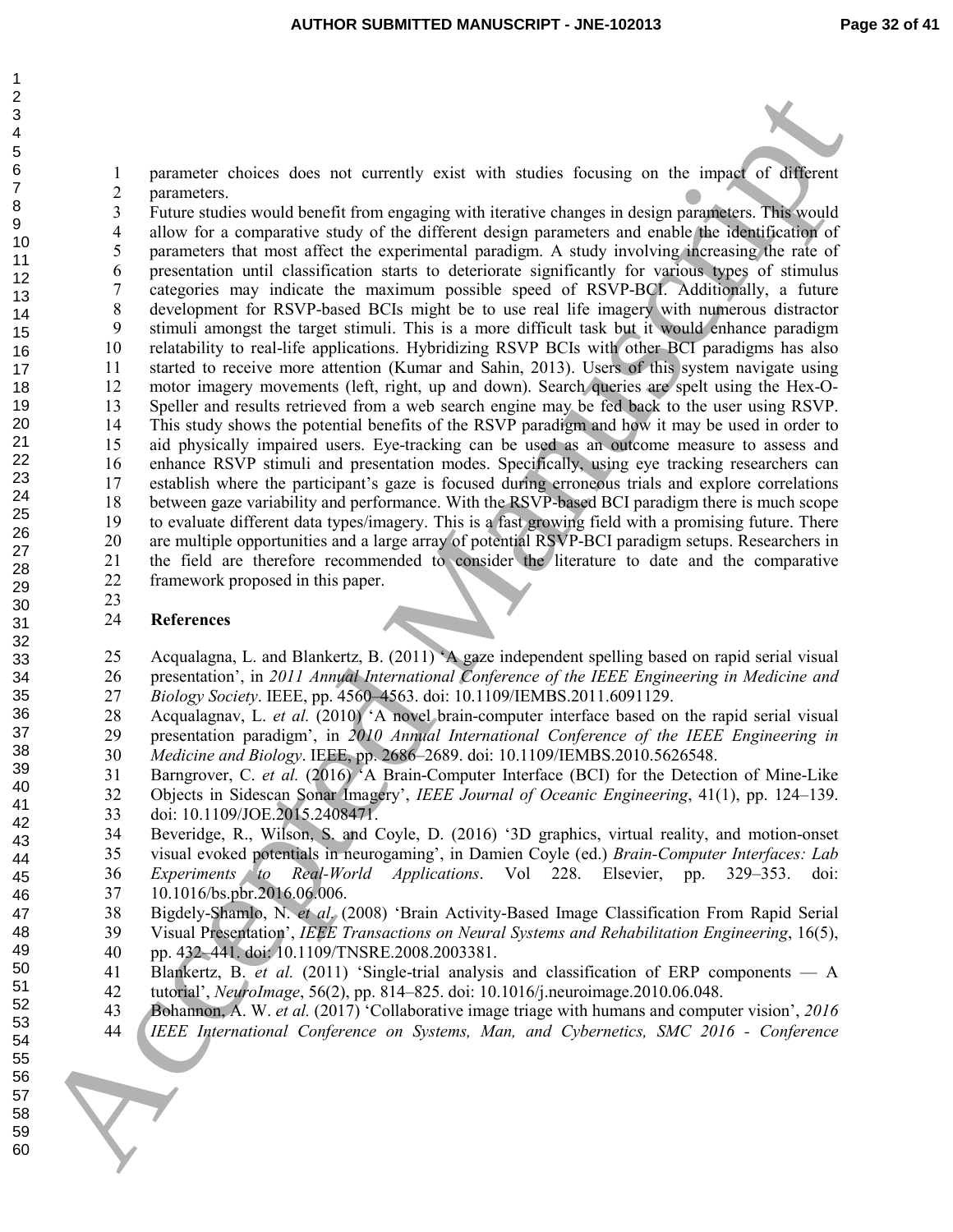*Proceedings*, pp. 4046–4051. doi: 10.1109/SMC.2016.7844866. 2 Boksem, M. A. S., Meijman, T. F. and Lorist, M. M. (2005) 'Effects of mental fatigue on attention: 3 an ERP study.', *Brain research. Cognitive brain research*, 25(1), pp. 107–16. doi: 4 10.1016/j.cogbrainres.2005.04.011. 5 Cai, B. *et al.* (2013) 'A rapid face recognition BCI system using single-trial ERP', in *In Neural Engineering (NER), 2013 6th International IEEE/EMBS Conference on*, p. (pp. 89–92). 7 Cai, B. *et al.* (2013) 'A rapid face recognition BCI system using single-trial ERP', in *2013 6th International IEEE/EMBS Conference on Neural Engineering (NER)*. IEEE, pp. 89–92. doi: 9 10.1109/NER.2013.6695878. 10 Cecotti, H., Sato-Reinhold, J., *et al.* (2011) 'Impact of target probability on single-trial EEG target 11 detection in a difficult rapid serial visual presentation task.', *Conference proceedings : ... Annual International Conference of the IEEE Engineering in Medicine and Biology Society. IEEE Engineering in Medicine and Biology Society. Conference*, 2011, pp. 6381–6384. 14 Cecotti, H., Kasper, R. W., *et al.* (2011) 'Multimodal target detection using single trial evoked EEG 15 responses in single and dual-tasks.', *Conference proceedings : ... Annual International Conference of the IEEE Engineering in Medicine and Biology Society. IEEE Engineering in Medicine and Biology Society. Conference*, 2011, pp. 6311–4. doi: 10.1109/IEMBS.2011.6091557. 18 Cecotti, H. *et al.* (2012) 'Multiclass classification of single-trial evoked EEG responses', in *2012 Annual International Conference of the IEEE Engineering in Medicine and Biology Society*. IEEE, 20 pp. 1719–1722. doi: 10.1109/EMBC.2012.6346280. 21 Cecotti, H. (2015) 'Toward shift invariant detection of event-related potentials in non-invasive 22 brain-computer interface', *Pattern Recognition Letters*. Elsevier Ltd., 66, pp. 127–134. doi: 23 10.1016/j.patrec.2015.01.015. 24 Cecotti, H. (2016) 'Single-Trial Detection With Magnetoencephalography During a Dual-Rapid 25 Serial Visual Presentation Task', *IEEE Transactions on Biomedical Engineering*, 63(1), pp. 220– 26 227. doi: 10.1109/TBME.2015.2478695. 27 Cecotti, H., Eckstein, M. P. and Giesbrecht, B. (2012) 'Effects of performing two visual tasks on 28 single-trial detection of event-related potentials.', *Conference proceedings : ... Annual International Conference of the IEEE Engineering in Medicine and Biology Society. IEEE Engineering in Medicine and Biology Society. Conference*, 2012, pp. 1723–1726. 31 Cecotti, H., Eckstein, M. P. and Giesbrecht, B. (2014) 'Single-trial classification of event-related 32 potentials in rapid serial visual presentation tasks using supervised spatial filtering.', *IEEE transactions on neural networks and learning systems*. Institute of Electrical and Electronics 34 Engineers Inc., 25(11), pp. 2030–42. doi: 10.1109/TNNLS.2014.2302898. 35 Chahine, G. and Krekelberg, B. (2009) 'Cortical contributions to saccadic suppression', *PLoS ONE*, 36 4(9). 37 Chennu, S. *et al.* (2013) 'The cost of space independence in P300-BCI spellers.', *Journal of neuroengineering and rehabilitation*. BioMed Central Ltd., 10(1), p. 82. doi: 10.1186/1743-0003- 39 10-82. 40 Cohen, M. (2014) *Analyzing Neural Time Series Data: Theory and practice*. MIT Press. 41 Cohen, M. X. (2014) *Analyzing Neural Time Series Data: Theory and Practice (Issues in Clinical and Cognitive Neuropsychology)*. The MIT Press. 43 Diamond, M. R., Ross, J. and Morrone, M. C. (2000) 'Extraretinal control of saccadic 44 suppression.', *The Journal of neuroscience : the official journal of the Society for Neuroscience*, 2 Accepted Manuscript Content Content Content Content Content Content Content Content Content Content Content Content Content Content Content Content Content Content Content Content Content Content Content Content Content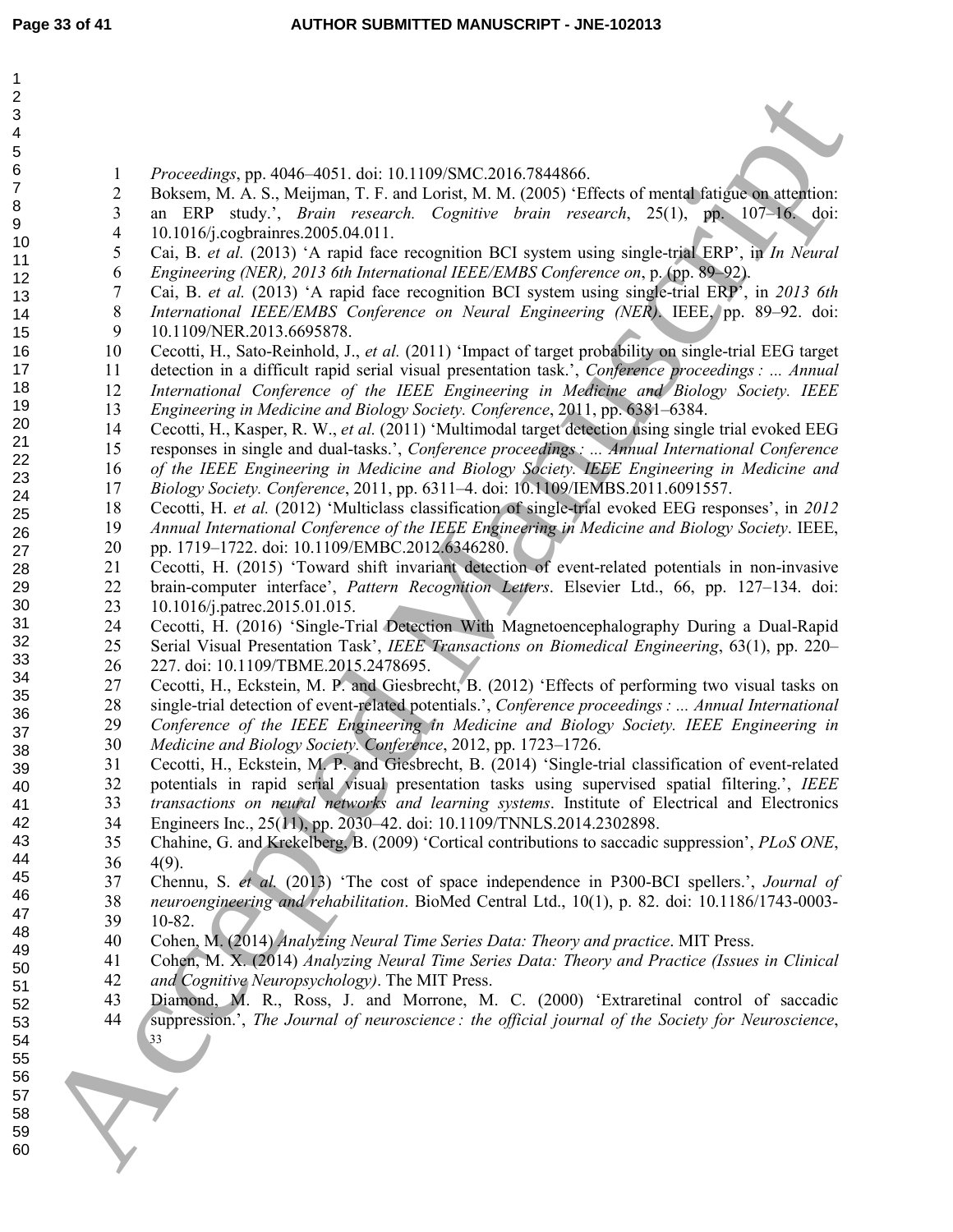- $1 \quad 20(9)$ , pp. 3449–55.
- 2 Dias, J. C. and Parra, L. C. (2011) 'No EEG evidence for subconscious detection during Rapid
- 3 Serial Visual Presentation', *2011 IEEE Signal Processing in Medicine and Biology Symposium (SPMB)*. Ieee, pp. 1–4. doi: 10.1109/SPMB.2011.6120108.
- 5 Erdogmus, D., Mathan, S. and Pavel, M. (2006) 'Comparison of Linear and Nonlinear Approaches 6 on Single Trial ERP Detection in Rapid Serial Visual Presentation Tasks', *The 2006 IEEE International Joint Conference on Neural Network Proceedings*, pp. 1136–1142. doi:
- 8 10.1109/IJCNN.2006.1716229.
- 9 Fawcett, T. (2006) 'An introduction to ROC analysis', *Pattern Recognition Letters*, 27(8), pp. 861– 10 874.
- 11 Files, B. T. and Marathe, A. R. (2016) 'A regression method for estimating performance in a rapid 12 serial visual presentation target detection task.', *Journal of neuroscience methods*, 258, pp. 114–23. 13 doi: 10.1016/j.jneumeth.2015.11.003.
- 14 Fine, E. M. and Peli, E. (1995) 'Scrolled and rapid serial visual presentation texts are read at similar 15 rates by the visually impaired.', *Journal of the Optical Society of America. A, Optics, image science, and vision*, 12(10), pp. 2286–92.
- 17 Foerster, R. M. *et al.* (2016) 'Using the virtual reality device Oculus Rift for neuropsychological 18 assessment of visual processing capabilities', *Scientific Reports*. Nature Publishing Group, 6(1), p. 19 37016. doi: 10.1038/srep37016. 20 Accepted Manuscript (1980) This heat of the main continue of the main continue of the main continue of the main continue of the main continue of the main continue of the main continue of the main continue of the main c
	- 20 Forster, K. I. (1970) 'Visual perception of rapidly presented word sequences of varying 21 complexity', *Perception & Psychophysics*, 8(4), pp. 215–221. doi: 10.3758/BF03210208.
	- 22 Gerson, A. D., Parra, L. C. and Sajda, P. (2005) 'Cortical origins of response time variability during 23 rapid discrimination of visual objects', *NeuroImage*, 28(2), pp. 342–353.
	- 24 Gerson, A. D., Parra, L. C. and Sajda, P. (2006) 'Cortically coupled computer vision for rapid 25 image search.', *IEEE transactions on neural systems and rehabilitation engineering : a publication*
	- *of the IEEE Engineering in Medicine and Biology Society*, 14(2), pp. 174–9. doi: 27 10.1109/TNSRE.2006.875550.
		- 28 Gonsalvez, C. L. and Polich, J. (2002) 'P300 amplitude is determined by target-to-target interval.', *Psychophysiology*, 39(3), pp. 388–96.
		- 30 Guo, C., Voss, J. L. and Paller, K. A. (2005) 'Electrophysiological correlates of forming memories
			- 31 for faces, names, and face–name associations', *Cognitive Brain Research*, 22(2), pp. 153–164. doi: 32 10.1016/j.cogbrainres.2004.08.009.
			- 33 Hart, B. M. *et al.* (2013) 'Attention in natural scenes: contrast affects rapid visual processing and 34 fixations alike.', *Philosophical transactions of the Royal Society of London. Series B, Biological*
			- *sciences*. The Royal Society, 368(1628), p. 20130067. doi: 10.1098/rstb.2013.0067.
			- 36 Healy, G. and Smeaton, A. F. (2011) 'Optimising the number of channels in EEG-augmented image 37 search', in *Proceedings of HCI 2011 - 25th BCS Conference on Human Computer Interaction*.
			- 38 British Computer Society, pp. 157–162.
			- 39 Hild, K. E. *et al.* (2011) 'An ERP-based brain-computer interface for text entry using rapid serial
			- 40 visual presentation and language modeling', in *ACL HLT 2011 49th Annual Meeting of the Association for Computational Linguistics: Human Language Technologies, Proceedings of Student Session*, pp. 38–43.
				- 43 Hope, C. *et al.* (2013) 'High throughput screening for mammography using a human-computer
				- 44 interface with rapid serial visual presentation (RSVP)', in Abbey, C. K. and Mello-Thoms, C. R.
			- 45 (eds) *Proceedings of SPIE The International Society for Optical Engineering*, p. 867303. doi: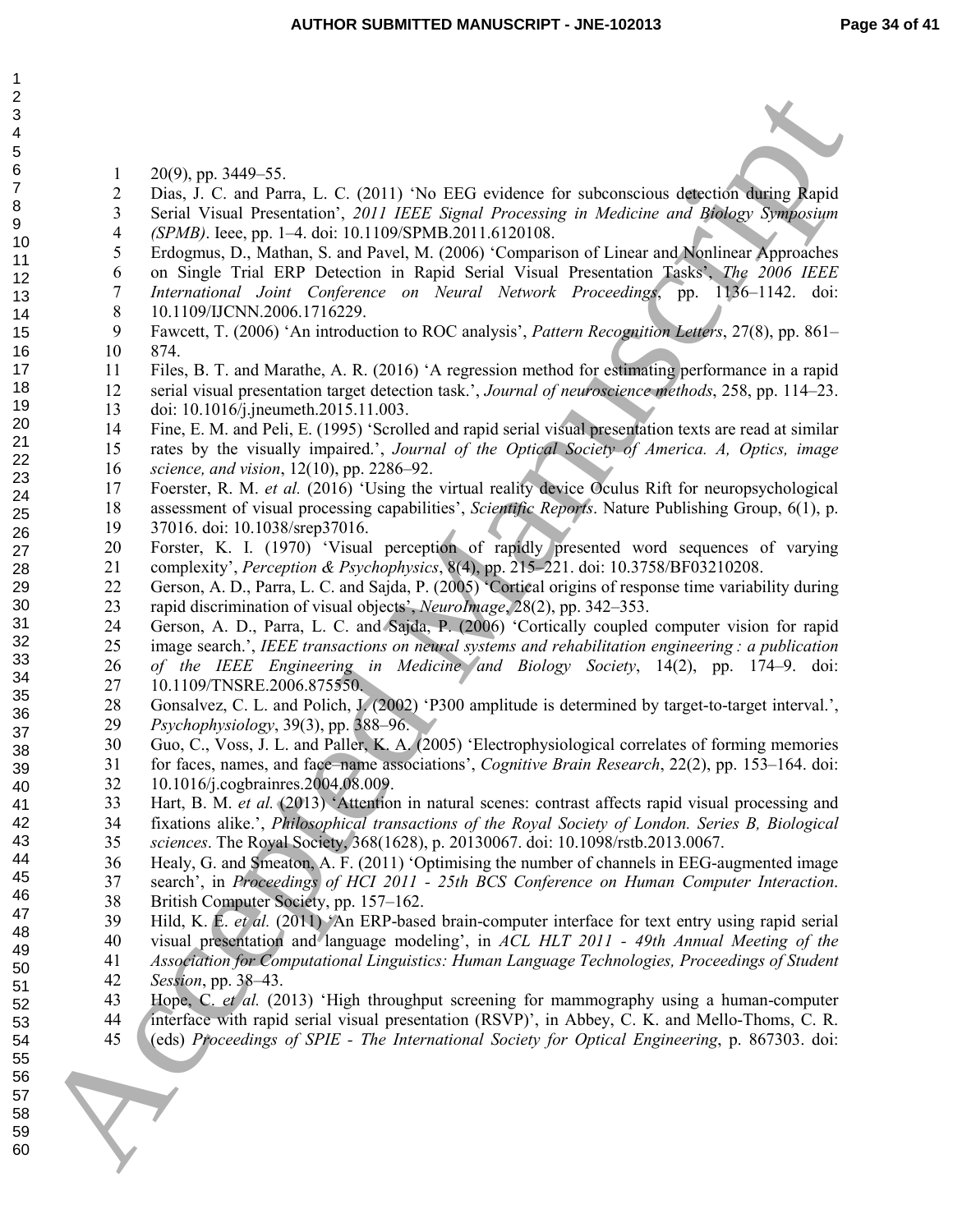- 1 10.1117/12.2007557. 2 Huang, L. *et al.* (2017) 'BHCR: RSVP target retrieval BCI framework coupling with CNN by a 3 Bayesian method', *Neurocomputing*, 238, pp. 255–268. doi: 10.1016/j.neucom.2017.01.061. 4 Huang, Y. *et al.* (2007) 'A fusion approach for image triage using single trial erp detection.', in *Proceedings of the 3rd International IEEE EMBS Conference on Neural Engineering*, p. pages 473  $6 -476.$ 7 Huang, Y. *et al.* (2008) 'Large-scale image database triage via EEG evoked responses', *IEEE International Conference on Acoustics, Speech and Signal Processing*, pp. 429–432. 9 Huang, Y. *et al.* (2011) 'A framework for rapid visual image search using single-trial brain evoked 10 responses', *Neurocomputing*, 74(12-13), pp. 2041–2051. doi: 10.1016/j.neucom.2010.12.025. 11 Johnson, R. (1986) 'A triarchic model of P300 amplitude.', *Psychophysiology*, pp. 367–384. doi: 12 10.1111/j.1469-8986.1986.tb00649.x. 13 Kindermans, P.-J. *et al.* (2014) 'Integrating dynamic stopping, transfer learning and language 14 models in an adaptive zero-training ERP speller', *Journal of Neural Engineering*, 11(3), p. 035005. 15 doi: 10.1088/1741-2560/11/3/035005. 16 Kranczioch, C., Debener, S. and Engel, A. K. (2003) 'Event-related potential correlates of the 17 attentional blink phenomenon', *Cognitive Brain Research*, 17(1), pp. 177–187. doi: 10.1016/S0926- 18 6410(03)00092-2. 19 Kumar, S. and Sahin, F. (2013) 'Brain computer interface for interactive and intelligent image 20 search and retrieval', in *2013 High Capacity Optical Networks and Emerging/Enabling Technologies*. IEEE, pp. 136–140. doi: 10.1109/HONET.2013.6729772. 22 Lamme, V. A. F. and Roelfsema, P. R. (2000) 'The distinct modes of vision offered by feedforward 23 and recurrent processing', *Trends in Neurosciences*, 23(11), pp. 571–579. doi: 10.1016/S0166- 24 2236(00)01657-X. 25 Leutgeb, V., Schäfer, A. and Schienle, A. (2009) 'An event-related potential study on exposure 26 therapy for patients suffering from spider phobia.', *Biological psychology*, 82(3), pp. 293–300. doi: 27 10.1016/j.biopsycho.2009.09.003. 28 Lin Zhimin, Ying Zeng, Hui Gao, Li Tong, Chi Zhang, Xiaojuan Wang, Qunjian Wu, and B. Y. 29 (2017) 'Multi-Rapid Serial Visual Presentation Framework for EEG-based Target Detection', *BioMed Research International*. 31 Liu, R. and Kwon, M. (2016) 'Integrating oculomotor and perceptual training to induce a 32 pseudofovea: A model system for studying central vision loss.', *Journal of vision*. Association for 33 Research in Vision and Ophthalmology, 16(6), p. 10. doi: 10.1167/16.6.10. 34 Lotte, F. *et al.* (2007) 'A review of classification algorithms for EEG-based brain–computer 35 interfaces', *Journal of Neural Engineering*. IOP Publishing, 4(2), pp. R1–R13. doi: 10.1088/1741- 36 2560/4/2/R01. 37 Lucas, H. D., Chiao, J. Y. and Paller, K. A. (2011) 'Why Some Faces won't be Remembered: Brain 38 Potentials Illuminate Successful Versus Unsuccessful Encoding for Same-Race and Other-Race 3<br>  $\frac{1}{2}$ <br>  $\frac{1}{2}$ <br>  $\frac{1}{2}$ <br>  $\frac{1}{2}$ <br>  $\frac{1}{2}$ <br>  $\frac{1}{2}$ <br>  $\frac{1}{2}$ <br>  $\frac{1}{2}$ <br>  $\frac{1}{2}$ <br>  $\frac{1}{2}$ <br>  $\frac{1}{2}$ <br>  $\frac{1}{2}$ <br>  $\frac{1}{2}$ <br>  $\frac{1}{2}$ <br>  $\frac{1}{2}$ <br>  $\frac{1}{2}$ <br>  $\frac{1}{2}$ <br>  $\frac{1}{2}$ <br>  $\frac{1}{2}$ <br>  $\frac{1}{2}$ 
	- 39 Faces', *Frontiers in Human Neuroscience*, 5, p. 20. doi: 10.3389/fnhum.2011.00020.
	- 40 Luck, S. J. (2005) *An introduction to the event-related potential technique*. MIT Press.
	- 41 Luck, S., Woodman, G. and Vogel, E. (2000) 'Event-related potential studies of attention.', *Trends in cognitive sciences*, 4(11), pp. 432–440. doi: Doi 10.1016/S1364-6613(00)01545-X.
		- 43 Luo, W. *et al.* (2010) 'Three stages of facial expression processing: ERP study with rapid serial 44 visual presentation.', *NeuroImage*. NIH Public Access, 49(2), pp. 1857–67. doi:
			-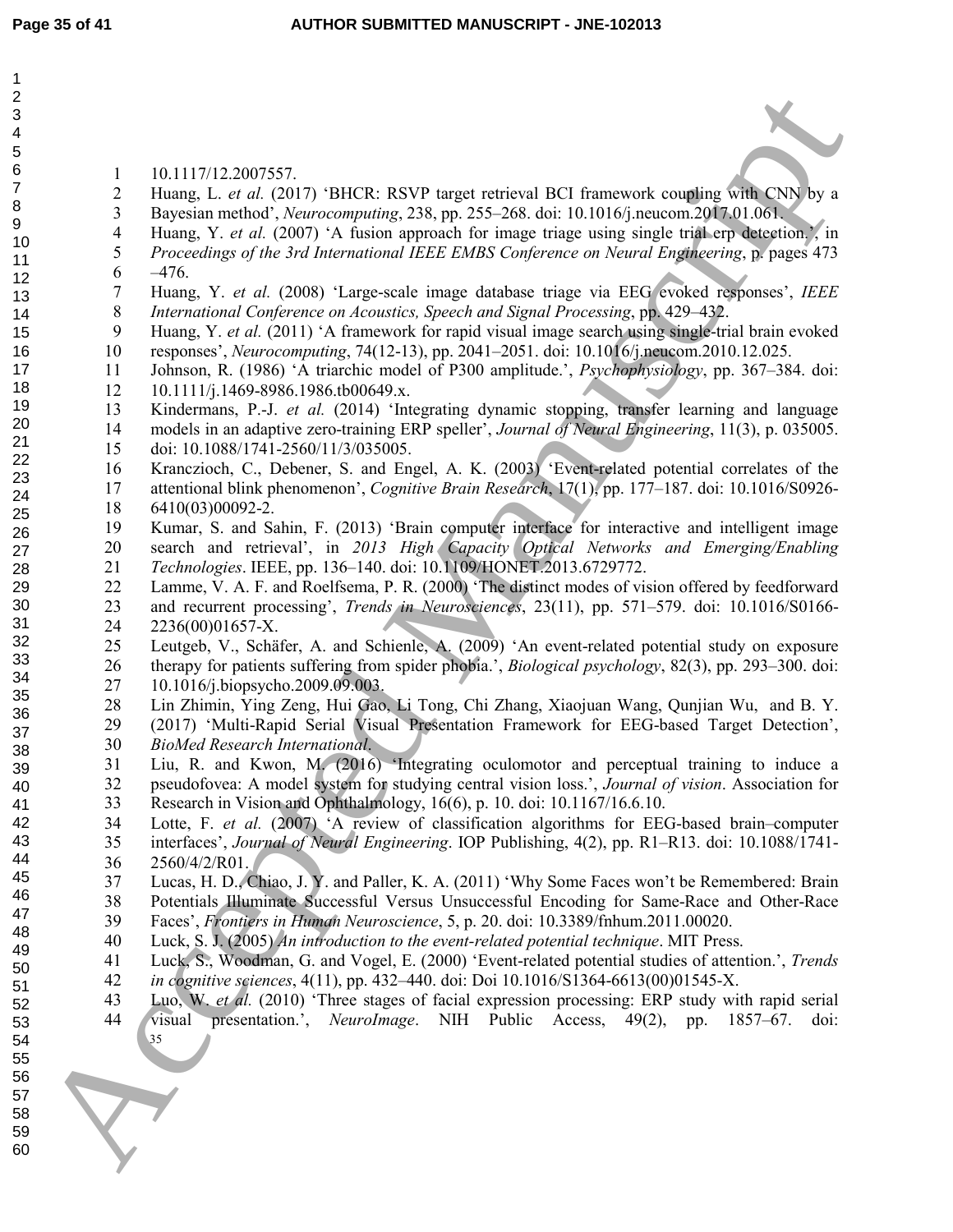- 1 10.1016/j.neuroimage.2009.09.018.
- 2 MacKenzie, G. and Donaldson, D. I. (2007) 'Dissociating recollection from familiarity: 3 Electrophysiological evidence that familiarity for faces is associated with a posterior old/new 4 effect', *NeuroImage*, 36(2), pp. 454–463. doi: 10.1016/j.neuroimage.2006.12.005.
- 5 Maguire, J. F. and Howe, P. D. L. (2016) 'Failure to detect meaning in RSVP at 27 ms per picture',
- *Attention, Perception, & Psychophysics*. Attention, Perception, & Psychophysics, (April), pp. 1405–
- 7 1413. doi: 10.3758/s13414-016-1096-5.
- 8 Manor, R. and Geva, A. B. (2015) 'Convolutional Neural Network for Multi-Category Rapid Serial
- 9 Visual Presentation BCI', *Frontiers in Computational Neuroscience*, 9, p. 146. doi: 10 10.3389/fncom.2015.00146.
- 11 Manor, R., Mishali, L. and Geva, A. B. (2016) 'Multimodal Neural Network for Rapid Serial Visual 12 Presentation Brain Computer Interface.', *Frontiers in computational neuroscience*. Frontiers Media 13 SA, 10, p. 130. doi: 10.3389/fncom.2016.00130.
- 14 Marathe, A. *et al.* (2015) 'Improved Neural Signal Classification in a Rapid Serial Visual 15 Presentation Task using Active Learning', *IEEE Transactions on Neural Systems and Rehabilitation Engineering*, 4320(March 2016), pp. 1–1. doi: 10.1109/TNSRE.2015.2502323.
- 17 Marathe, A. R. *et al.* (2014) 'Confidence metrics improve human-autonomy integration', *Proceedings of the 2014 ACM/IEEE international conference on Human-robot interaction - HRI'14*, pp. 240–241. doi: 10.1145/2559636.2563721.
- 20 Marathe, A. R. *et al.* (2015) 'The effect of target and non-target similarity on neural classification 21 performance: a boost from confidence', *Frontiers in Neuroscience*, 9(August), pp. 1–11. doi: 22 10.3389/fnins.2015.00270.
- 23 Marathe, A. R., Ries, A. J. and McDowell, K. (2014) 'Sliding HDCA: Single-trial eeg classification 24 to overcome and quantify temporal variability', *IEEE Transactions on Neural Systems and Rehabilitation Engineering*, 22(March), pp. 201–211. doi: 10.1109/TNSRE.2014.2304884. 20 Accepted Manuscript (1990) The Control of the Control of the Control of the Control of the Control of the Control of the Control of the Control of the Control of the Control of the Control of the Control of the Control
	- 26 Mathan, S. *et al.* (2008) 'Rapid image analysis using neural signals', *Proceeding of the twenty-sixth annual CHI conference extended abstracts on Human factors in computing systems*. New York,
	- 28 New York, USA: ACM Press, p. 3309. doi: 10.1145/1358628.1358849.
	- 29 Matran-Fernandez, A. and Poli, R. (2014) 'Collaborative Brain-Computer Interfaces for Target 30 Localisation in Rapid Serial Visual Presentation', *6th Computer Science and Electronic Engineering Conference, CEEC 2014 - Conference Proceedings*, pp. 127–132.
	- 32 Maurer, U., Rossion, B. and McCandliss, B. D. (2008) 'Category specificity in early perception: 33 face and word n170 responses differ in both lateralization and habituation properties.', *Frontiers in human neuroscience*. Frontiers Media SA, 2, p. 18. doi: 10.3389/neuro.09.018.2008.
	- 35 McCarthy, G. and Donchin, E. (1981) 'A metric for thought: a comparison of P300 latency and 36 reaction time.', *Science (New York, N.Y.)*, 211(4477), pp. 77–80.
	- 37 Ming, D. *et al.* (2010) 'Time-locked and phase-locked features of P300 event-related potentials 38 (ERPs) for brain–computer interface speller', *Biomedical Signal Processing and Control*, 5(4), pp.
	- 39 243–251. doi: 10.1016/j.bspc.2010.08.001.
	- 40 Mohedano, E. *et al.* (2014) 'Object Segmentation in Images using EEG Signals', in *Proceedings of the ACM International Conference on Multimedia - MM '14*. New York, New York, USA: ACM 42 Press, pp. 417–426. doi: 10.1145/2647868.2654896.
	- 43 Mohedano, E. *et al.* (2015) 'Exploring EEG for Object Detection and Retrieval', pp. 1–4. doi: 44 10.1145/2671188.2749368.
	- 45 Oken, B. S. *et al.* (2014) 'Brain–Computer Interface With Language Model–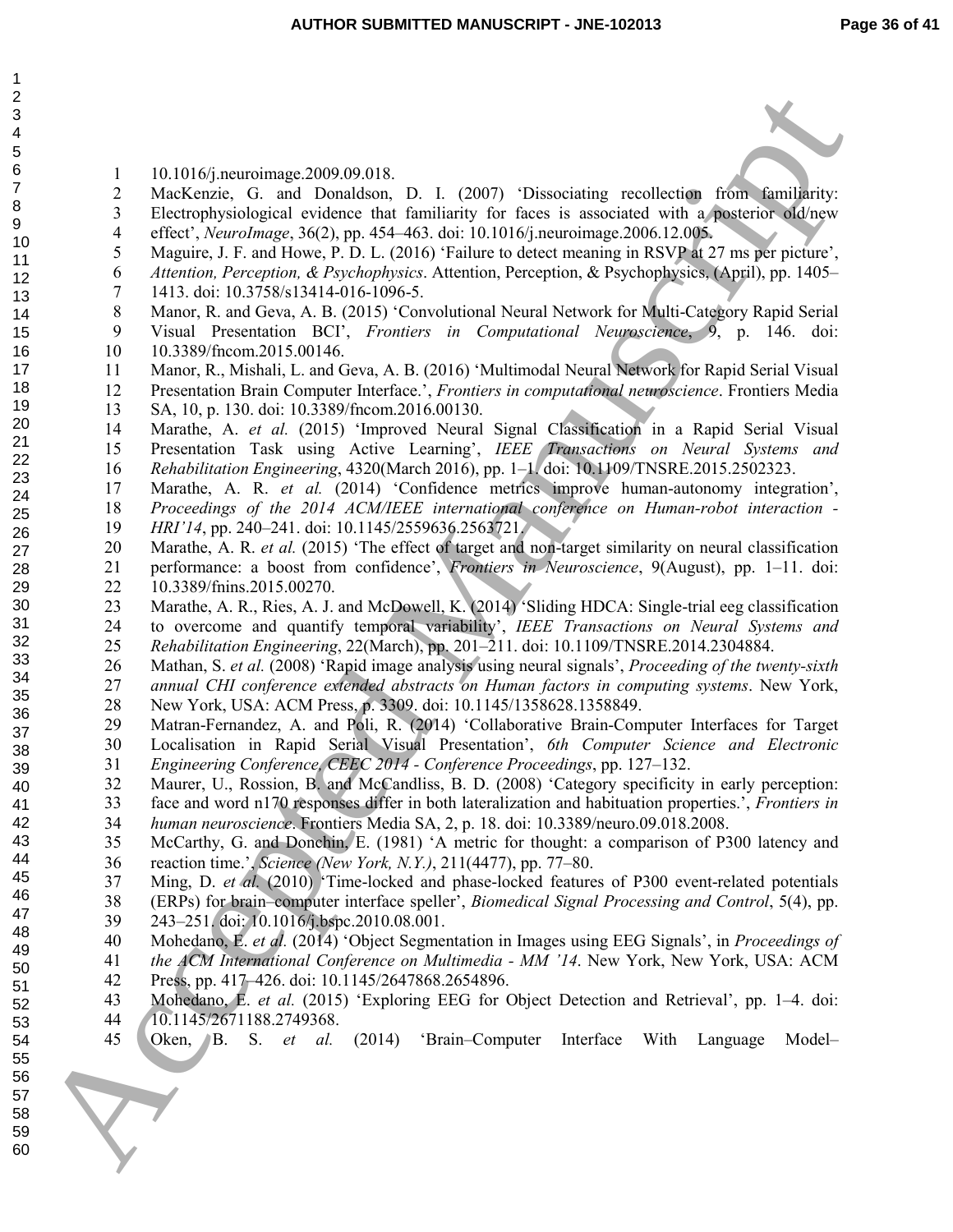| $\overline{2}$ |                |                                                                                                        |
|----------------|----------------|--------------------------------------------------------------------------------------------------------|
| 3              |                |                                                                                                        |
| 4              |                |                                                                                                        |
| 5              |                |                                                                                                        |
| 6              | $\mathbf{1}$   | Electroencephalography Fusion for Locked-In Syndrome', Neurorehabilitation and Neural Repair,          |
| $\overline{7}$ | 2              | 28(4), pp. 387-394. doi: 10.1177/1545968313516867.                                                     |
| 8              | 3              | Oliva, A. (2005) 'Gist of the Scene', <i>Encyclopedia of Neurobiology of Attention</i> . Elsevier, San |
| 9              | $\overline{4}$ | Diego, CA.                                                                                             |
| 10             | 5              | Orhan, U. et al. (2011) 'Fusion with language models improves spelling accuracy for ERP-based          |
| 11             | 6              | brain computer interface spellers.', Conference proceedings :  Annual International Conference of      |
| 12             | 7              | the IEEE Engineering in Medicine and Biology Society. IEEE Engineering in Medicine and Biology         |
| 13             | $8\,$          | Society. Conference, 2011, pp. 5774-5777.                                                              |
| 14             | 9              |                                                                                                        |
| 15             |                | Orhan, U. et al. (2012) 'Improved accuracy using recursive bayesian estimation based language          |
| 16             | 10             | model fusion in ERP-based BCI typing systems.', Conference proceedings: Annual International           |
| 17             | 11             | Conference of the IEEE Engineering in Medicine and Biology Society. IEEE Engineering in                |
| 18             | 12             | Medicine and Biology Society. Conference, 2012, pp. 2497-2500.                                         |
| 19             | 13             | Orhan, U. et al. (2012) 'RSVP keyboard: An EEG based typing/interface', ICASSP, IEEE                   |
| 20             | 14             | International Conference on Acoustics, Speech and Signal Processing - Proceedings, pp. 645–648.        |
| 21             | 15             | doi: 10.1109/ICASSP.2012.6287966.                                                                      |
| 22<br>23       | 16             | Orhan, U. et al. (2013) 'Offline analysis of context contribution to ERP-based typing BCI              |
| 24             | 17             | performance.', Journal of neural engineering, 10(6), p. 066003. doi: 10.1088/1741-                     |
| 25             | 18             | 2560/10/6/066003.                                                                                      |
| 26             | 19             | Paller, K. A. and Wagner, A. D. (2002) 'Observing the transformation of experience into memory.',      |
| 27             | 20             | Trends in cognitive sciences, $6(2)$ , pp. 93-102.                                                     |
| 28             | 21             | Parra, L. et al. (2008) 'Spatiotemporal Linear Decoding of Brain State', IEEE Signal Processing        |
| 29             | 22             | Magazine, 25(1), pp. 107-115. doi: 10.1109/MSP.2008.4408447.                                           |
| 30             | 23             | Parra, L. C. et al. (2005) 'Recipes for the linear analysis of EEG', NeuroImage, 28(2), pp. 326–341.   |
| 31             | 24             | doi: 10.1016/j.neuroimage.2005.05.032.                                                                 |
| 32             |                |                                                                                                        |
| 33             | 25             | Polich, J. and Donchin, E. (1988) 'P300 and the word frequency effect', Electroencephalography         |
| 34             | 26             | and Clinical Neurophysiology, 70(1), pp. 33-45. doi: 10.1016/0013-4694(88)90192-7.                     |
| 35             | 27             | Poolman, P., Frank, R. M., Luu, P., Pederson, S. M., and Tucker, D. M. (2008) 'A single-trial          |
| 36             | 28             | analytic framework for eeg analysis and its application to target detection and classification.',      |
| 37             | 29             | NeuroImage, $42(2):787 - 798$ .                                                                        |
| 38             | 30             | Potter, M. C. et al. (2002) 'Recognition memory for briefly presented pictures: The time course of     |
| 39             | 31             | rapid forgetting.', Journal of Experimental Psychology: Human Perception and Performance, 28,          |
| 40             | 32             | pp. 1163-1175. doi: 10.1037//0096-1523.28.5.1163.                                                      |
| 41             | 33             | Potter, M. C. et al. (2014) 'Detecting meaning in RSVP at 13 ms per picture.', Attention, perception   |
| 42             | 34             | & psychophysics, 76(2), pp. 270–9. doi: 10.3758/s13414-013-0605-z.                                     |
| 43             | 35             | Primativo, S. et al. (2016) 'Perceptual and Cognitive Factors Imposing "Speed Limits" on Reading       |
| 44             | 36             | Rate: A Study with the Rapid Serial Visual Presentation', PLOS ONE. Edited by K. Paterson.             |
| 45             | 37             | Public Library of Science, 11(4), p. e0153786. doi: 10.1371/journal.pone.0153786.                      |
| 46             | 38             | Raymond, J. E., Shapiro, K. L. and Arnell, K. M. (1992) 'Temporary suppression of visual               |
| 47             | 39             | processing in an RSVP task: An attentional blink?', Journal of Experimental Psychology: Human          |
| 48             | 40             | Perception and Performance, 18, pp. 849-860. doi: 10.1037/0096-1523.18.3.849.                          |
| 49             | 41             | Rensink, R. A. (2000) 'When Good Observers Go Bad: Change Blindness, Inattentional Blindness,          |
| 50             | 42             |                                                                                                        |
| 51             |                | and Visual Experience', Change, 6(9), pp. 458–468.                                                     |
| 52             | 43             | Rivet, B. et al. (2009) 'xDAWN Algorithm to Enhance Evoked Potentials: Application to Brain-           |
| 53             | 44             | Computer Interface', IEEE Transactions on Biomedical Engineering, 56(8), pp. 2035–2043. doi:           |
| 54             |                | 37                                                                                                     |
| 55             |                |                                                                                                        |
| 56             |                |                                                                                                        |
| 57             |                |                                                                                                        |
| 58             |                |                                                                                                        |
| 59             |                |                                                                                                        |
| 60             |                |                                                                                                        |
|                |                |                                                                                                        |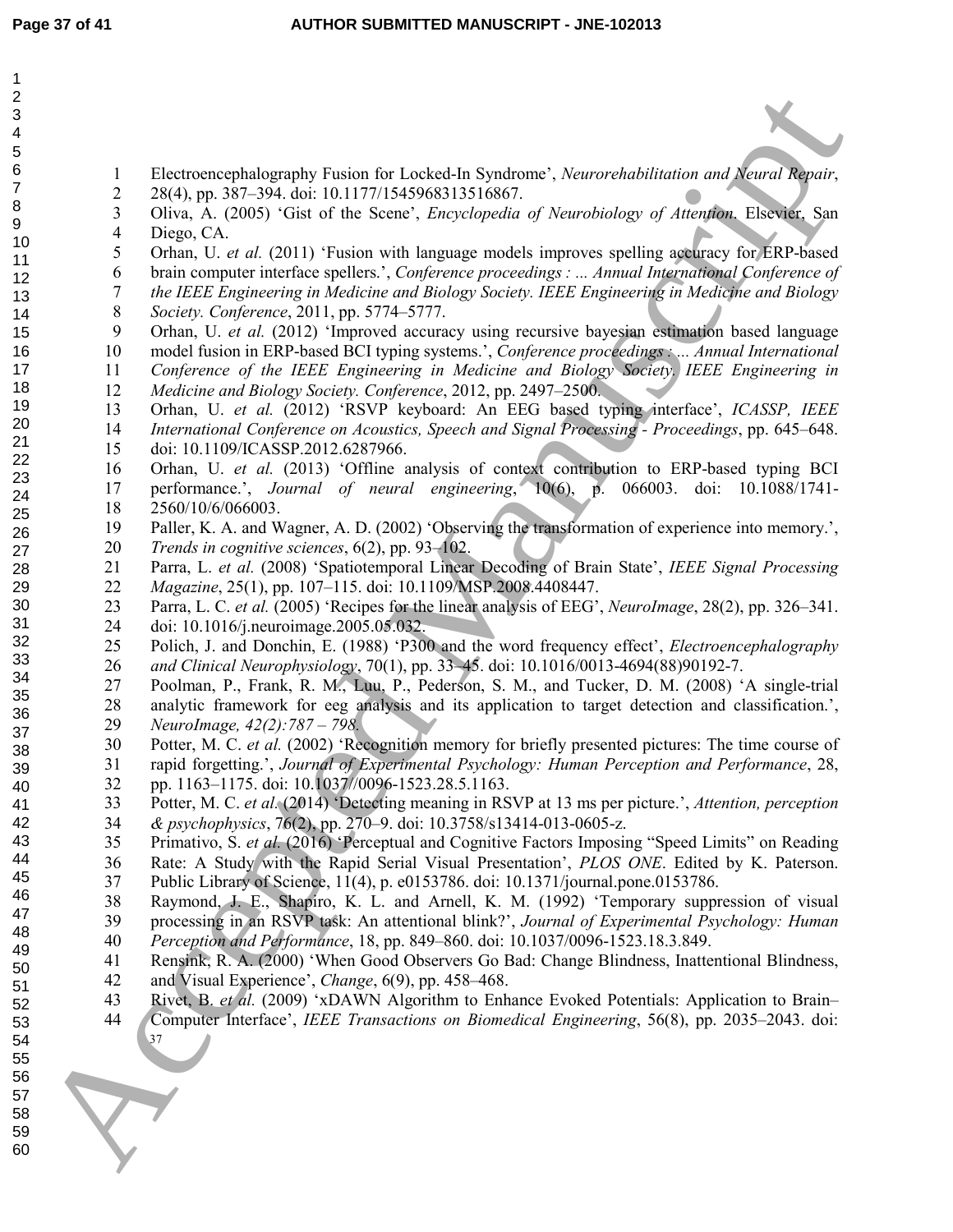- 1 10.1109/TBME.2009.2012869.
- 2 Rivet, B. and Souloumiac, A. (2013) 'Optimal linear spatial filters for event-related potentials based
- 3 on a spatio-temporal model: Asymptotical performance analysis', *Signal Processing*. Elsevier, 4 93(2), pp. 387–398.
- 5 Rosenthal, D. *et al.* (2014) 'Evoked neural responses to events in video', *IEEE Journal on Selected Topics in Signal Processing*, 8(3), pp. 358–365. doi: 10.1109/JSTSP.2014.2313022.
- 
- 7 Rousselet, G. A., Thorpe, S. J. and Fabre-Thorpe, M. (2004) 'How parallel is visual processing in the ventral pathway?'. *Trends in Cognitive Sciences*, 8(8), pp. 363–370. doi: 8 the ventral pathway?', *Trends in Cognitive Sciences*, 8(8), pp. 363–370. doi: 9 10.1016/j.tics.2004.06.003.
- 10 Rugg, M. D. *et al.* (1998) 'Dissociation of the neural correlates of implicit and explicit memory.', *Nature*, 392(6676), pp. 595–598. doi: 10.1038/33396.
- 12 S, G. *et al.* (2014) 'Spatiotemporal representations of rapid visual target detection: a single-trial 13 EEG classification algorithm.', *IEEE transactions on bio-medical engineering*. IEEE Computer 14 Society, 61(8), pp. 2290–303. doi: 10.1109/TBME.2013.2289898.
- 15 Saavedra, C. and Bougrain, L. (2012) 'Processing Stages of Visual Stimuli and Event-Related 16 Potentials', *The NeuroComp/KEOpS'12 workshop*.
- 17 Sajda, P. *et al.* (2010) 'In a Blink of an Eye and a Switch of a Transistor: Cortically Coupled 18 Computer Vision', *Proceedings of the IEEE*, 98(3), pp. 462–478. doi: 19 10.1109/JPROC.2009.2038406. 26<br>
10.1109/TBME 2009/201280, (113) "Optimal linear spatial filters for event-educations (when<br>
26 Accepted Manuscript (113) "Optimal linear spatial filters for event-educations (when<br>
26 Accepted Manuscript (113) "Optima
	- 20 Sajda, P. *et al.* (2010) 'In a blink of an eye and a switch of a transistor: cortically coupled computer 21 vision', *Proceedings of the IEEE*, 98.
		- 22 Sajda, P., Gerson, a. and Parra, L. (2003) 'High-throughput image search via single-trial event 23 detection in a rapid serial visual presentation task', *First International IEEE EMBS Conference on*
	- *Neural Engineering, 2003. Conference Proceedings.*, pp. 7–10. doi: 10.1109/CNE.2003.1196297. 25 Sasane, S. and Schwabe, L. (2012) 'Decoding of EEG Activity from Object Views : Active
	- 26 Detection vs . Passive Visual Tasks'.
		- 27 Serre, T., Oliva, A. and Poggio, T. (2007) 'A feedforward architecture accounts for rapid 28 categorization.', *Proceedings of the National Academy of Sciences of the United States of America*. 29 National Academy of Sciences, 104(15), pp. 6424–9. doi: 10.1073/pnas.0700622104.
		- 30 Simons, D. J. and Levin, D. T. (1997) 'Change blindness', *Trends in Cognitive Sciences*, 1(7), pp. 31 261–267. doi: 10.1016/S1364-6613(97)01080-2.
			- 32 Smith, M. E. (1993) 'Neurophysiological Manifestations of Recollective Experience during 33 Recognition Memory Judgments', *Journal of Cognitive Neuroscience*, 5(1), pp. 1–13. doi: 34 10.1162/jocn.1993.5.1.1.
			- 35 Stoica, A. *et al.* (2013) 'Multi-brain fusion and applications to intelligence analysis', in *Proceedings of SPIE - The International Society for Optical Engineering*, p. 87560N. doi: 10.1117/12.2016456.
			- 37 Touryan, J. *et al.* (2011) 'Real-time measurement of face recognition in rapid serial visual 38 presentation', *Frontiers in Psychology*, 2(March), pp. 1–8. doi: 10.3389/fpsyg.2011.00042.
			- 39 Ušćumlić, M., Chavarriaga, R. and Millán, J. D. R. (2013) 'An iterative framework for EEG-based 40 image search: robust retrieval with weak classifiers.', *PloS one*, 8(8), p. e72018. doi: 41 10.1371/journal.pone.0072018.
			- 42 Vidal, J. J. (1973) 'Toward direct brain-computer communication.', *Annual review of biophysics and bioengineering*, pp. 157–80. doi: 10.1146/annurev.bb.02.060173.001105.
			- 44 Wang, J. *et al.* (2009) 'Brain state decoding for rapid image retrieval', *Proceedings of the seventeen*
			- *ACM international conference on Multimedia MM '09*. New York, New York, USA: ACM Press,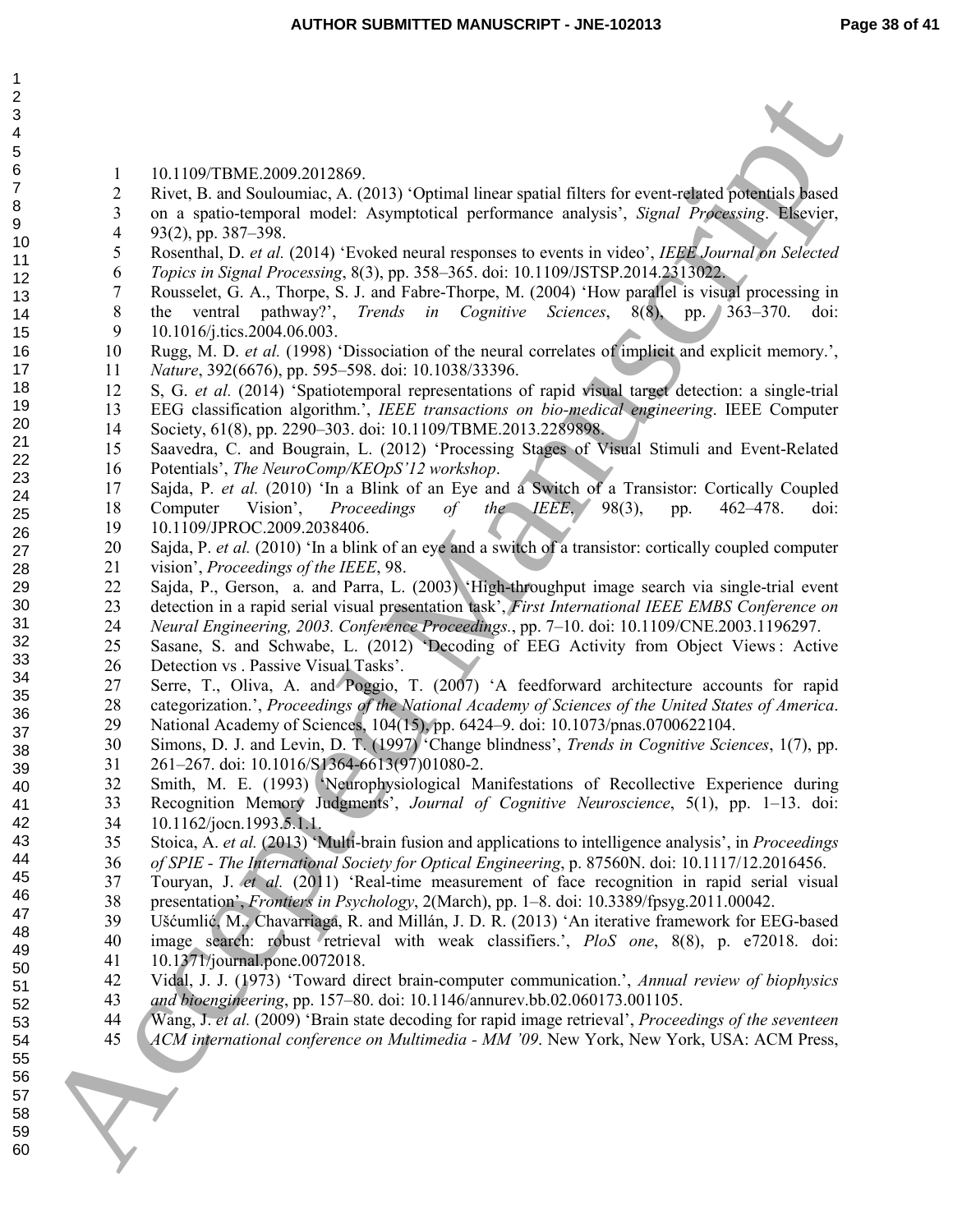| 1        |                                  |                                                                                                                                                                                                                 |
|----------|----------------------------------|-----------------------------------------------------------------------------------------------------------------------------------------------------------------------------------------------------------------|
| 2<br>3   |                                  |                                                                                                                                                                                                                 |
| 4        |                                  |                                                                                                                                                                                                                 |
| 5        |                                  |                                                                                                                                                                                                                 |
| 6<br>7   | 1                                | p. 945. doi: 10.1145/1631272.1631463.                                                                                                                                                                           |
| 8        | $\overline{2}$<br>$\overline{3}$ | Ward, R., Duncan, J. and Shapiro, K. (1997) 'Effects of similarity, difficulty, and nontarget<br>presentation on the time course of visual attention.', <i>Perception &amp; psychophysics</i> , 59(4), pp. 593– |
| 9        | $\overline{4}$                   | 600.                                                                                                                                                                                                            |
| 10<br>11 | 5                                | Waytowich, N. R. et al. (2016) 'Spectral Transfer Learning Using Information Geometry for a                                                                                                                     |
| 12       | 6                                | User-Independent Brain-Computer Interface', <i>Frontiers in Neuroscience</i> . Frontiers, 10, p. 430. doi:                                                                                                      |
| 13       | $\tau$                           | 10.3389/fnins.2016.00430.                                                                                                                                                                                       |
| 14       | $8\,$                            | Weiden, M., Khosla, D. and Keegan, M. (2012) 'Electroencephalographic detection of visual                                                                                                                       |
| 15<br>16 | 9<br>10                          | saliency of motion towards a practical brain-computer interface for video analysis', in <i>Proceedings</i><br>of the 14th ACM international conference on Multimodal interaction - ICMI '12. New York, New      |
| 17       | 11                               | York, USA: ACM Press, p. 601. doi: 10.1145/2388676.2388800.                                                                                                                                                     |
| 18       | 12                               | Wolpaw, J. R. and Wolpaw, E. W. (2012) Brain-computer interfaces: principles and practice.                                                                                                                      |
| 19       | 13                               | Oxford University Press. doi: 10.1093/acprof:oso/9780195388855.001.0001.                                                                                                                                        |
| 20<br>21 | 14                               | Won, D.-O. et al. (2017) 'Shifting stimuli for brain computer interface based on rapid serial visual                                                                                                            |
| 22       | 15<br>16                         | presentation', in 2017 5th International Winter Conference on Brain-Computer Interface (BCI).<br>IEEE, pp. 40–41. doi: 10.1109/IWW-BCI.2017.7858152.                                                            |
| 23       | 17                               | Yazdani, A. et al. (2010) 'The impact of expertise on brain computer interface based salient image                                                                                                              |
| 24<br>25 | 18                               | retrieval', in 2010 Annual International Conference of the IEEE Engineering in Medicine and                                                                                                                     |
| 26       | 19                               | Biology. IEEE, pp. 1646-1649. doi: 10.1109/IEMBS.2010.5626655.                                                                                                                                                  |
| 27       | 20                               | Yonghong Huang et al. (2006) 'Comparison of Linear and Nonlinear Approaches on Single Trial                                                                                                                     |
| 28       | 21                               | ERP Detection in Rapid Serial Visual Presentation Tasks', in The 2006 IEEE International Joint                                                                                                                  |
| 29<br>30 | 22<br>23                         | Conference<br>Neural<br><b>Network</b><br>Proceedings.<br>IEEE,<br>1136-1142.<br>$\dot{\text{doi:}}$<br>on<br>pp.<br>10.1109/IJCNN.2006.246818.                                                                 |
| 31       | 24                               | Yovel, G. and Paller, K. A. (2004) 'The neural basis of the butcher-on-the-bus phenomenon: when a                                                                                                               |
| 32       | 25                               | face seems familiar but is not remembered', NeuroImage, 21(2), pp. 789-800. doi:                                                                                                                                |
| 33<br>34 | 26                               | 10.1016/j.neuroimage.2003.09.034.                                                                                                                                                                               |
| 35       | 27                               | Yu, K. et al. (2011) 'A Bilinear Feature Extraction Method for Rapid Serial Visual Presentation                                                                                                                 |
| 36       | 28<br>29                         | Triage'. doi: 10.1109/IWBE.2011.6079025.<br>Yu, K. et al. (2014) 'The analytic bilinear discrimination of single-trial EEG signals in rapid image                                                               |
| 37       | 30                               | triage.', PloS one. Public Library of Science, 9(6), p. e100097. doi: 10.1371/journal.pone.0100097.                                                                                                             |
| 38<br>39 | 31                               | Zander, T. O. et al. (2010) 'Enhancing Human-Computer Interaction with Input from Active and                                                                                                                    |
| 40       | 32                               | Passive Brain-Computer Interfaces', in Tan, D. S. and Nijholt, A. (eds) Brain -Computer Interfaces.                                                                                                             |
| 41       | 33                               | Springer London, pp. 181-199. doi: 10.1007/978-1-84996-272-8_11.                                                                                                                                                |
| 42<br>43 | 34<br>35                         | Zander, T. O. and Kothe, C. (2011) 'Towards passive brain–computer interfaces: applying brain–<br>computer interface technology to human-machine systems in general', Journal of Neural                         |
| 44       | 36                               | Engineering, 8(2), p. 025005. doi: 10.1088/1741-2560/8/2/025005.                                                                                                                                                |
| 45       | 37                               | Zhang, Y. et al. (2012) 'A novel BCI based on ERP components sensitive to configural processing                                                                                                                 |
| 46       | 38                               | of human faces.', <i>Journal of neural engineering</i> , 9(2), p. 026018. doi: 10.1088/1741-                                                                                                                    |
| 47<br>48 | 39                               | 2560/9/2/026018.                                                                                                                                                                                                |
| 49       | 40                               |                                                                                                                                                                                                                 |
| 50       |                                  |                                                                                                                                                                                                                 |
| 51<br>52 |                                  |                                                                                                                                                                                                                 |
| 53       |                                  |                                                                                                                                                                                                                 |
| 54       |                                  | 39                                                                                                                                                                                                              |
| 55       |                                  |                                                                                                                                                                                                                 |
| 56<br>57 |                                  |                                                                                                                                                                                                                 |
| 58       |                                  |                                                                                                                                                                                                                 |
| 59       |                                  |                                                                                                                                                                                                                 |
| 60       |                                  |                                                                                                                                                                                                                 |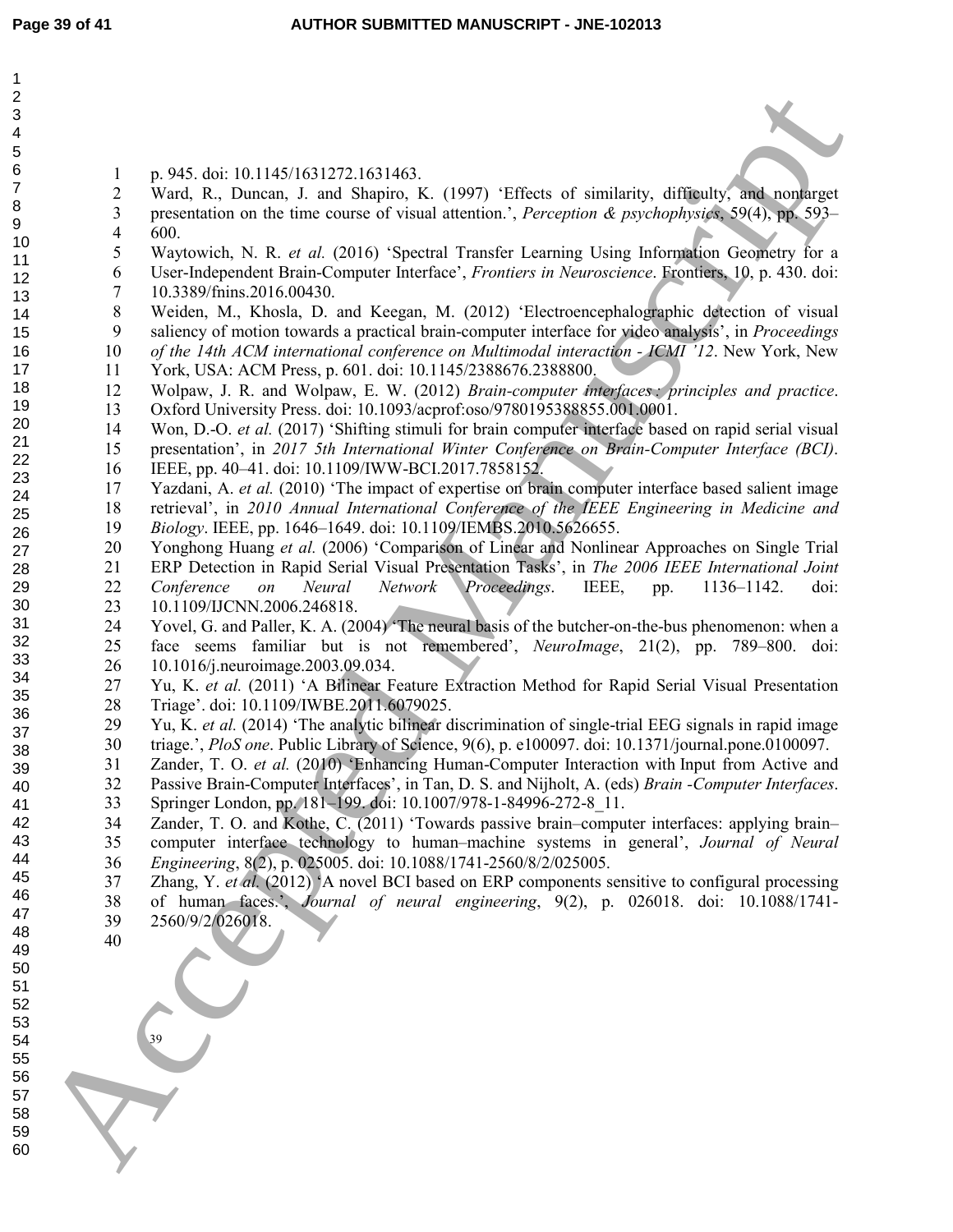